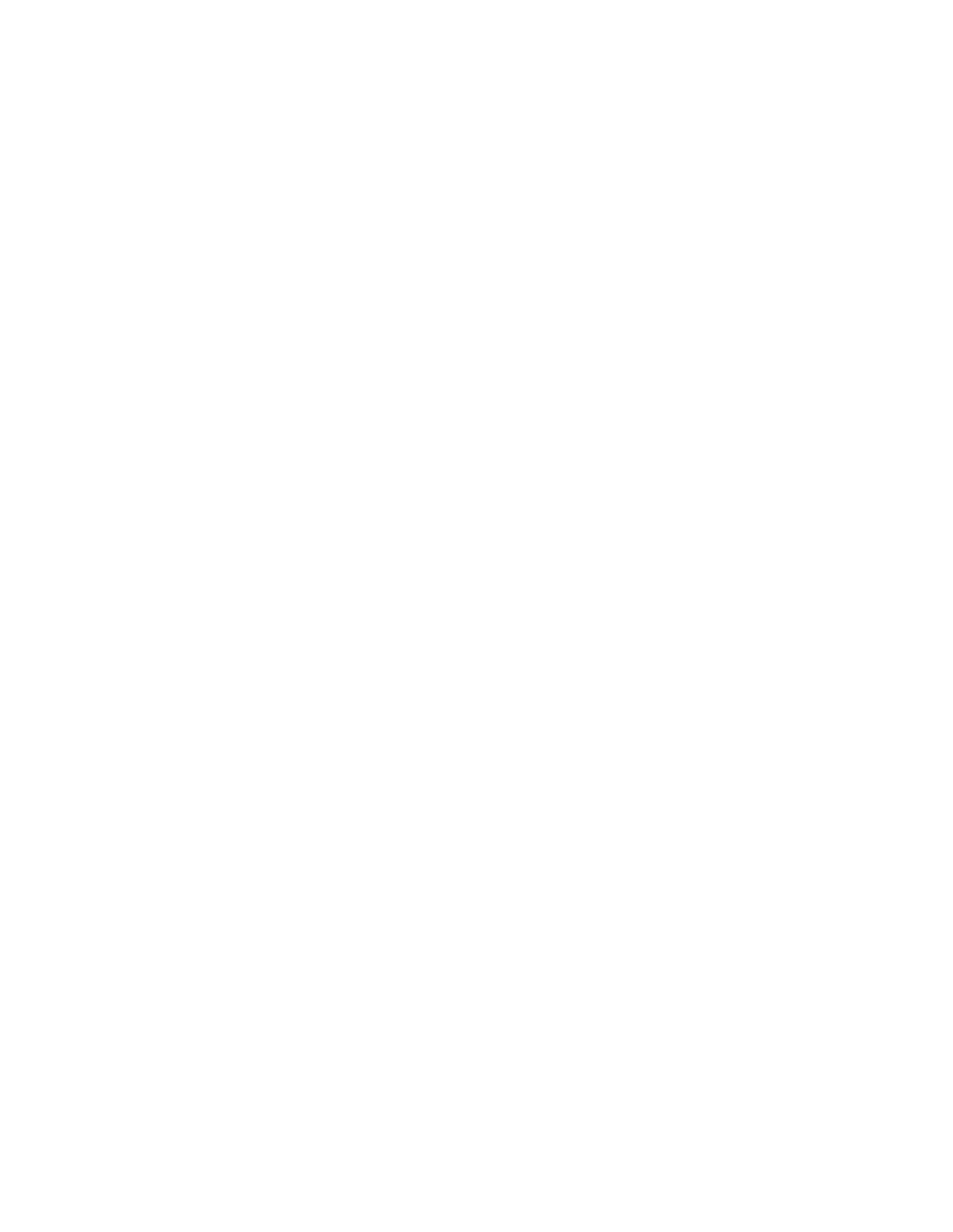#### **Reference:**

Halton Region Health Department, *Air Quality, Human Health & the Built Environment: Protecting Air Quality through the Land Use Planning Process.* Oakville, Ontario: 2007

#### **Author:**

Kim Perrotta, Senior Policy Analyst, Halton Region Health Department

#### **Reviewers:**

This report has benefited greatly by the expertise, policy direction and editorial advice offered by the following reviewers in Halton Region Health Department:

- **Dr. Bob Nosal, Medical Officer of Health**
- **Dr. Monir Taha, Associate Medical Officer of Health**
- **Mary Ann Carson, Director, Health Protection Services**
- **Joyce See, Director, Community Health Services**
- **Tony Amalfa, Manager, Environmental Health**
- **-** Dave Stronach, Senior Advisor, Special Services
- **Beckie Jas, Environmental Health Specialist**
- **Jacinth Miller, Environmental Health Specialist**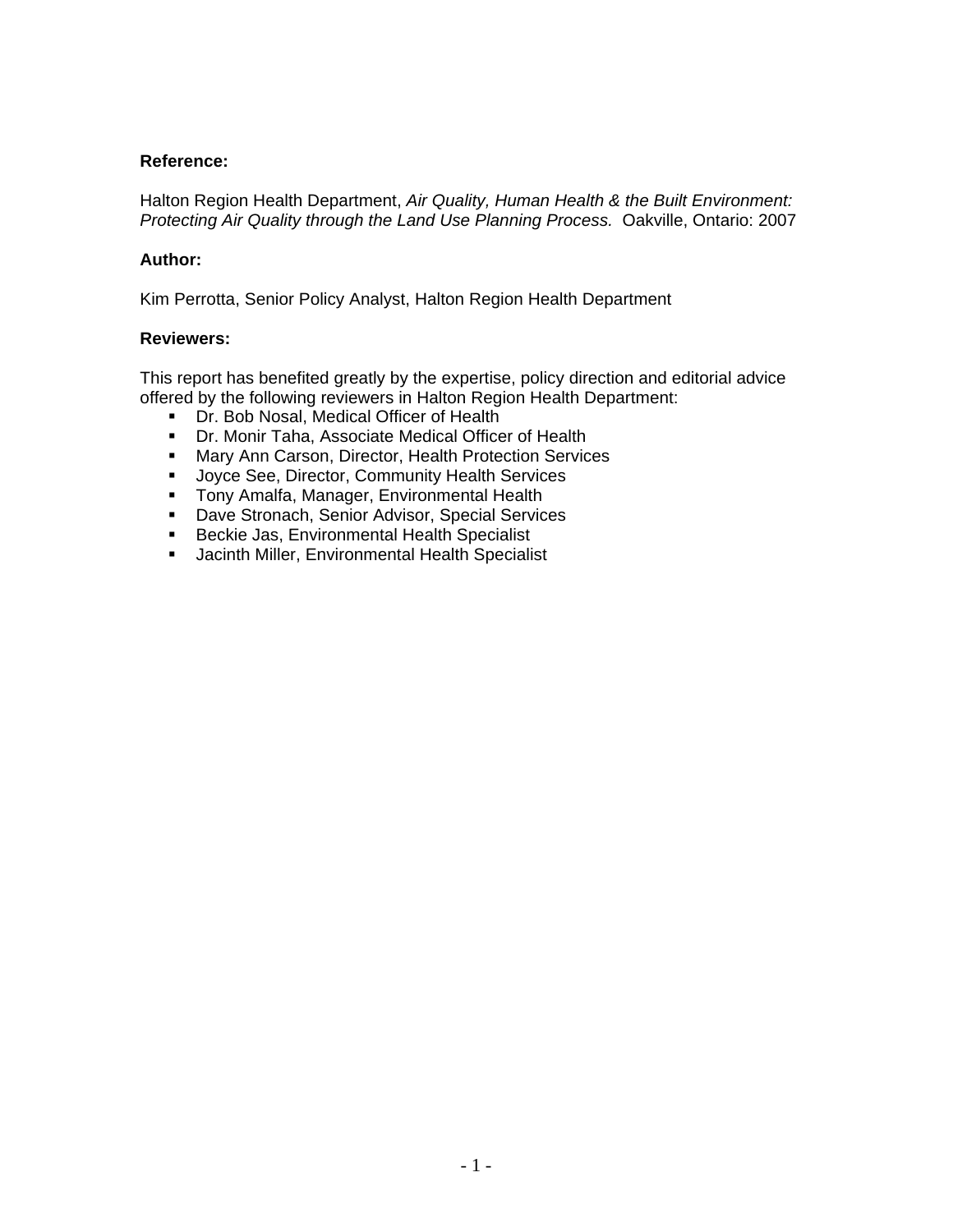# **Table of Contents**

| <b>Executive Summary</b> |                                                                      |                 |  |
|--------------------------|----------------------------------------------------------------------|-----------------|--|
|                          | <b>Glossary of Terms</b>                                             | P <sub>5</sub>  |  |
| Introduction             |                                                                      | P7              |  |
| A                        | <b>Outdoor Air Quality</b>                                           | P <sub>9</sub>  |  |
| B                        | Air Quality & Human Health                                           | P <sub>10</sub> |  |
| C                        | Air Pollution - Trends & Emission Sources                            | P <sub>13</sub> |  |
| D                        | Sources of Air Pollution                                             | P <sub>15</sub> |  |
| Ε                        | Climate Change Linked to Air Quality                                 | P <sub>17</sub> |  |
| F                        | <b>Vehicle-Related Air Pollution</b>                                 | P <sub>18</sub> |  |
| G                        | <b>Building-Related Air Pollution</b>                                | P <sub>28</sub> |  |
| н                        | Air Pollution - Industrial, Commercial & Open Sources,<br>Greenspace | P33             |  |
| I                        | Provincial Policy & Regional Official Plan                           | P36             |  |
| J                        | <b>Air Quality Assessment Tools</b>                                  | P40             |  |
| K                        | <b>Conclusions and Recommendations</b>                               | P41             |  |
| Appendix 1               |                                                                      | P42             |  |
| Appendix 2               |                                                                      | P43             |  |
| References               |                                                                      | P44             |  |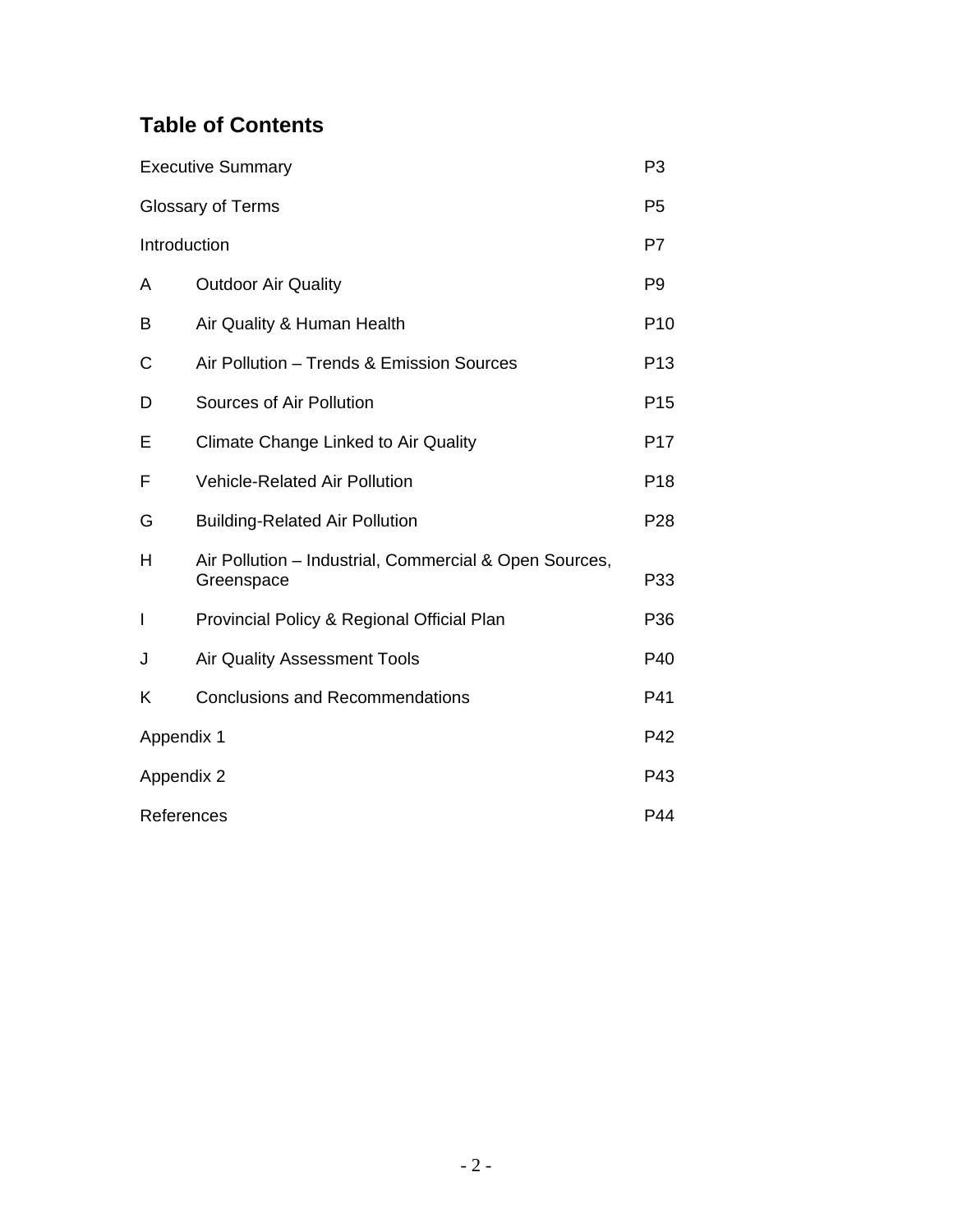## **Executive Summary**

#### **Introduction**

Poor air quality poses a significant public health risk to people living in southern Ontario. The five common air pollutants -- ground-level ozone, fine particulate matter, sulphur dioxide, nitrogen dioxide and carbon monoxide -- have been clearly and consistently linked to acute health impacts such as increases in non-traumatic deaths, hospital admissions for heart and lung conditions, emergency room visits, and asthma symptoms at concentrations that are commonly experienced in southern Ontario. A growing body of scientific literature indicates that these common air pollutants also contribute to chronic heart and lung diseases including lung cancer and asthma. While everyone can be negatively affected by poor air quality, the research demonstrates that newborns, children, the elderly, and people with pre-existing health conditions such as heart disease, asthma and diabetes are particularly sensitive to the adverse effects of air pollution.

There are five major sources of air pollution in Ontario: transboundary air pollution that is emitted in the United States; the transportation sector; fuel consumed for space and water heating in buildings and for the generation of electricity; industrial sources; and open sources such as road dust, quarries and general solvent use. While transboundary air pollution has a substantial impact on air quality in Halton Region, local and regional sources of air pollution that are within the influence of Halton residents and/or their local and regional governments also have a significant impact.

#### **Vehicle-Related Air Pollution**

Emission inventories indicate that the transportation sector is one of the most important sources of air pollutants and greenhouse gases within Halton Region, Ontario and Canada. In addition, a large number of traffic corridor studies have demonstrated that health impacts such as hospitalizations for asthma and deaths from strokes are significantly higher among those people who live in close proximity to busy highways than among those who live further away. While a great deal of progress has been made to reduce emissions from individual vehicles, this progress has been offset to some extent by the increasing number of vehicles on the road and the increasing number of kilometres travelled by Canadians.

Regional and local governments can help to reduce the number of vehicles on the road by encouraging the development of "complete communities" that can be efficiently serviced by public transit and alternative modes of transportation, providing efficient transit service within and between communities, and developing the infrastructure needed to support walking and cycling as modes of transportation within our communities.

A few studies have demonstrated that local transportation and planning decisions can have a significant impact on emissions, local air quality, and human health. For example, the California Air Resources Board found that "complete" neighbourhoods (i.e. compact neighbourhoods built around public transit with a variety of services within a five minute walk) can reduce vehicle-related air emissions by up to 20% relative to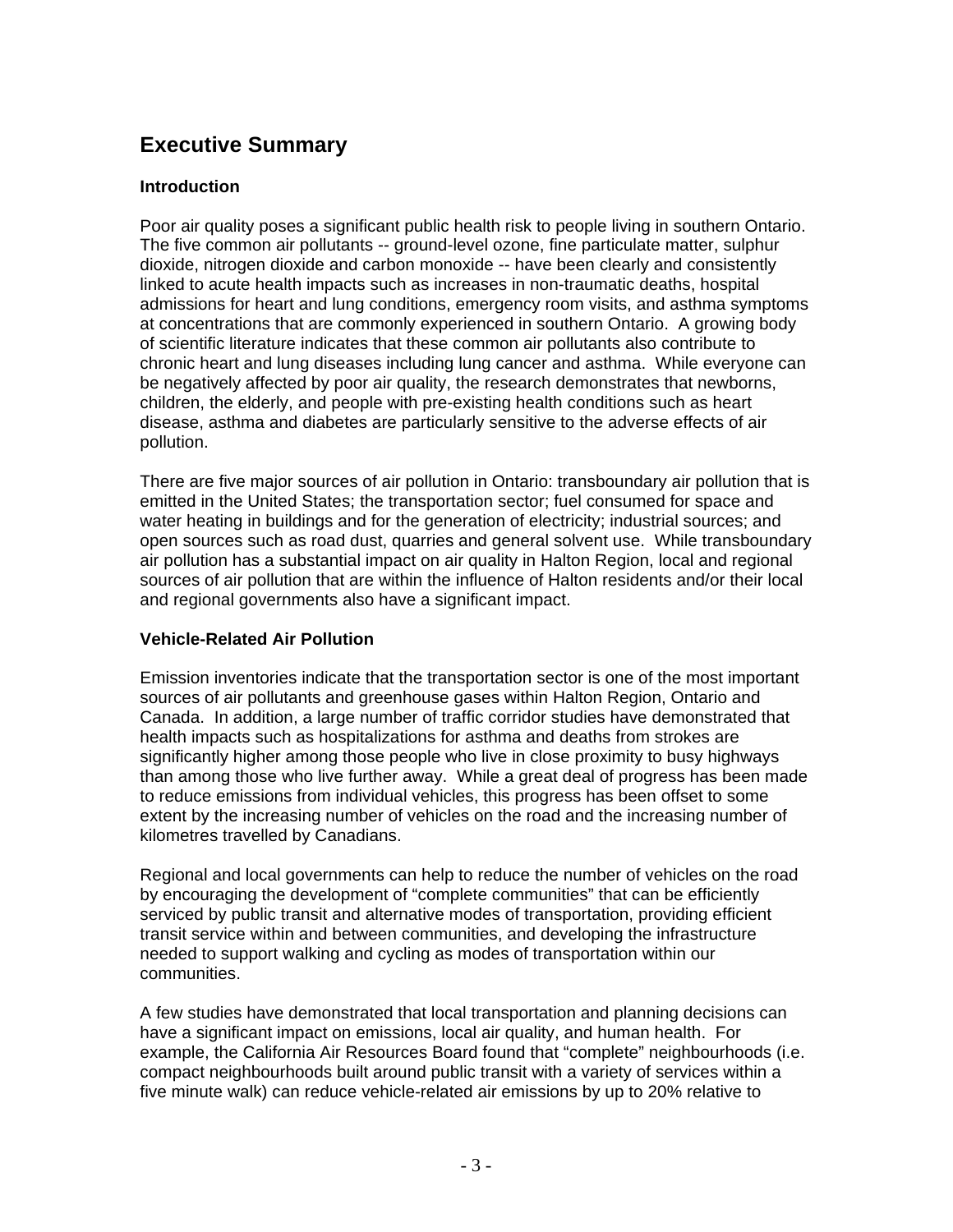traditional neighbourhoods (i.e. sprawled neighbourhoods that are separated from public transit, commercial services and recreational facilities). In the City of Atlanta, researchers found that the alternative transportation strategy introduced during the 1996 summer Olympics, which shifted people from their vehicles into public transit, reduced traffic counts by 22.5%, peak ozone levels by almost 28%, and asthma-related hospital admissions among children by 11 to 44% during the Olympics relative to the weeks leading up to the Olympics.

#### **Building-Related Air Pollution**

Emission inventories indicate that fuel consumed for space and water heating in buildings and the generation of electricity is also an important source of air pollution in Ontario and Halton. Both sources of emissions are heavily influenced by the size, design and situation of the buildings in our communities.

Small residential buildings built to high energy efficiency standards such as the EnerGuide 80 standard, use 35% less energy (i.e. natural gas and electricity) than buildings built to current day standards. In addition, buildings built to high energy and environmental standards such as the LEED™ Silver, Gold or Platinum standards can reduce energy use in buildings by 35 to 45% relative to similar buildings built to Code. These energy reductions translate into reductions in air pollution and greenhouse gases from the buildings and from electricity generating stations while providing long-term cost savings for residents and/or owners of the buildings.

Building-related air pollution can also be reduced by encouraging the use of alternative energy systems such as co-generation in the commercial, industrial and institutional sector, and renewable energies in the community (e.g. wind generated electricity). Cogeneration, which involves the production of both electricity and heat (which can be used to heat or cool a building) has the potential to halve the air pollution and greenhouse gases that can be associated with electricity generation and heating or cooling of buildings when done separately. Renewable energies such as wind, geothermal and deep lake cooling have the potential to produce electricity, or displace the need for electricity or natural gas, while generating almost no air pollution or greenhouse gases.

#### **Air Pollution – Industrial, Commercial and Open Sources**

Industrial and open sources are also significant sources of air pollution in Ontario and the Region. While regional and local governments do not have the legislative authority to establish air quality criteria or emissions standards that are applied to pollution sources such as refineries, they have some ability to prevent or reduce the adverse health effects that may be associated with incompatible land uses through the land use planning process. Zoning and set-backs can and are used to separate incompatible land uses. In addition, performance and/or design measures can and are requested through the building permit process to prevent or mitigate the adverse effects that may be associated with the development of new facilities or operations in a community.

#### **Provincial and Regional Objectives**

The Ontario Government's new Provincial Policy Statement and the newly revised Regional Official Plan (August 2006) clearly identify the protection of public health and the improvement of air quality as priorities to be addressed through the land use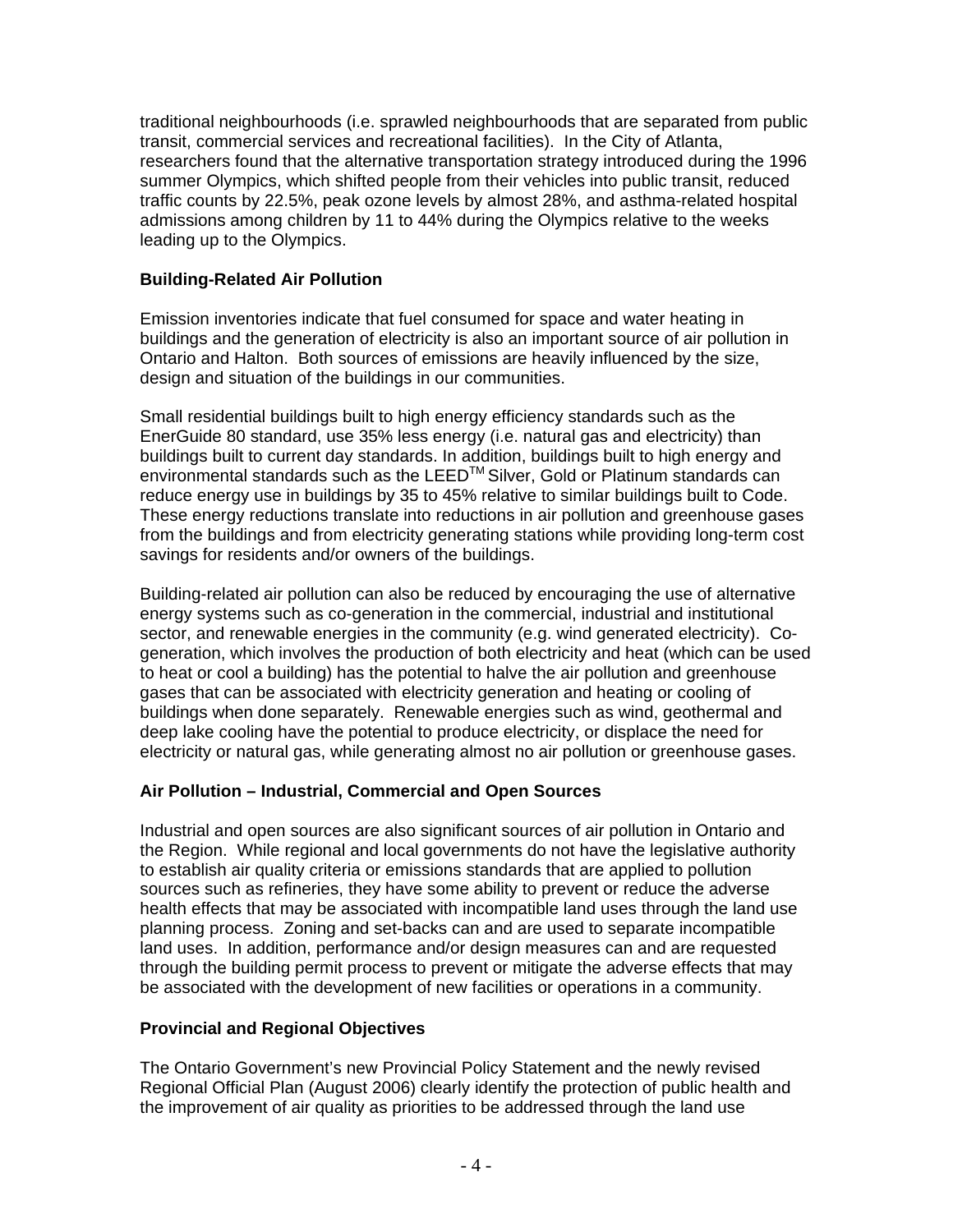planning process. The two documents also identify objectives and policies for "complete communities", the transportation sector, energy systems, and incompatible land uses, that would, if implemented, mitigate the negative air quality and human health impacts that could be associated with growth in Halton Region. The next stage in the process is to develop the air quality assessment tools and policy instruments that would support the implementation of these objectives.

#### **Assessing Air Quality**

In the air quality field, there are a number of different tools that can be used to assess air quality and inform policy development. Emissions inventories indicate something about the overall contribution of emission sources to regional air quality, but they do not indicate how air pollutants are dispersed once they are released into the air.

Stationary air monitors can provide continuous readings of air pollutants in a particular location and can be used to follow trends in air quality over time. Portable air monitors can be used to monitor air quality in micro-environments such as traffic corridors. Air monitors cannot however identify the sources that contribute to the concentrations measured, nor can they predict how concentrations might be affected by new facilities, new developments, or new policies.

Air quality modelling tools use meteorological information, location, topography, and emissions data to estimate the concentration of different air pollutants across the community. They can also forecast how concentrations of air pollutants might be impacted by new emission sources or by changes in policy. In this way, they can be used to inform land use planning decisions and policy development.

#### **Conclusions**

With the growth anticipated for Halton Region over the next 25 years, air quality, human health, and the climate could be negatively impacted by an increase in air emissions associated with buildings, vehicles and workplaces. The Provincial Policy Statement and the Regional Official Plan clearly articulate a number of objectives that would, if successfully implemented, improve air quality and human health and slow climate change.

The Region should develop a community-wide air quality modelling program that can be used to assess air quality and support land use planning decisions, policy development, and health promotion. It should examine the portable air monitoring equipment and/or resources that could be used to assess air quality in micro-environments.In addition, the Region, working in collaboration with the local municipalities, should explore the policy instruments that could be developed to support the development of "complete communities", alternative modes of transportation, energy efficiency, and alternative energies in the Region. The Region should also develop a health promotion campaign to increase public awareness about the link between air quality, human health, climate change, and the built environment, and the actions needed to improve air quality and/or slow climate change.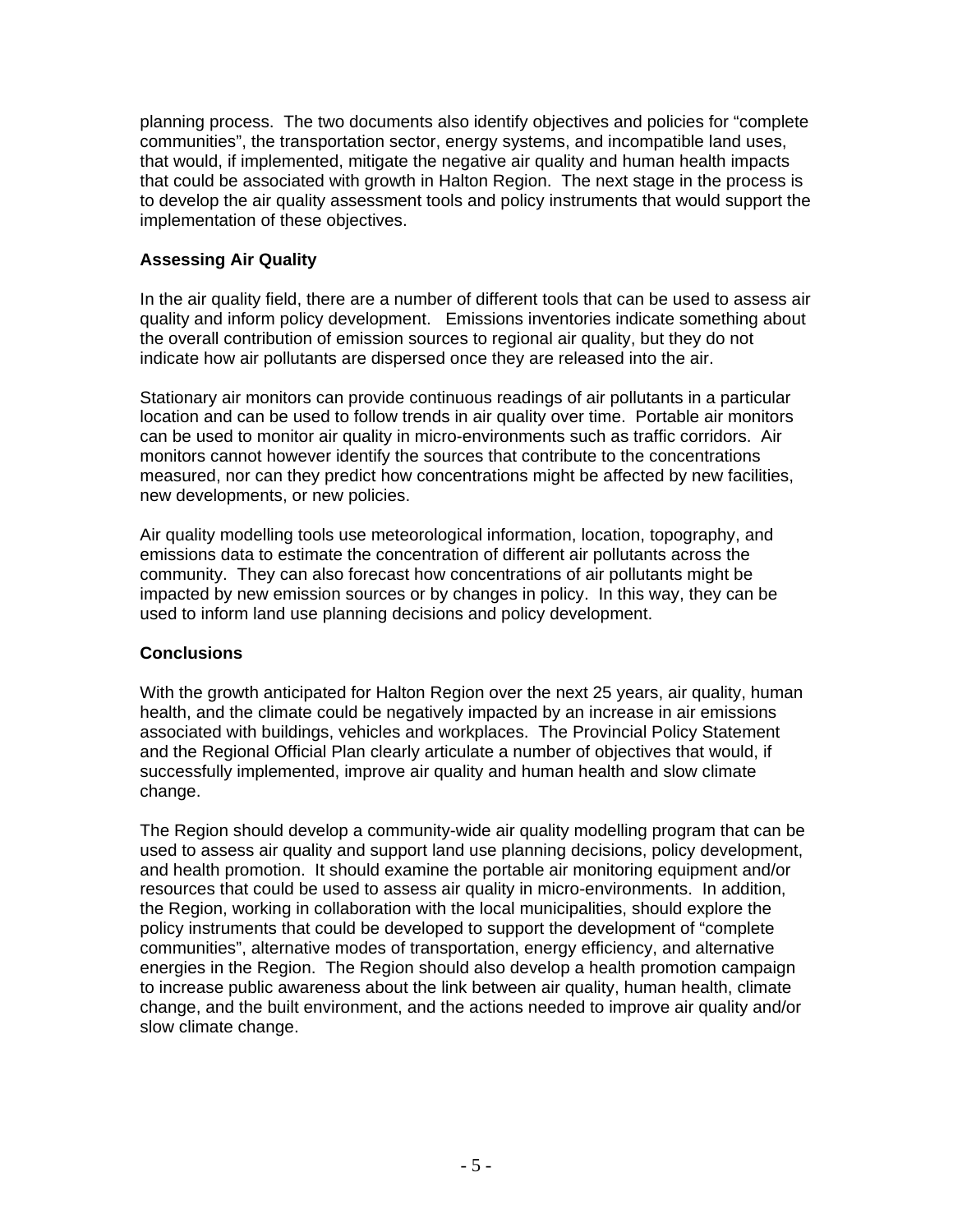# **Glossary of Terms**

## **Air Pollutants and Greenhouse Gases**

| methane - a greenhouse gas                                                                                                                                                                                                                                            |
|-----------------------------------------------------------------------------------------------------------------------------------------------------------------------------------------------------------------------------------------------------------------------|
| carbon dioxide - a greenhouse gas                                                                                                                                                                                                                                     |
| carbon monoxide - a common air pollutant                                                                                                                                                                                                                              |
| diesel particulate matter – fine and ultra-fine particle emitted from diesel-<br>fuelled vehicles and equipment                                                                                                                                                       |
| nitrogen dioxide – a common air pollutant that reacts with VOCs in the<br>atmosphere to produce ground-level ozone                                                                                                                                                    |
| nitrogen oxides – includes nitric oxide (NO), $NO2$ and $N2O$                                                                                                                                                                                                         |
| nitrous oxide - a greenhouse gas                                                                                                                                                                                                                                      |
| ground-level ozone created in the atmosphere from a reaction between<br>NO <sub>x</sub> and VOCs in the presence of sunlight; triggers most of the smog                                                                                                               |
| alerts experienced in Ontario in warm weather                                                                                                                                                                                                                         |
| fine particulate matter - air pollutant associated with both chronic and<br>acute negative health impacts                                                                                                                                                             |
| coarse particulate matter – includes $PM2.5$ and larger particulates – also<br>associated with chronic and acute negative health effects                                                                                                                              |
| volatile organic compounds - includes solvents such as benzene and<br>perchloroethylene (the dry-cleaning solvent); emitted from many industrial<br>sources and from gasoline-fuelled equipment and vehicles; also emitted<br>naturally from vegetation such as trees |
|                                                                                                                                                                                                                                                                       |

# **Organizations and Agencies**

| CARB        | California Air Resources Board                |
|-------------|-----------------------------------------------|
| EС          | <b>Environment Canada</b>                     |
| <b>IPCC</b> | International Panel on Climate Change         |
| <b>OMOE</b> | Ontario Ministry of the Environment           |
| <b>OMA</b>  | <b>Ontario Medical Association</b>            |
| OPHA        | <b>Ontario Public Health Association</b>      |
| US EPA      | United States Environmental Protection Agency |
| NRC-US      | United States National Research Council       |
| <b>WHO</b>  | <b>World Health Organization</b>              |

## **Units of Measurement**

| GJ                     | giga-joules is a measurement of energy                               |
|------------------------|----------------------------------------------------------------------|
| $\mu$ g/m <sup>3</sup> | micrograms of a chemical per cubic meter of air                      |
| ppm                    | parts per million $- x$ parts of a chemical per million parts air    |
| ppb                    | parts per billion $- x$ parts of a chemical per billion parts of air |
| <b>MWh</b>             | megawatt-hours – amount of electricity generated or used             |
| VKT                    | vehicle kilometres travelled                                         |
| <b>VMT</b>             | vehicle miles travelled                                              |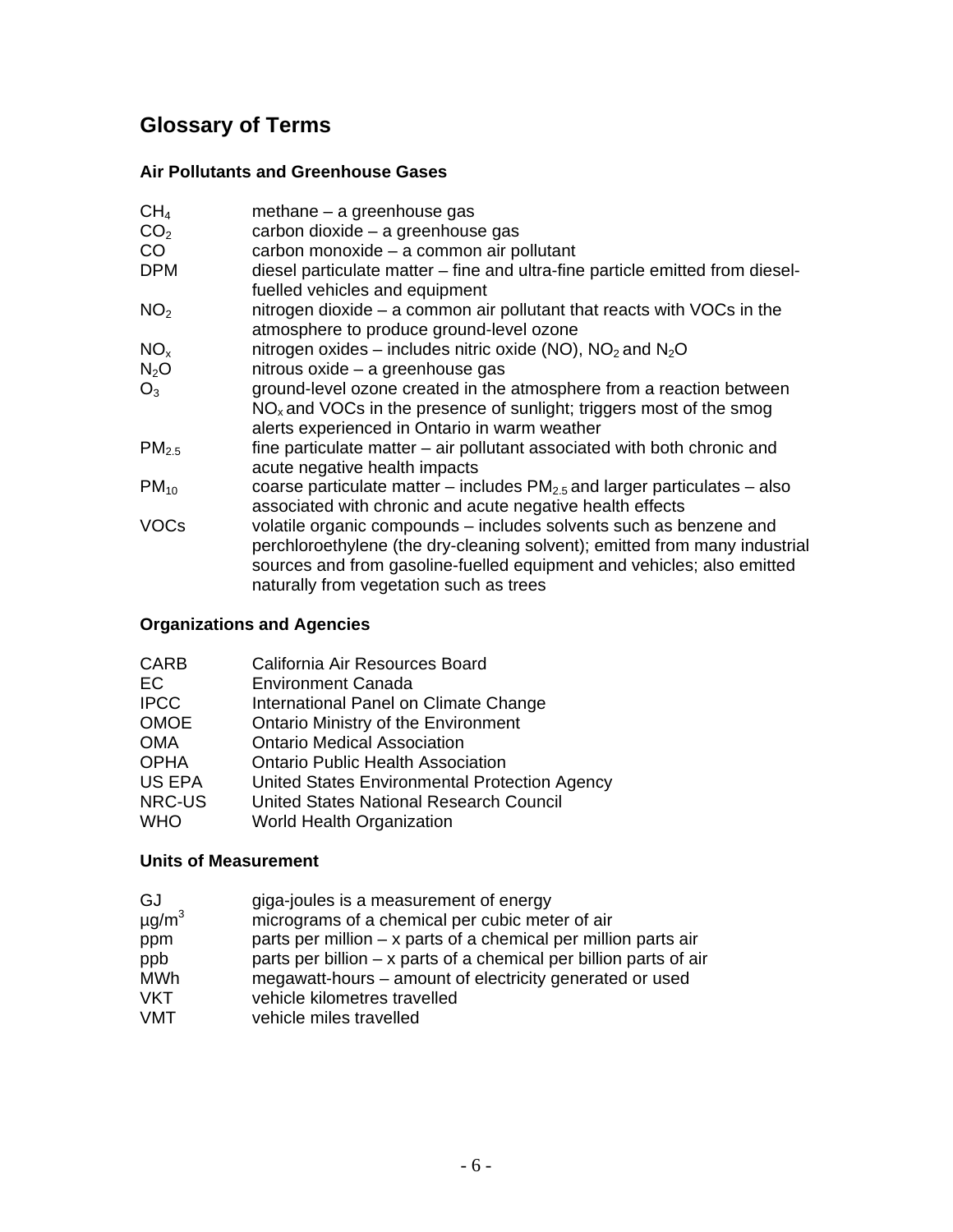## **Introduction**

This report has been prepared to address, in part, goal #9 in the Halton Region Strategic Plan 2004-2006 which states that the Region will:

"Work to improve air quality in Halton, in cooperation with other orders of government, businesses and the community".

It grows out of action items #9a) which requires the Region to:

"Define, in conjunction with the development of Healthy Communities principles, a framework of policies leading to improved air quality, to be implemented through the Durable Halton Plan and the resulting Official Plan."

 A condensed version of this report, "Durable Halton Plan: Air Quality and Human Health", has been prepared to inform the long-term planning process in Halton Region.

In our society, energy sources such as gasoline, diesel fuel, natural gas, oil and coal, are the most significant contributors of the air pollutants that negatively affect outdoor air quality. They are also the most significant sources of greenhouse gases that contribute to climate change. Our use of energy is greatly influenced by the shape and form of our built environment. Consequently, the built environment can have a profound impact on the quality of outdoor air and the health of our global climate. Within the built environment, buildings, vehicles, electricity generation, and industrial/commercial processes are the primary sources of the common air pollutants.

**Health Canada defines the built environment as the homes, schools, workplaces, parks/recreation centres, business areas and roads that makes up our communities, and includes overhead transmission lines, underground subways, waste disposal sites, and highways that stretch across the country (Srinivasan, 2003).** 

With buildings, the type and volume of the air pollutants emitted will vary with the size, design and orientation of the building, the quality of the materials used, the energy efficiency of the appliances used within, and the form of energy used for activities such as heating, cooling and lighting. An energy efficient home which uses 40% less energy than a non-efficient home will emit up to 40% less air pollution and 40% fewer greenhouse gases.

The impact of electricity generation on air quality and the climate varies with the form of generation and the technology and fuels employed. Coal-fired power plants, for example, can have a very negative impact upon air quality and the climate while windgenerated electricity emits no air pollutants whatsoever. Air quality can also be affected by industrial processes, commercial operations, mining and agricultural activities.

With vehicles, the type and volume of the air pollutants emitted will vary with the size, weight and design of the vehicle, the fuel used, the number of trips taken, the duration of the trips, and the speed of travel. The built environment can have a profound impact on vehicle-related emissions by determining how far people have to travel for jobs, services and recreation, and the modes to transportation that are available to them. Far less air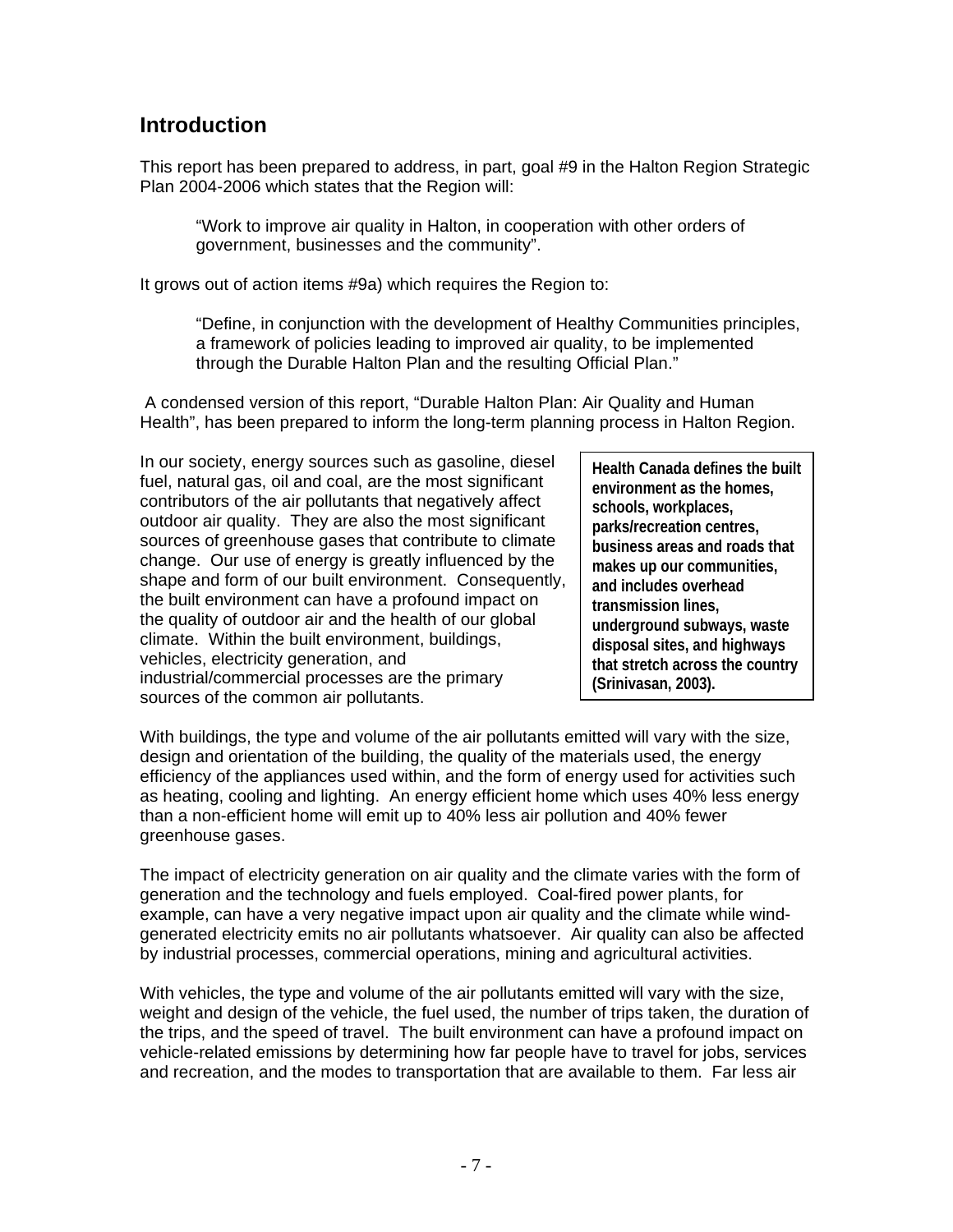pollution will be emitted, for example, in a compact community that is well served by public transit, than in a sprawled community in which all travel is done by automobiles. While as a rule, regional and local governments in Canada have little direct influence over building codes, vehicle emission standards, fuel standards, or regulations directed at industrial emissions, they can have a substantial influence on the development patterns, transportation systems, and design of our communities. They can also have some influence over the use and generation of electricity within their communities. In addition, through the land use permitting process, they can exert some influence over industrial and commercial processes that can be associated with negative air quality impacts within their community.

This report summarizes the health impacts that have been associated with poor air quality, discusses the quality of Halton's air and the sources of air pollutants that impact on Halton's air quality. It discusses air quality and the built environment in three broad ways:

- 1) How air quality is affected by transportation within our communities which is related to the structure and design of our communities;
- 2) How air quality is impacted by energy use in buildings; and
- 3) How air quality health concerns can be created by point sources, incompatible land uses and/or the cumulative impacts of multiple emission sources in a localized area.

The report identifies the actions that can be taken to mitigate the negative air quality impacts that can be associated with growth and development.

#### **Current Regional Initiatives that Support Improved Air Quality**

This report builds on a number of corporate and community initiatives that have been established or supported by the Region which are expected to have a positive impact on air quality and climate change in a direct or indirect way. For example, the Region:

- Participates in the *Smart Commute Initiative* that strives to reduce vehicle use among Regional employees by promoting carpooling;
- Is applying an *Energy and Environment Management System* (EEMS) to its energy efficiency program to evaluate the air quality and greenhouse gas benefits associated with improvements in the corporation's energy efficiency;
- Is developing alternative energy systems around biogas at its wastewater treatment plant and around methane from its landfill site;
- Facilitates the *Halton Partners for Clean Air* which includes representatives from the Region, local municipalities, community groups and business organizations (MO-09-04; MO-20-06);
- Facilitated the creation of the *Clean Air Plan* for Halton (www.halton.ca/hpca) which identifies actions that organizations and individuals can take to reduce air emissions associated with their own activities (MO-20-06);
- Participates in public awareness campaigns, research projects, and events such as the annual Smog Summit as an active member in the GTA Clean Air Council (MO-65-04; MO-20-06);
- Has become a member of the *Partners for Climate Protection* initiative (MO-11- 05);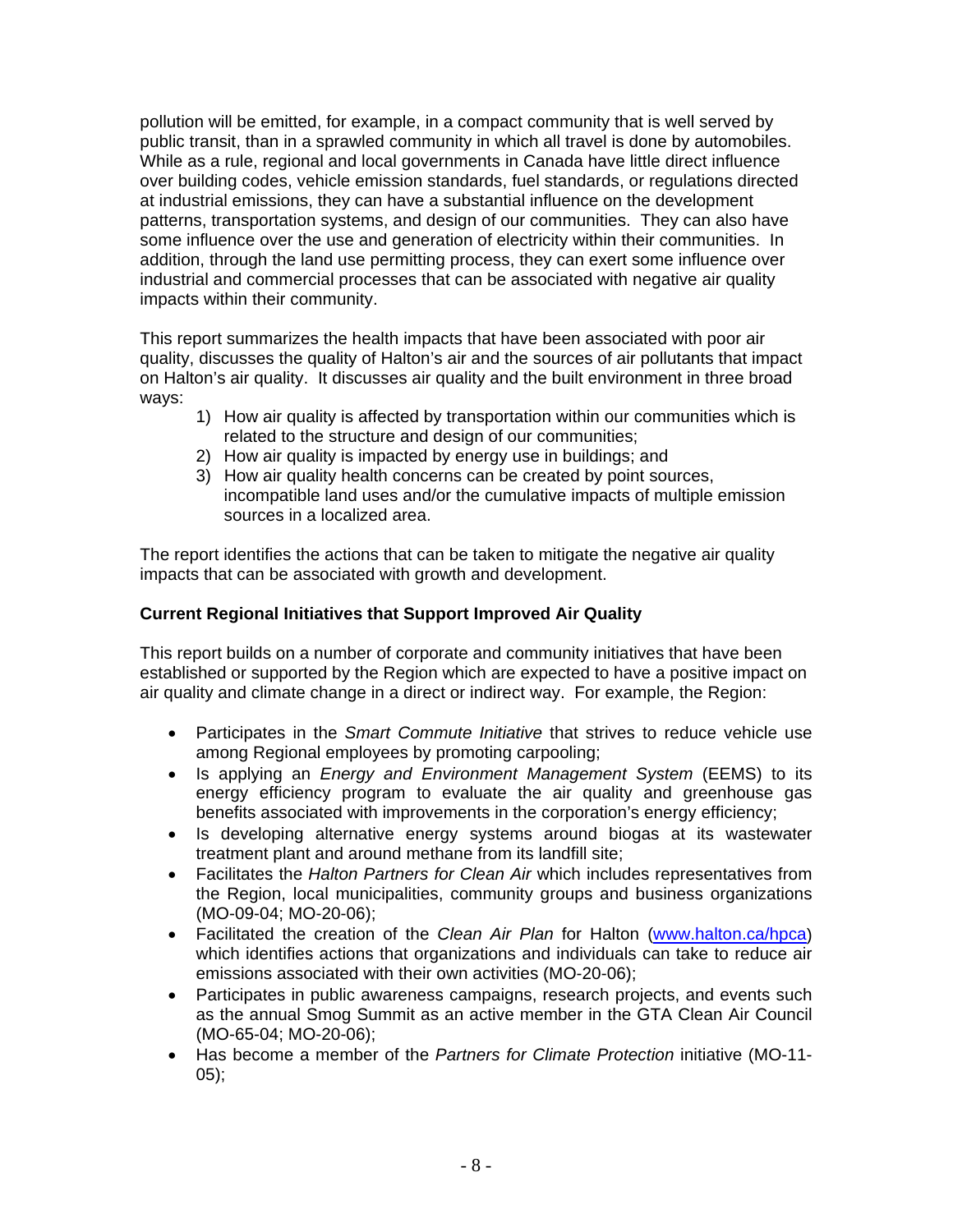- Actively promotes alternative forms of transportation through the *Walk On* health promotion program;
- Has developed the R*egional Transportation Master Plan,* which includes a *Transportation Demand Management Program,* a *Cycling and Pedestrian Infrastructure Plan,* a *Transit and HOV Strategy,* and an *Air Quality Management Strategy (*Regional Transportation Master Plan: Strategies, Plans and Guidelines, June 2004. Appendices H, I, J and L);
- Reviews and comments on development applications, subdivision plans, and applications for certificates of approval from the Ontario Ministry of the Environment for industrial and commercial operations in an effort to mitigate negative air quality impacts; and
- Has developed *A Comprehensive Housing Strategy for Halton Region* which should have a positive impact on air quality because apartments, townhouses and smaller houses use less energy and therefore produce less air pollution and fewer greenhouse gases, than larger, detached houses.

# **A Outdoor Air Quality**

#### **Common Air Pollutants**

Outdoor air quality can be influenced by many parameters. This report will focus primarily on the common air pollutants that are found in outdoor air in most industrialized societies. These common air pollutants include coarse particulate matter ( $PM_{10}$ ), fine particulate matter (PM<sub>2.5</sub>), ground-level ozone, nitrogen dioxide (NO<sub>2</sub>), sulphur dioxide  $(SO<sub>2</sub>)$  and carbon monoxide  $(CO)$ . These air pollutants, called the "criteria air contaminants" by the Ontario Ministry of the Environment, are the ones associated with smog advisories. They are commonly found in the air because they are emitted any time fossil fuels, such as gasoline, diesel, oil, natural gas or coal, are used in vehicles, homes, factories, stores or institutions.

Four of these air pollutants  $- NO_2$ ,  $SO_2$ ,  $CO$  and ozone  $-$  are present in the air as gases. Three of these pollutants are released directly from emission sources such as cars, furnaces and industrial processes, while the fourth - ozone - is created in the air from a reaction between volatile organic compounds (VOCs) and nitrogen oxides  $(NO<sub>x</sub>)$  in the presence of sunlight. In Ontario, ozone levels are much higher in the warmer months because the reaction that creates ozone requires sunlight and/or heat.

Fine particulate matter ( $PM<sub>2.5</sub>$ ) refers to solid or liquid particles in the air that are less than 2.5 microns in diameter. PM2.5**,** which can be composed of metal fumes, wood smoke, acid mists, dust and pollen, are so small that they can penetrate deep into the lungs where they can be transferred to the bloodstream.  $PM_{2.5}$  can be released directly into the air or formed in the atmosphere from other air pollutants such as  $SO<sub>2</sub>$  and  $NO<sub>2</sub>$ .

#### **Hazardous Air Pollutants**

This report acknowledges that there is a broader group of air pollutants that can also have a negative impact on human health under certain circumstances. These air pollutants are sometimes called "air toxics" or "hazardous air pollutants". Included in this group are hundreds of substances such as benzene, lead, mercury, and polycyclic aromatic hydrocarbons (PAHs) that can be emitted from a broad array of activities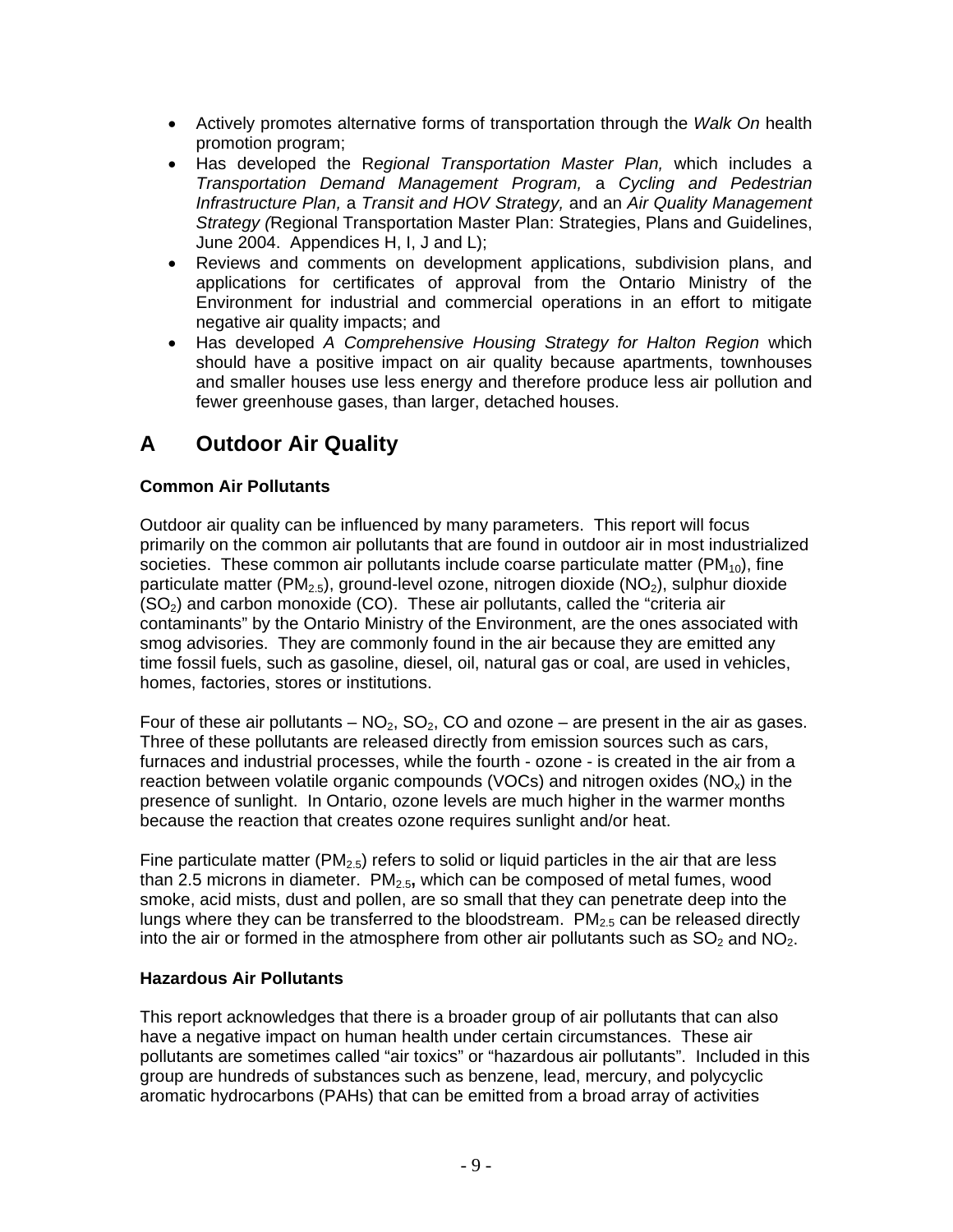including mining, smelting, manufacturing, electricity generation, waste incineration, driving vehicles, operating construction equipment, and burning wood in appliances such as fireplaces, furnaces and stoves.

## **B Air Quality and Human Health**

#### **Acute Health Impacts**

Hundreds of studies conducted in communities around the world have clearly demonstrated that short-term increases in the levels of the common air pollutants are associated with increases in a broad range of acute health effects. Increases in premature deaths (i.e. all non-traumatic deaths), hospital admissions, emergency room visits, respiratory infections, asthma symptoms, school absences, and work day absences, and reductions in lung function have been clearly and consistently linked to short-term increases in the levels of air pollution (OMA, 2005; TPH, 2004; Stieb, 2005; WHO-Europe, 2004; US EPA 2004).

Collectively, these studies have demonstrated that children, the elderly, and those with pre-existing health conditions such as asthma, heart disease, diabetes and chronic obstructive lung disease are at greater risk from air pollution than the general population (Stieb, 2005; WHO-Europe, 2004; US EPA 2004). It is estimated that about 15% of the people living in Halton Region have pre-existing medical conditions that would make them vulnerable to air pollution (Statistics Canada, 2005).

#### **Chronic Health Impacts**

A few studies directed at long-term exposures indicate that air pollution may be a risk factor that contributes to the development of chronic diseases as well. Those studies which have followed large populations over time, have found that long-term exposure to particulate matter ( $PM<sub>2.5</sub>$  and/or  $PM<sub>10</sub>$ ) is associated with an increase in chronic lung and heart diseases and a reduced life expectancy (US EPA, 2004; Krewski, 2000; Samet, 2000).

For example, in one U.S. study, which followed 1.2 million adults over a 16 year period, it was found that for every 10  $\mu$ g/m<sup>3</sup> increase in air levels of PM<sub>2.5</sub>:

- Deaths from all causes increased by 4%;
- Deaths from cardiopulmonary disease increased by 6%; and
- Deaths from lung cancer increased by 8% (Pope, 2002).

The researchers concluded that air pollution in some U.S. cities presents a health risk comparable to the risk presented by long-term exposure to second hand smoke (Pope, 2002).

#### **Air Pollution and Children's Health**

There is little information on the chronic health effects experienced by children who have prolonged exposure to air pollution. The Children's Health Study is one long-term study that has followed about 6,000 children living in 12 communities in Southern California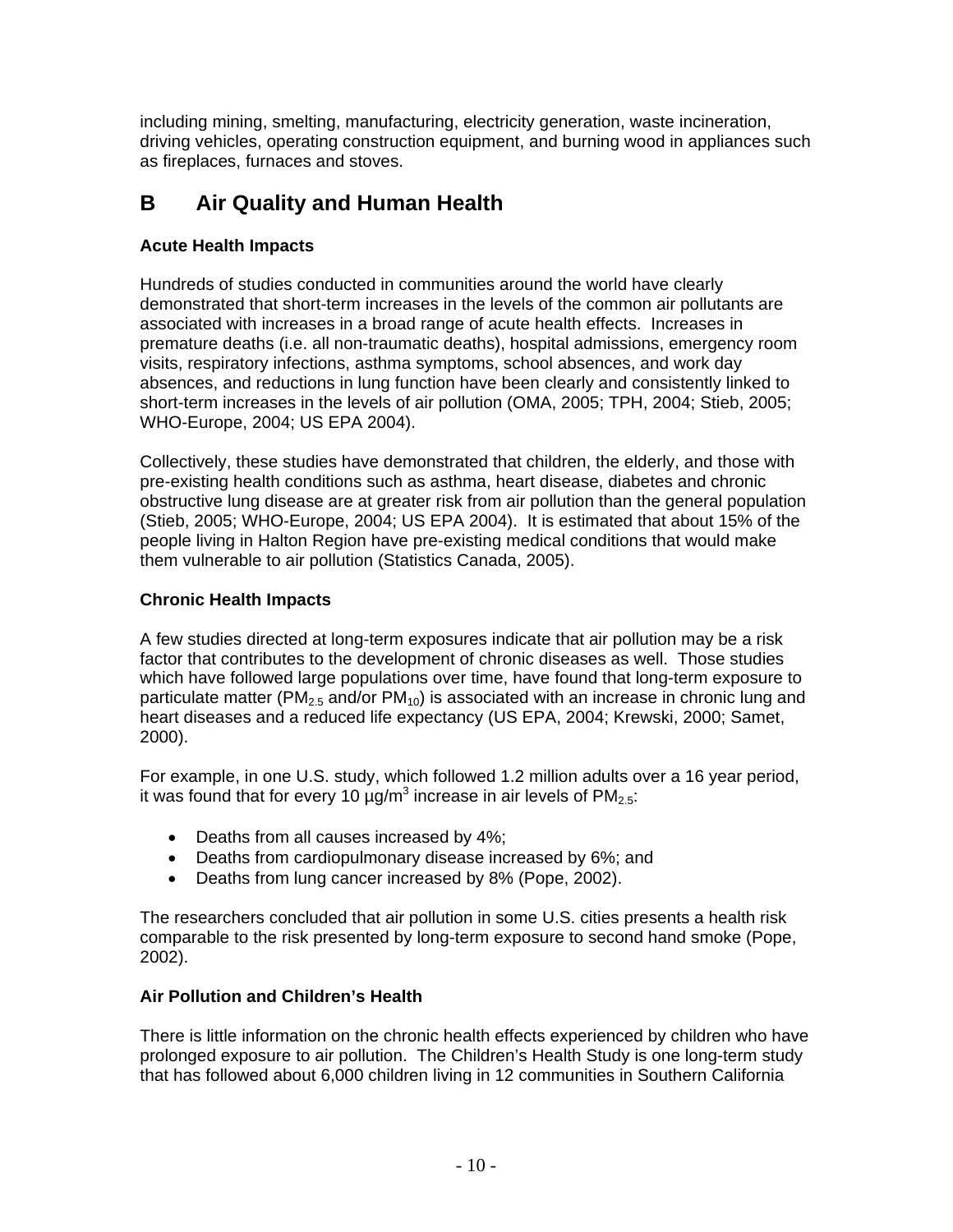since 1993. Results from this study suggest that air pollution can have a significant effect on the long-term health of children. For example, it has found:

- A three- to five-fold increase in decreased lung function among adolescents who grew up in communities with high levels of air pollution (i.e. particularly for  $NO<sub>2</sub>$ ,  $PM<sub>2.5</sub>$ , PM<sub>10</sub> and atmospheric acidity) (Gauderman, 2000; Peters, 2004);
- That physically active children living in high ozone communities are up to three times more likely to develop asthma than children living in low ozone communities (McConnell, 2002; Peters, 2004);
- That children living near roadways with high traffic have a greater risk of being diagnosed with asthma (Peters, 2004);
- That children who move to communities with lower levels of particulate matter experience improvements in their lung function growth rates (Peters, 2004); and



• Increases in bronchitis symptoms among asthmatic children exposed to higher annual air levels of  $PM<sub>2.5</sub>$ , CO, NO<sub>2</sub> and ozone (McConnell, 2003; OPHA 2005). (*Photo by K. Perrotta)*

Experts in the field indicate that poor childhood lung function is a good indicator for poor health later in life. They report that a small reduction in the average lung function of a population of children can reflect a substantial increase in the number of children who have "abnormally" low lung function, who will be susceptible to lung disease and premature death later in life (WHO, 2005).

#### **Air Pollution's Impact on Reproductive Health & Infants**

Over the last decade, a number of studies have examined the impact of air pollution on birth outcomes and reproduction. Birth outcomes are important both as indicators of the health of newborns and infants and as indicators of the individual's health in later life. Low birth weight, intra-uterine growth retardation, and impaired growth in the first years of life are associated with increased mortality and morbidity in childhood and an elevated risk of hypertension, coronary heart disease, and non-insulin-dependent diabetes in adulthood (Sram, 2005).

When a team of scientists conducted a review of the evidence related to air pollution and adverse birth outcomes, they concluded that:

• Infants exposed to higher outdoor levels of airborne particulate matter  $(PM_{2.5/10})$ are at increased risk of death from respiratory ailments;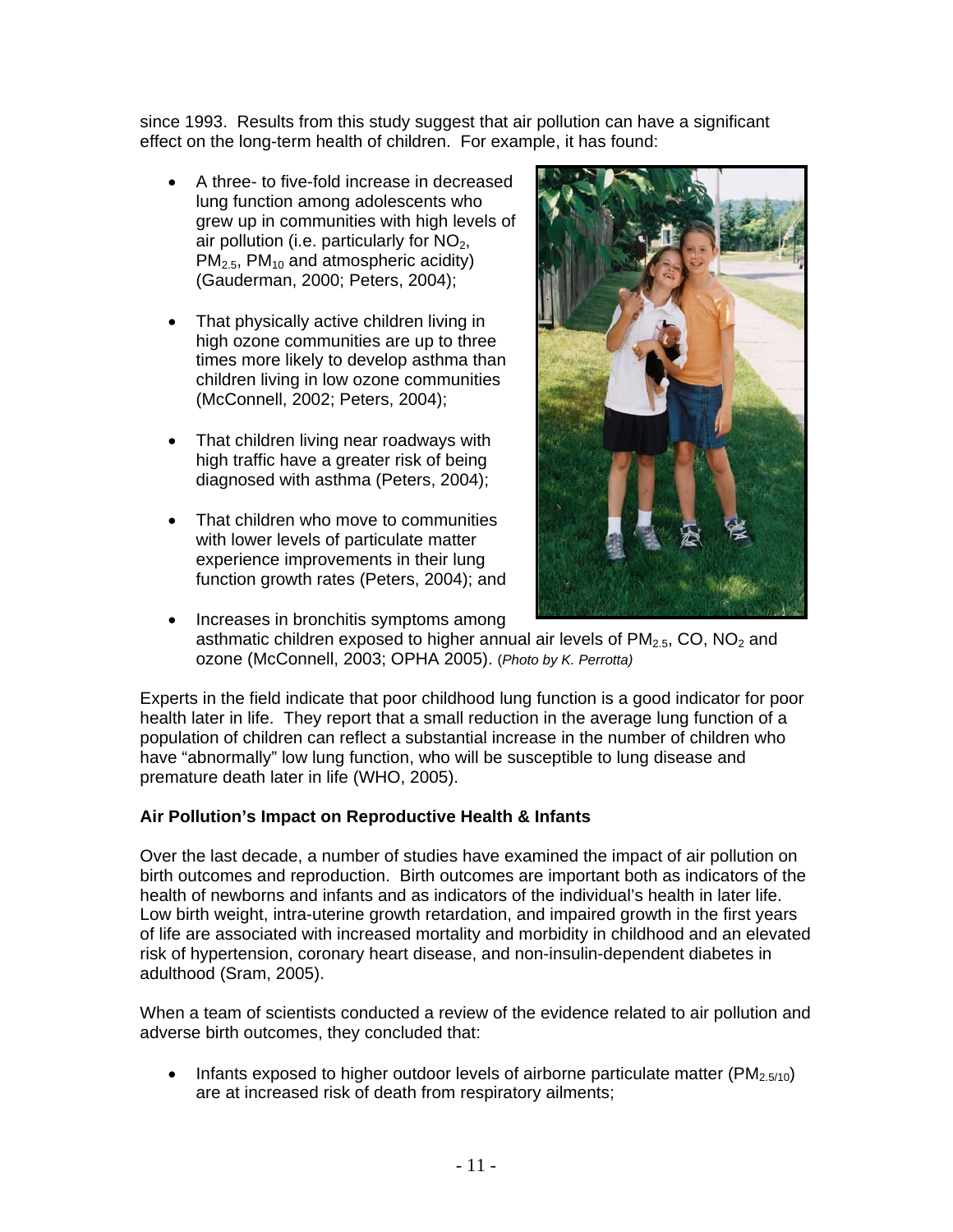- Air pollution can increase the risk of infants being born with low birth weights; and
- More research should be directed at air pollution's impact on premature births, intra-uterine growth retardation, and birth defects (Sram, 2005).

#### **B1 Estimating Air Pollution Health Outcomes**

Health Canada/Environment Canada, the Ontario Medical Association (OMA), Toronto Public Health (TPH), and Clean Air Hamilton have all estimated the impact of air pollution on the health of different populations within Ontario. In each case, these estimates have been developed with:

- Risk factors for each health effect for each air pollutant that have been derived from the best health studies available;
- Health statistics for the populations examined;
- The age and size of the populations examined; and
- The air monitoring data for the communities examined (Stieb, 2005).

#### **For example:**

Air pollution-related premature deaths are estimated by multiplying the risk factor for a particular air pollutant by the mean air level of the pollutant in a particular community by the number of premature deaths experienced in that community.

In each case, these organizations have estimated numbers for health impacts that have been clearly linked to the specific air pollutants. For example, these estimates do not include chronic health impacts among children, nor reproductive effects, because these findings are relatively new.

In each case as well, the estimates represent preventable health outcomes associated with that portion of air pollution that can be attributed to human activities alone. They do not include health outcomes associated with background air pollution resulting from natural sources such as pollen from crops, VOCs from trees, and  $NO<sub>x</sub>$  from forest fires (DSS, 2005; TPH, 2004).

#### **Air Pollution Health Outcomes in Four Ontario Cities**

In 2004, Health Canada and Environment Canada estimated that the five common air pollutants contribute to about 2,900 premature deaths each year in four Ontario cities – Windsor, Hamilton, Toronto and Ottawa. The researchers attributed almost one third of those deaths to short-term exposures to the mix of air pollutants and over two thirds of the deaths to long-term exposures to  $PM_{2.5}$  alone. They calculated that the five common air pollutants were responsible for between 7% (in Ottawa) and 10% (in Toronto and Hamilton) of all premature deaths in the four cities (Judek, 2004).

Premature deaths include all deaths that are not attributed to a trauma. Experts in the field maintain that premature deaths do not apply solely to those who "would have died within a few months anyway". They believe that many of those who die prematurely as a result of air pollution die several years before they would have without exposure to air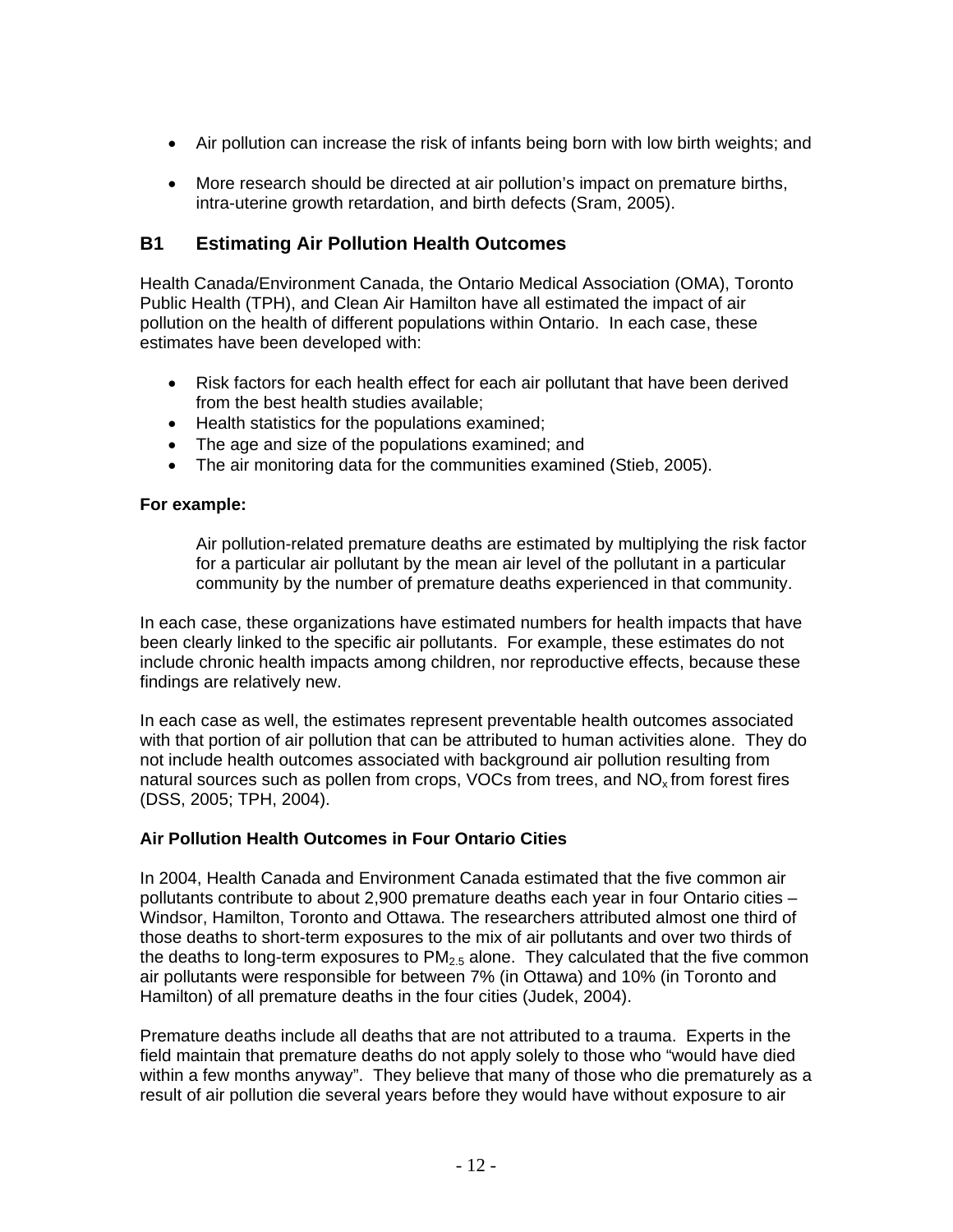pollution. They also note that in the case of those few infants who are among the premature deaths, life can be shortened by many years (Pengelly, 2004).

#### **Air Pollution Health Outcomes in Ontario**

In June 2005, the Ontario Medical Association (OMA) released updated estimates of the health impacts associated with air pollution in Ontario as a whole. It estimated that the five common air pollutants contribute to approximately 5,800 premature deaths, 16,800 hospital admissions, 59,700 emergency room visits, and 29,000,000 minor illness days in Ontario in 2005 (OMA, 2005).

The OMA has valued these health outcomes at approximately \$7.8 billion in 2005; about \$507 million for institutional care and medication; about \$374 million in lost-time for patients and caregivers; \$537 million for pain and suffering; and about \$6.4 billion for loss of life. These "costs" do not include those associated with visits to doctors' offices which are expected to be significant (DSS, 2005).

#### **Air Pollution Health Outcomes in Halton Region**

The OMA has estimated that air pollution in Halton Region contributes to approximately 190 premature deaths, 540 hospital admissions, 2,010 emergency room visits, and 1 million minor illness days each year (OMA, 2005). It estimates that these health impacts translate into about \$17 million in health care costs and almost \$13 million in lost-time for patients and caregivers (OMA, 2005).

## **C Air Pollution – Trends and Emission Sources**

## **C1 Air Quality Trends in Ontario**

Some aspects of Ontario's air quality have improved significantly over the last two and half decades because of provincial acid rain regulations directed at industry and provincial and federal initiatives directed at fuels and vehicle emissions. Air levels of CO,  $SO<sub>2</sub>$  and NO<sub>2</sub> have declined steadily and substantially across the province since 1975 (OMOE, 2006). Large urban centres typically experience higher levels of  $NO<sub>2</sub>$ because of the larger number of buildings and vehicles using fuel for space heating and transportation (OMOE, 2006).

Ground-level ozone continues to present a challenge across the province. While maximum air levels of ozone have been reduced from about 118 ppb in the early 1970s to 108 ppb in 2004, the annual average levels of ozone have steadily increased. On a province-wide basis, the summer-time average for ozone has increased from about 26 ppb to 32 ppb, while the winter-time average has increased from about 16 ppb to 20 ppb since the early 1970s (OMOE, 2006). It is too early to discern a trend for  $PM_{2.5}$  because it has only been monitored consistently across the province since 2003.

#### **C2 Air Quality in Halton**

There are currently two air quality monitoring stations being run in Halton Region by the Ontario Ministry of the Environment (OMOE); one in Oakville and one in Burlington.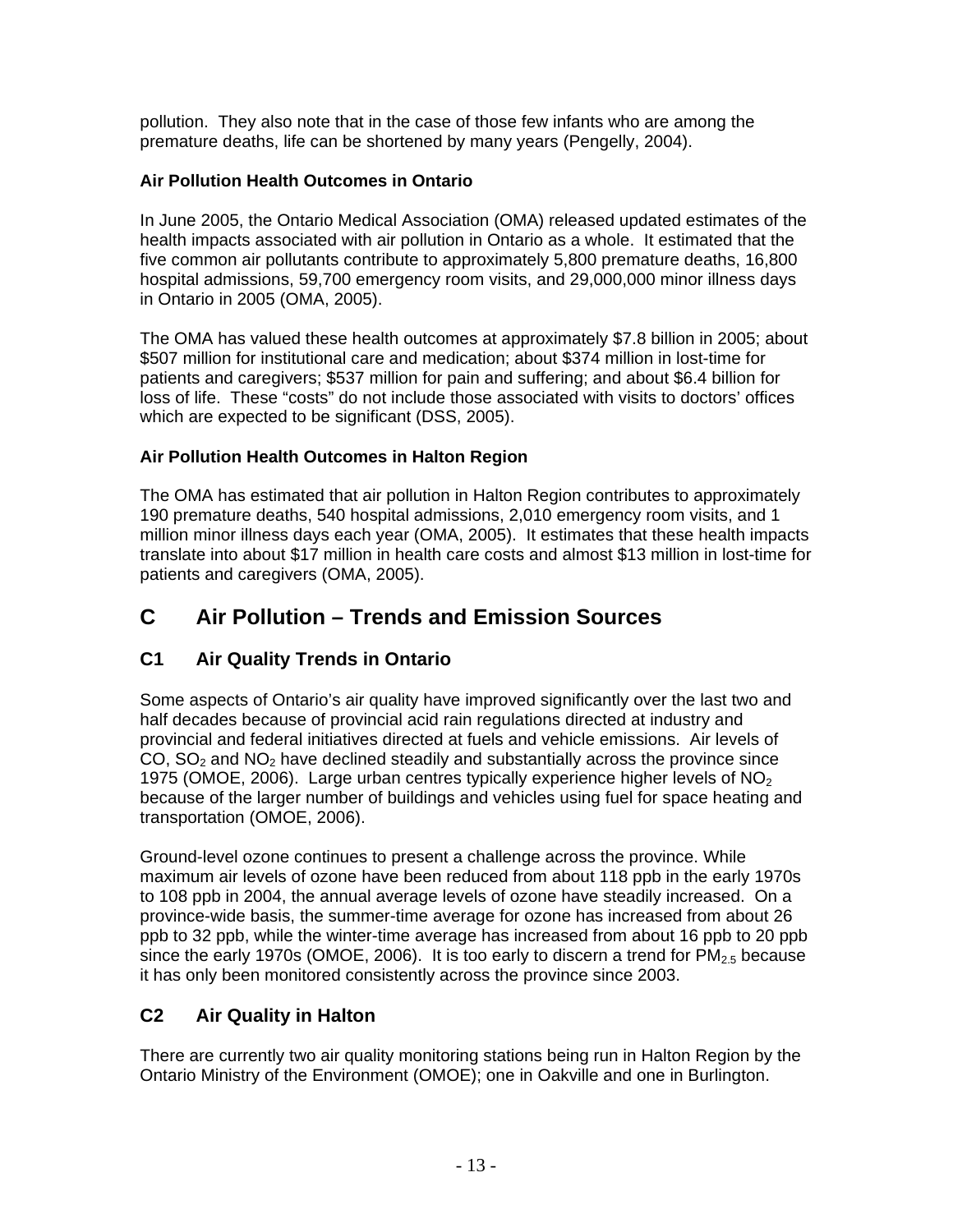These stations are used to measure the common air pollutants and their data are used to rate air quality under Ontario's Air Quality Index (AQI) program.

#### **Halton Air Exceeds Canada Wide Standards**

As can be seen by Table 1, air levels of ozone in Halton Region commonly exceed the Canada Wide Standard (CWS) for ozone, while air levels of  $PM<sub>2.5</sub>$  frequently exceed the CWS for  $PM<sub>2.5</sub>$ . The same can be said for most communities in southern Ontario (OMOE, 2006).

The CWS are not health-based air standards; they reflect technical and economic considerations as well as health evidence. So, while these standards are important benchmarks because the Ontario Government has committed to achieve them by 2010, they do not represent "safe" levels of exposure. In fact, there is a growing body of science which suggests that there may be no level of exposure that is without some negative health effects for both ozone and  $PM<sub>2.5</sub>$  (TPH, 2004; WHO, 2004).

#### **Halton Air Exceeds Health-Based Reference Levels**

In 1999, a Federal Provincial Working Group established health-based reference levels for both ozone and  $PM_{2.5}$ . These reference levels identify the lowest air levels that were, in 1999, clearly and consistently associated with significant increases in premature deaths and/or hospital admissions (NAAQO, 1999; NAAQO, 1999b). As indicated in Table 1, air levels of ozone in Halton Region regularly exceed the health-based reference level for ozone, while air levels of  $PM<sub>2.5</sub>$  frequently exceed the health-based reference level for  $PM_{2.5}$  (OMOE, 2006). Once again, the same can be said for most communities in southern Ontario.

## **C3 Gaseous Air Pollutants Present Health Concerns Also**

Air levels of  $NO<sub>2</sub>$ , SO<sub>2</sub> and CO in Halton Region are well below the ambient air quality criteria (AAQC) established for these air pollutants by the OMOE. Unfortunately, this does not mean that these air pollutants do not present a health concern for Halton residents. Rather, it reflects the fact that these air standards, which were established many years ago, do not reflect the current health literature associated with these air pollutants (TPH, 2004a).

Several studies directed at the gaseous air pollutants alone suggest that they can also have a significant impact on human health at air levels that are common in communities across Canada. In 1998, researchers published an epidemiological study that was directed at the gaseous air pollutants in Canadian cities. They found that air levels of  $NO<sub>2</sub>$ , SO<sub>2</sub>, CO and ozone in eleven Canadian cities were responsible for, on average, 4.1%, 1.4%, 0.9% and 1.8% respectively, of all non-traumatic deaths in those cities, which included Toronto, Hamilton, London, Ottawa and Windsor.

The researchers found that, combined, the four gaseous air pollutants were responsible for 7.7% of all non-traumatic deaths in the eleven cities (Burnett, 1998). These findings demonstrate that while concentrations of these air pollutants are well below the relevant AAQC, they are still associated with a substantial number of severe acute health impacts.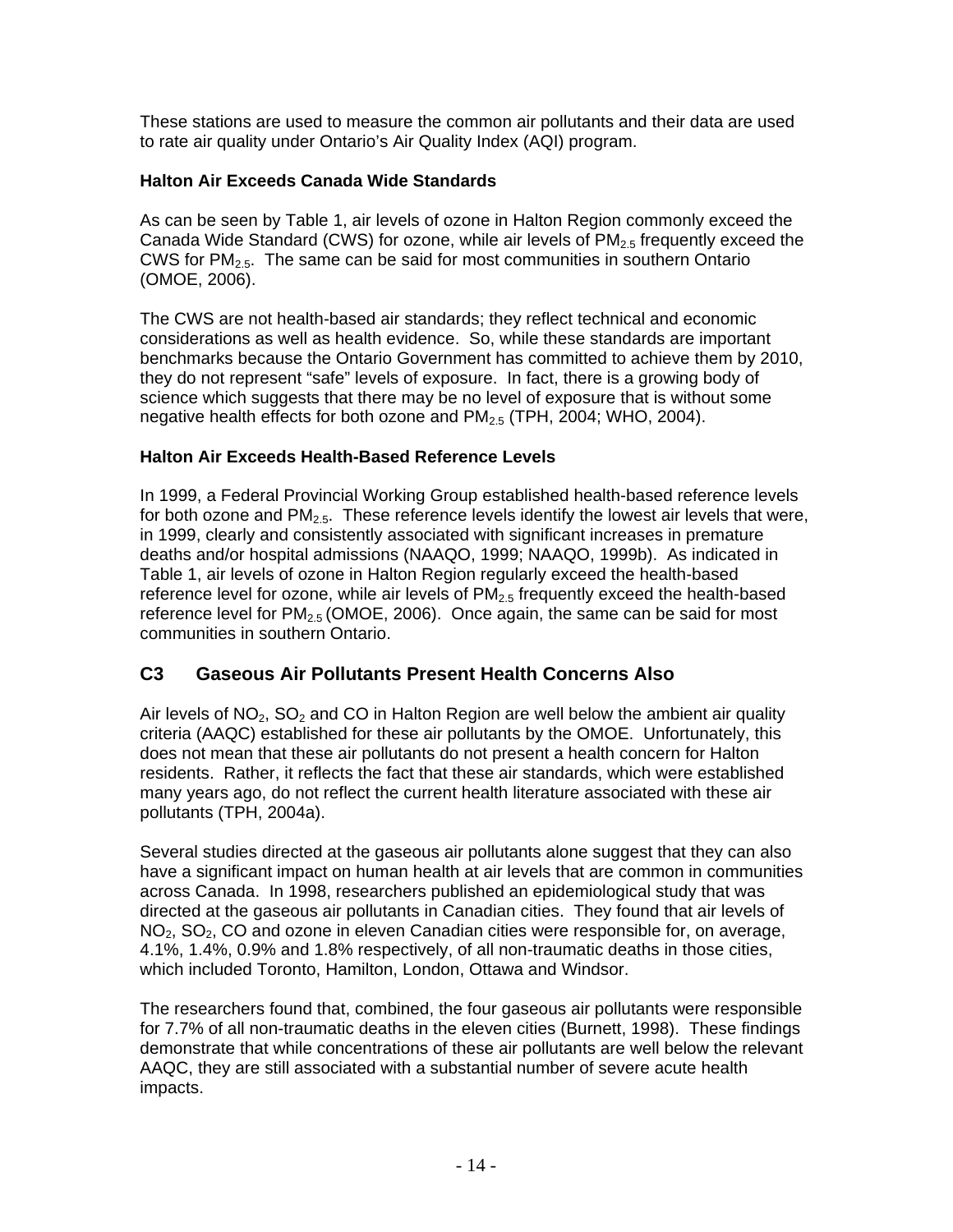Staff at the OMOE and Health Canada have indicated that the development of new air standards for  $NO<sub>2</sub>$ , SO<sub>2</sub> and CO are complicated by the interactions between the five common air pollutants. When Health Canada conducted a thorough review of the scientific literature on the five common air pollutants, it found that they exert their effect on human health in an additive or synergistic way that makes it difficult to attribute effects to any one of them independently (Stieb, 2005).

**Table 1: Air Monitoring Results Compared to Air Standards and Health Based Reference Levels, Halton Region, Average for Two Monitoring Stations, 2004** (MOE, 2006)

| <b>Air Pollutant</b><br><b>Air Monitoring Relative to</b><br>AAQC, CWS & Health-Based<br><b>Reference Levels</b> |                                                                                   | <b>Ambient Air</b><br>Quality<br><b>Criteria</b><br>(AAQC) | Canada<br>Wide<br><b>Standards</b><br>(CWS) | <b>Health</b><br><b>Based</b><br><b>Reference</b><br>Level |
|------------------------------------------------------------------------------------------------------------------|-----------------------------------------------------------------------------------|------------------------------------------------------------|---------------------------------------------|------------------------------------------------------------|
| ppb<br>$O_3$                                                                                                     | • Exceeds Reference Level more<br>than 50% of time<br>• 3 readings exceed the CWS | 80 (24-hour)                                               | 65 (8-hour)                                 | 20 (1-hour)                                                |
| NO <sub>2</sub><br>ppb                                                                                           | • Never exceeds AAQC                                                              | 100 (24-hour)                                              | <b>NA</b>                                   | NA.                                                        |
| CO<br>ppm                                                                                                        | • Never exceeds AAAC                                                              | 13 (8-hour)                                                | <b>NA</b>                                   | NA.                                                        |
| SO <sub>2</sub><br>ppb                                                                                           | • Never exceeds AAQC                                                              | 100 (24-hour)                                              | <b>NA</b>                                   | <b>NA</b>                                                  |
| $PM_{2.5}$ µg/m <sup>3</sup>                                                                                     | • Exceeds Reference Level 10%<br>of the time<br>• CWS exceeded 9 times            | NA/NA                                                      | 30 $(24 \text{-} \text{hour})^2$            | 15 (24-<br>hour)                                           |

## **D Sources of Air Pollution**

Air pollution has many sources in an industrialized society. The common air pollutants can be released from mining processes, industrial facilities, commercial processes, electricity generating stations, on-road and off-road vehicles, furnaces, wood-burning appliances (i.e. stoves, fireplaces and furnaces) and lawn mowers.

## **D1 Transboundary Air Pollution**

Because air moves without regard for boundaries, air pollutants emitted in one community can have an impact on communities downwind of it. Because both ozone and  $PM<sub>2.5</sub>$  can take time to form in the atmosphere, both air pollutants can affect communities that are very distant from the original emission sources. This effect is greater for ozone than for  $PM<sub>2.5</sub>$ .

In 2005, the OMOE released a report in which it estimated that transboundary air pollution contributes to approximately 2,700 premature deaths and 12,000 hospital admissions each year in Ontario (OMOE, 2005). This report suggests that air pollution originating in the United States is responsible for about one half of the air pollution health impacts experienced by Ontario residents.

Air quality modelling conducted by the OMOE demonstrates that a significant share of the ozone that affects Ontario originates from industrial and transportation sources in the American Mid-West and Ohio Valley regions. It also demonstrates that Ontario is the

 $\overline{\phantom{a}}$ 

<sup>&</sup>lt;sup>1</sup> 4th highest 8-hour Maximum, 65 ppb

 $2$  98th percentile Daily Average, 30  $\mu$ g/m $^3$ , averaged over 3 years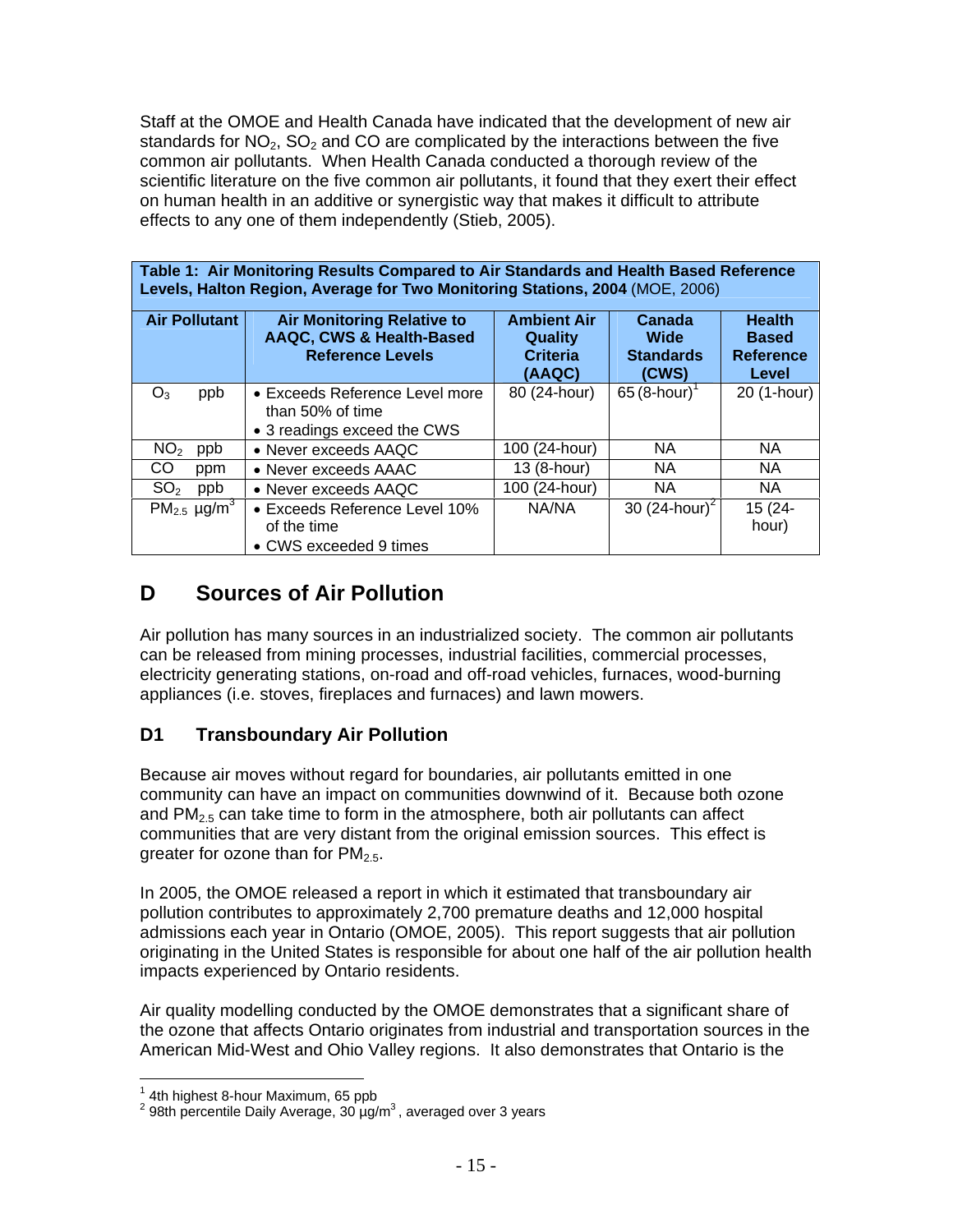source of emissions that contribute to ozone levels experienced in jurisdictions downwind such as Quebec, the Maritime provinces, and the New England states (OMOE, 2005). The upwind-downwind nature of air pollution requires cooperation between jurisdictions and action to reduce emissions by all jurisdictions.

With PM<sub>2.5</sub>, the air pollutant that is most clearly linked to air pollution's chronic health impacts, the picture is quite different. While the OMOE found that American sources can have a significant impact on  $PM<sub>2.5</sub>$  levels in many parts of Ontario, it also found that, in the Greater Toronto Area, Ontario emission sources were responsible for more than one half of the  $PM<sub>2.5</sub>$  that is present in the air most of the time (OMOE, 2005). These results suggest that there is much that communities within the GTA can do to improve the air quality experienced by their communities.

With the gaseous air pollutants,  $NO<sub>2</sub>$ ,  $SO<sub>2</sub>$  and CO, the impact tends to be more localized with most of the exposure occurring locally.

## **D2 Emission Sources within Ontario**

The provincial and federal governments have estimated emissions for different sectors. These inventories, while based on rough estimates and incomplete data, do provide a broad picture of emission sources. Because air quality in one Region is affected by the emission sources in adjacent Regions, it is useful to examine the emission sources within Ontario as a whole. The Ontario Ministry of the Environment (OMOE) estimates that, across Ontario:

- The **transportation sector** is the most significant source of  $NO<sub>x</sub>$  emissions in Ontario with the transportation contributing about 64% of all NOx emitted in the province. The transportation sector is also the most significant source of CO and a significant source of VOCs;
- **The industrial sector** is the most significant contributor of SO<sub>x</sub> emissions responsible for more than 60% of all SOx emissions in the province;
- **Fuel consumption** which includes electricity generation, residential and commercial furnaces, and wood-burning appliances, is an important source of several air pollutants. In 2004, electricity generation was responsible for about 26% of the SOx and 15% of NOx emitted in the province, while residential fuel combustion was responsible for about 13% of VOCs emitted (OMOE, 2006).

## **D3 Emission Sources in Halton Region**

Using data collected and estimated by Environment Canada on the four communities within Halton Region, it appears that:

 The **transportation sector** is the most significant source of NOx and CO and a significant source of VOCs and directly emitted  $PM<sub>2.5</sub>$  within Halton;

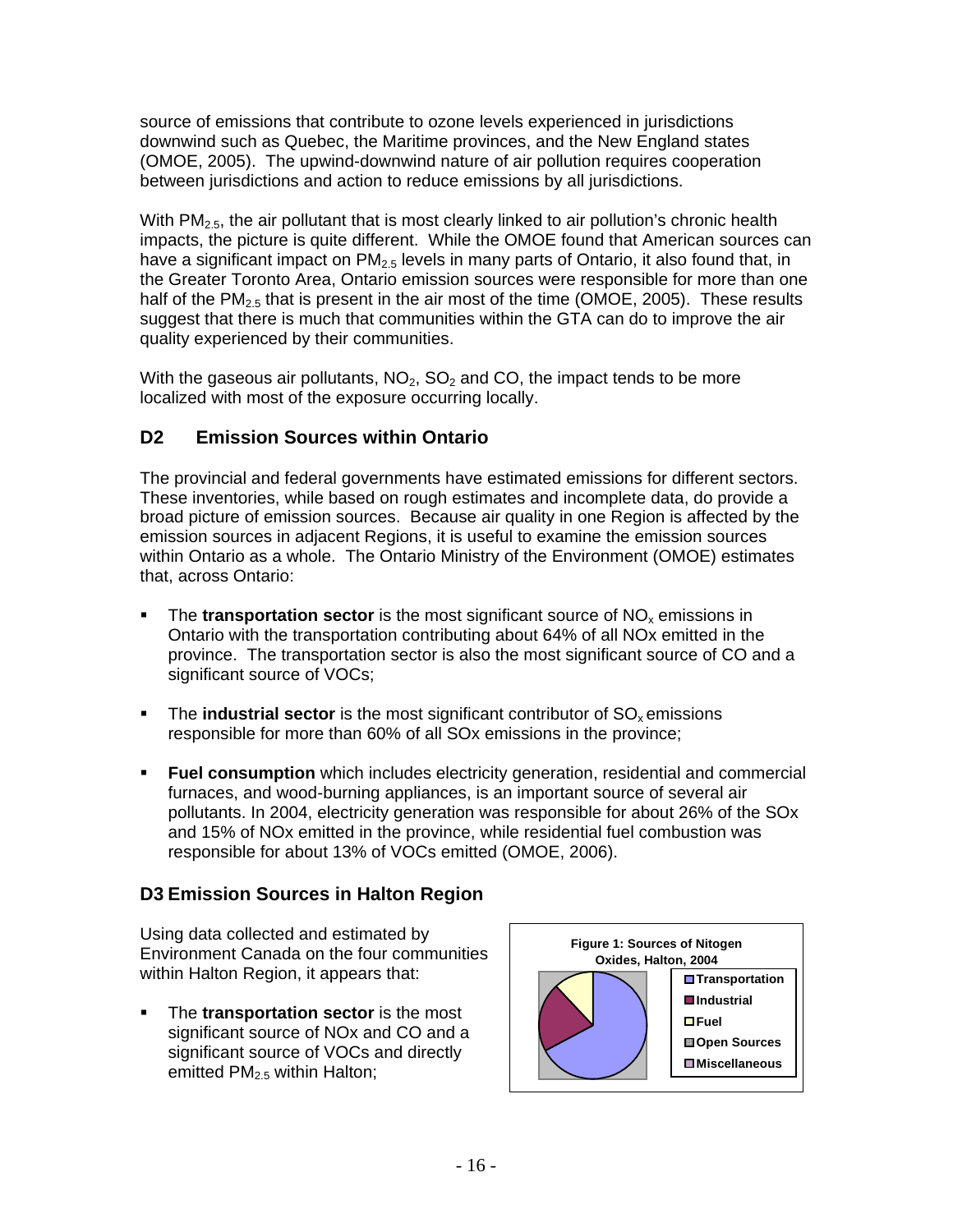- The **industrial sector** is the most significant contributor of  $SO<sub>x</sub>$  and VOCs and a significant contributor of directly emitted  $PM_{2.5}$  and  $NO_x$  within Halton:
- **Fuel consumption** for electricity generation, residential and commercial furnaces, and wood-burning appliances is a significant source of directly emitted  $PM<sub>2.5</sub>$  and an important source of  $NO<sub>x</sub>$  and CO emissions within Halton;
- **Open sources** such as quarries, road dust, and construction activities are the most significant source of directly emitted PM2.5 in Halton Region; and
- **Miscellaneous** activities such as general solvent use, surface coating (e.g. painting and varnishing), and fuel marketing, are a significant source of VOCs emissions within Halton. (Corr, 2006; OMOE, 2006) (See Appendix 1).

When reviewing this list, it is important to remember that VOCs and  $NO<sub>x</sub>$  are the air pollutants that react to form ground-level ozone, while  $SO<sub>2</sub>$  and  $NO<sub>x</sub>$  can be transformed into  $PM<sub>2.5</sub>$  in the atmosphere (EC, 2006).

# **E Climate Change and Air Quality**

Scientists worldwide have documented a shift

in the global climate over the last century. Among most scientists, there is a consensus that this change is due, in most part, to human activities that results in the release of greenhouse gases such as carbon dioxide  $(CO_2)$ , methane,  $(CH_4)$  and nitrous oxide (N2O) (IPCC, 2001; NRC-US, 2001).

#### **Links between Air Pollution and Climate Change**

Air quality and climate change are issues that are linked in several important ways. First of all, climate change is expected to increase the number and duration of warm masses that move into Ontario from the southwest. These warm masses are typically associated with heat waves and smog episodes (Mortsch, 1996; IPCC, 2001). Secondly, the increase in heat waves is expected to be associated with an increased use of electricity for air conditioning that is currently associated with significant emissions of  $SO<sub>2</sub>$  and  $NO<sub>x</sub>$ . Thirdly, air pollution and climate change have many emission sources in common







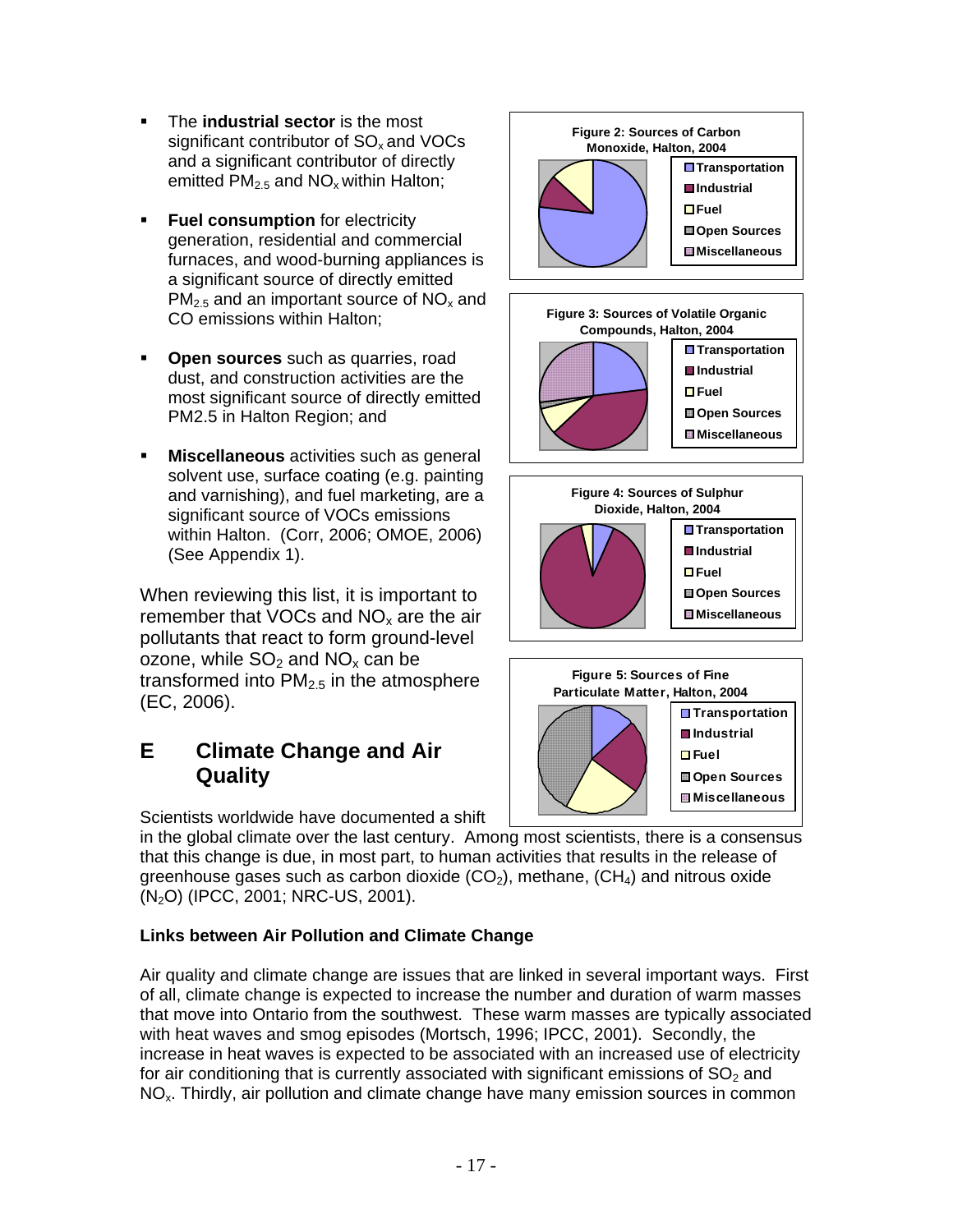including the transportation sector, electricity generation, oil production and refining, and space and water heating. Lastly, many of the actions needed to improve air quality will produce climate benefits by reducing greenhouse gases, and vice versa.

#### **Other Health Impacts associated with Climate Change**

Climate change is expected to have many different impacts on health beyond those associated with air quality. For example, in Canada, climate change is expected to increase the number of heat-related deaths as heat waves become more frequent and more severe. It is also expected to increase the frequency and severity of extreme weather events such as tornados, hurricanes, snowstorms and floods, which can be associated with a variety of negative health impacts.

Climate change is also expected to change the range, intensity and seasonality of insect-borne diseases such as West Nile Virus and Lyme's Disease which could have a significantly negative impact on health in many parts of the world including Canada (Smoyer, 1999; IPCC, 2001). It has also been projected that climate change will affect food and water supplies around the world as crops, fish populations, and livestock respond to shifts in air temperatures, water temperatures, and water supplies. While these changes could have a positive impact on health in those regions of the world where the shift results in increases in food and water supplies, it is expected to have a significantly negative impact on health in those regions of the world that already experience shortages or disruptions in water and food supplies. The shortage in food supplies in other parts of the world is expected to have a negative impact on the cost of food supplies in Canada and the United States (IPCC, 2001).

# **F Vehicle-Related Air Pollution**

As discussed above, the transportation sector is a significant source of air pollutants emitted within Ontario and Halton Region. It is also responsible for about one quarter of total greenhouse gases emitted in this country with cars and trucks responsible for about 70% of those emissions (Canada, 2002). Emissions from the transportation sector can be greatly influenced by transportation and land use planning decisions that are within the influence of local and regional governments.

## **F1 Traffic-Related Air Pollution Presents a Significant Health Concern**

In recent years, a number of health studies have been directed at traffic corridors using vehicle counts and proximity to roadways as indicators of exposure to traffic-related air pollutants. These studies demonstrate the significant impact that on-road vehicles can have on both local air quality and human health. While, in general, these studies demonstrate the need to reduce the volume of traffic through a community, in some cases, they suggest the need to consider proximity to busy roadways when siting sensitive land uses such as schools, hospitals and nursing homes. A few of these traffic corridor studies are highlighted below:

 A cross-sectional study conducted in the Netherlands found that traffic density was significantly associated with **chronic respiratory symptoms among children.** In this study, the traffic density was 80,000 to 125,000 vehicles per day with trucks making up about 10% of the traffic. Cough, wheeze, runny nose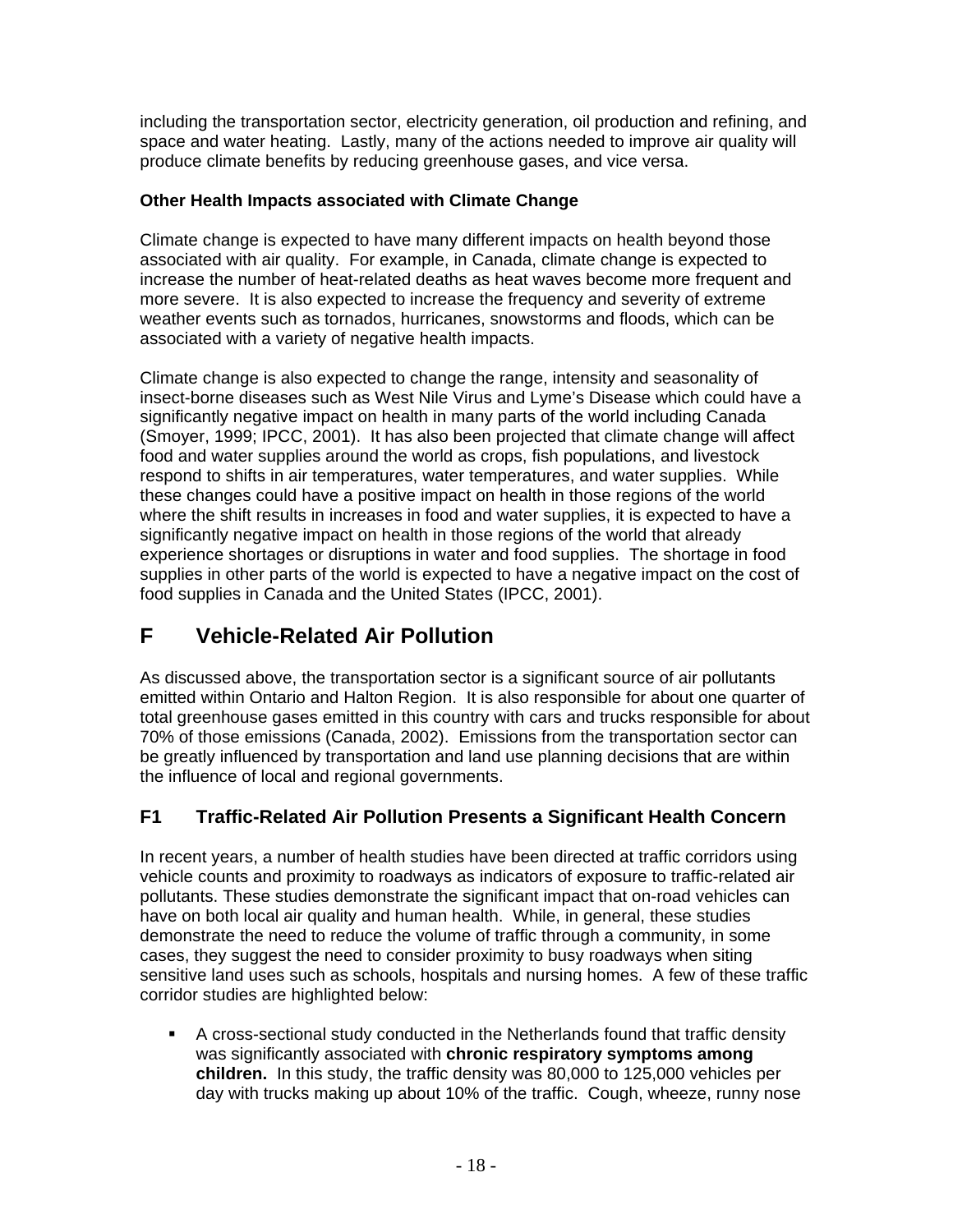and doctor-reported asthma were reported more often for children living within 100 meters from the freeway. These relationships were statistically significant and persisted when corrected for socio-economic factors such as income and education (van Vliet, 1997).

- A study of children in New York State found that **children hospitalized for asthma** were more likely to live within 200 metres of roads with the highest vehicle miles travelled, and/or more likely to live within 200 metres of roads travelled by trucks, than children who were hospitalized for non-respiratory ailments. The researchers found that the increased risk remained when adjusted for socio-economic factors (Lin et al, 2002).
- Researchers in Italy found that the **risk of childhood leukemia** was significantly higher (relative risk of 3.91) among children who lived in homes subjected to high levels of traffic-related air pollution (greater than 10  $\mu$ g/m<sup>3</sup> of benzene) than among children who lived in homes subjected to low levels of traffic-related air pollution (less than 0.1  $\mu$ g/m<sup>3</sup> of benzene). Concentrations of benzene, derived with dispersion modelling, were used as indicators of exposure (Crosignani, 2004).
- In a Danish study, the researchers found that the **risk of developing cancer** was 1.6 times greater for taxi drivers than for men who were not professional drivers, 1.3 times greater for truck drivers, and 1.4 times greater for unspecified drivers. They found that the differences in risk could not be explained by smoking habits or socio-economic status. They also found that risk of lung cancer increased significantly with increasing duration of employment (Hansen, 1998).
- In England and Wales, researchers found that **death from strokes** was 7% higher among men and 4% higher among women who lived within 200 metres of a main road than it was among those living 1000 metres or more away from a main road. These raised risks (which were statistically significant and adjusted for socioeconomic status) diminished as distance from main roads increased (Maheswaran, 2003).
- In Montreal, researchers found a greater rate of hospital admissions and **premature deaths for respiratory causes among elderly** adults (greater than 60 years in age) whose homes were situated on roads with higher traffic density (greater than 3,160 vehicles during morning peak hours) than among those whose homes were situated on roads with lower traffic density. The risks remained elevated after adjustments for socio-economic status (Smargiassi, 2005).
- **IFT In the Netherlands, researchers found that cardio-pulmonary deaths** among people 55 to 69 years in age were associated with residence near to a major road. This association persisted when corrected for socioeconomic status (Hoek, 2002).

#### **F2 Growth, Transportation & Air Quality**

The good news for those concerned about vehicle-related air pollution is that the emissions associated with individual vehicles are expected to drop dramatically over the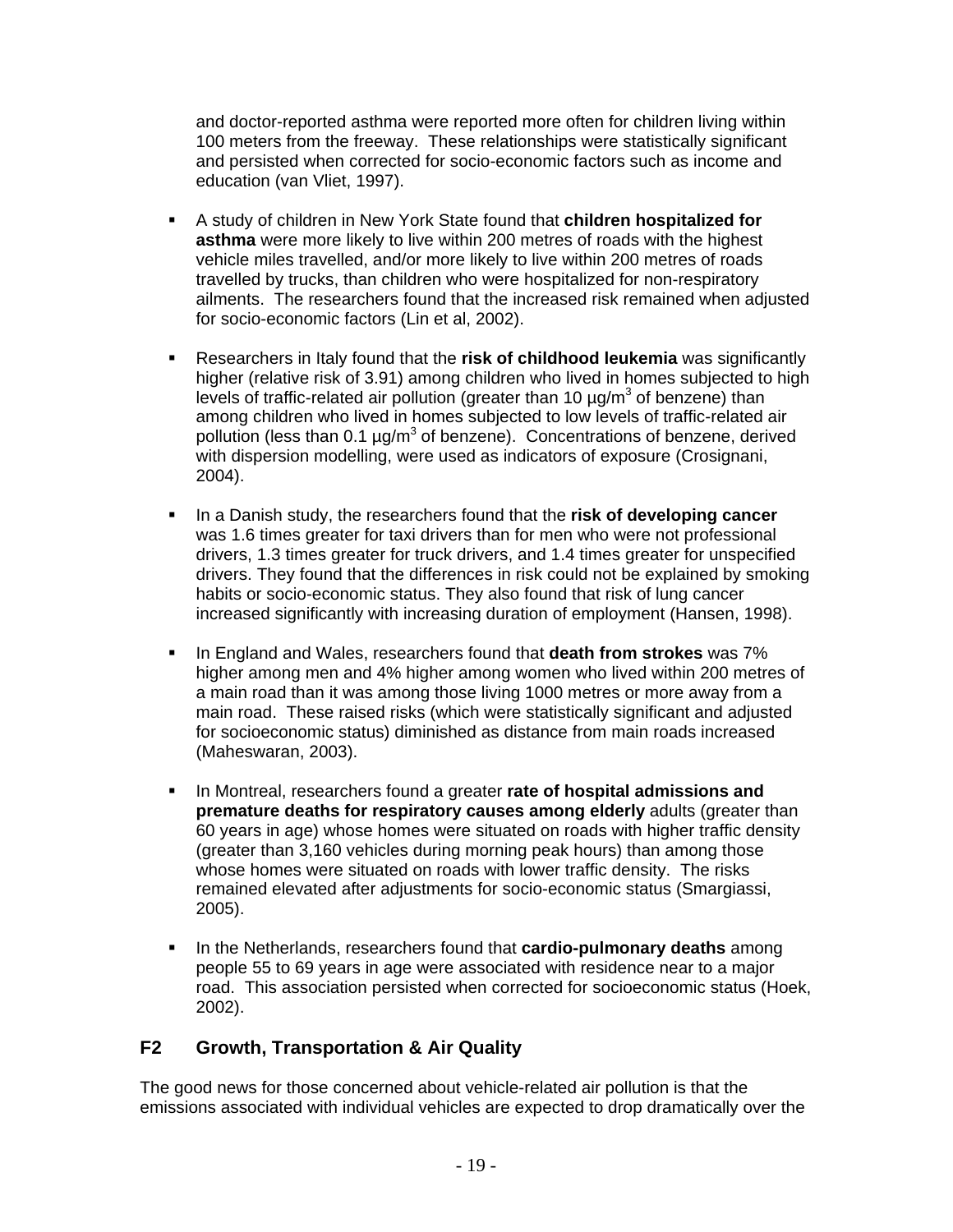coming decades as vehicles built to new, more stringent vehicle emission standards, replace existing vehicles. Between 2003 and 2020, the fleet-wide average emission rates for on-road vehicles are expected to drop by about 77% for NO<sub>x</sub>, by about 51% for CO, and by about 73% for VOCs (Halton, 2004a).

The extent to which the new vehicle emission rates translate into improvements in air quality will depend upon the number of vehicles in a community and the number of vehicle kilometres travelled (VKT) in a community for day to day errands and commutes associated with work. These latter two factors are greatly influenced by the form of the community (i.e. is it sprawled or compact?), the live/work relationships (i.e. to what extent can people who live in the community work in the community?), the design of neighbourhoods (i.e. can people walk to grocery stores, schools, community centres, parks, and other services?), the availability, convenience and efficiency of alternate modes of transportation such as public transit and cycling, as well as the number of people in the community.

With the growth projected for Halton Region, the number of VKT could increase dramatically over the next 25 years. It has been estimated that the number of vehicles on the road in the Greater Toronto Area (GTA) could increase from 3.7 million in 2000 to 5.6 million in 2031 under a business-as-usual scenario with the growth expected for the GTA. This increase in vehicles is expected to increase the number of VKT per day in the GTA from 157 million to 258 million in the same period (Probe, 2004).

Within the GTA, where there is a high degree of economic integration across Regions, there are two distinct types of travel behaviour that must be addressed when trying to influence the VKT by residents; work-related travel and non-work travel. While Halton Region and the local municipalities within the Region are committed to developing high quality jobs within the Region, there are limits on the ability of any one jurisdiction within the GTA to influence job markets and commuting patterns within the GTA. Therefore, in order to reduce traffic-related air pollution in Halton, actions must be directed towards both commuting patterns across the GTA and travelling patterns within the communities in Halton Region.

There are a number of ways to reduce traffic volume:

- Increasing the use of transit systems by expanding routes, service and infrastructure;
- Decreasing the number of single-occupancy vehicles by encouraging and supporting car pooling;
- Decreasing the number of trips made by encouraging telecommuting (i.e. working from home one day a week);
- Providing infrastructure that supports alternative modes of transportation such as cycling and walking; and
- Requiring the development of "complete" communities that are transit friendly and "walkable".

## **F3 Air Quality, Human Health and Reduced Vehicle Use**

Several situations have provided researchers with opportunities to assess the air quality and/or health impacts associated with reduced vehicle use.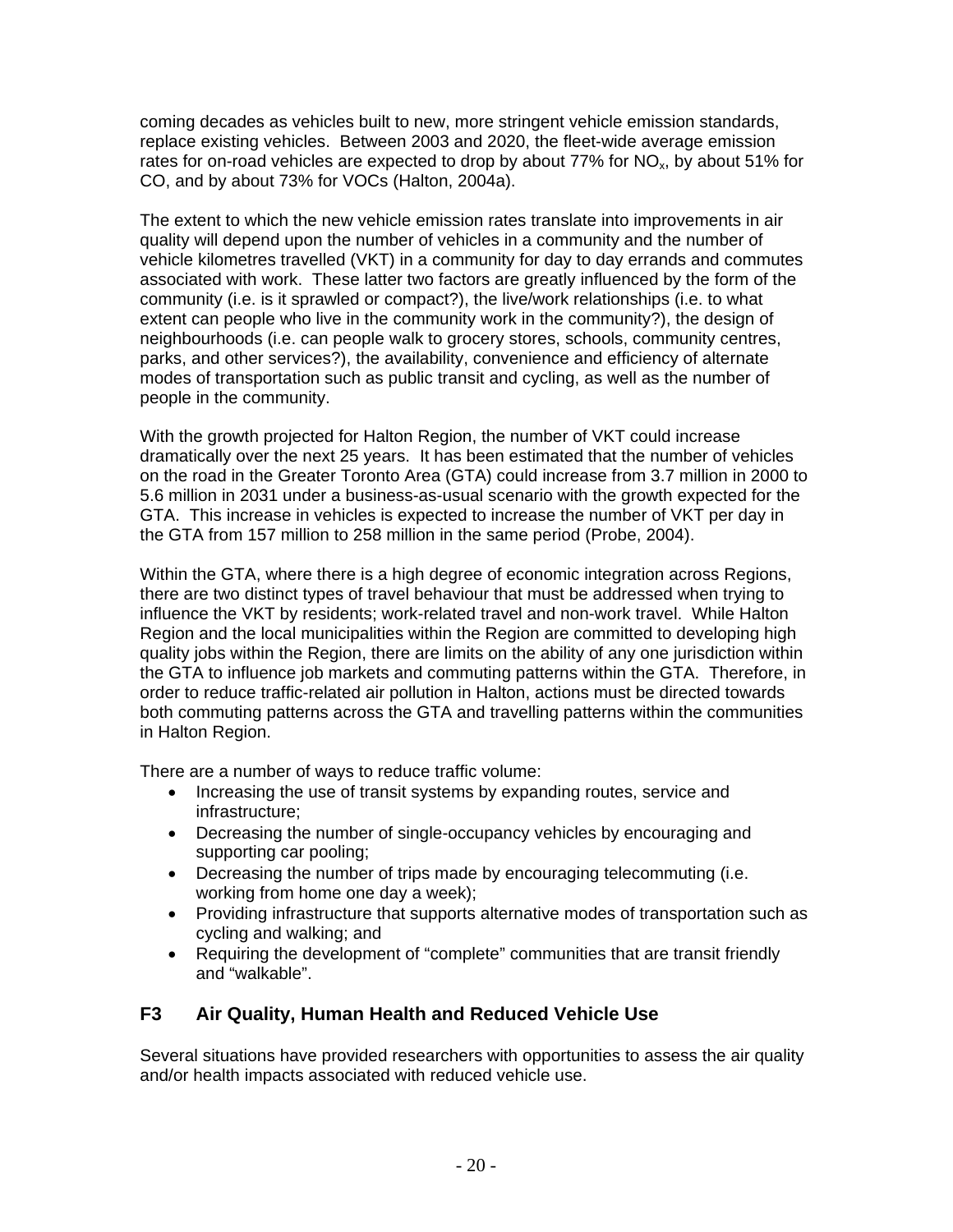#### **Reduced Traffic Volume Improves Health**

After September 11, 2001, there was a 50% drop in total traffic at the Peace Bridge between Buffalo, New York, and Fort Erie, Ontario, that provided an opportunity to examine how a reduction in traffic flow might impact on human health. When researchers compared the weekly respiratory admissions to the Kaleida Health System and the weekly traffic volumes for the Bridge for 3-months in 2000 and 2001, they found that the drop in total traffic volume in 2001 was strongly correlated with a drop in hospitalizations for respiratory diseases in 2001 (Lwebuga-Mukasa, 2003).

#### **Shift to Transit Reduces Overall Air Emissions**

When a Congestion Charging Scheme was introduced to London England in 2003, it was found to increase the use of public transit, reduce traffic congestion, and reduce emissions of air pollutants and greenhouse gases.

The Scheme, which applies to a central area of London that is 22 square miles in size. involves charging each vehicle a single charge of £5.00 (GBP) to enter the charging zone between 7:00 am and 6:30 pm on weekdays. Researchers found that this Scheme:

- Increased the VKT by buses by 20% and taxis by 13% within the charging zone;
- Decreased the VKT by cars by 29% and heavy-duty vehicles by 11% within the charging zone;
- Increased the use of buses by 25%, light-duty vehicles by 8% and heavy-duty vehicles by 5% on the inner ring road that feeds the charging zone; and
- Increased the average daily travelling speed within the charging zone from 19 to 23 km/hour.

The reductions in VKT and increase in speed in the charging zone were estimated to reduce overall emissions of NO<sub>x</sub> by 12%, PM<sub>10</sub> by 11.9% and carbon dioxide (CO<sub>2</sub>) by 19.5%. It is noteworthy that the new buses used to meet the increased demand inside the charging zone were equipped with diesel particulate filters (i.e., highly efficient emission control devices) (Beevers, 2004; TPH, 2006).

#### **Shift to Transit Reduces Ozone and Asthma Hospital Admissions**

The implementation of an alternative transportation strategy during the 1996 summer Olympics in Atlanta City provided an opportunity for researchers to measure the impact of public transit on air quality and children's health. The alternative transportation strategy, designed to reduce traffic congestion during the Olympics, aimed to shift individuals from single-occupancy vehicles towards public transit.

The researchers found that during the Olympics, peak weekday traffic counts in Atlanta City were reduced by 22.5 percent when compared to traffic counts in the weeks leading up to the Olympics. This reduction in traffic was strongly associated with a 27.9% reduction in the peak daily ozone levels in the City and an 11 to 44% reduction in the number of children requiring medical attention for acute asthma symptoms in the four medical institutions in the local community (Friedman, 2001).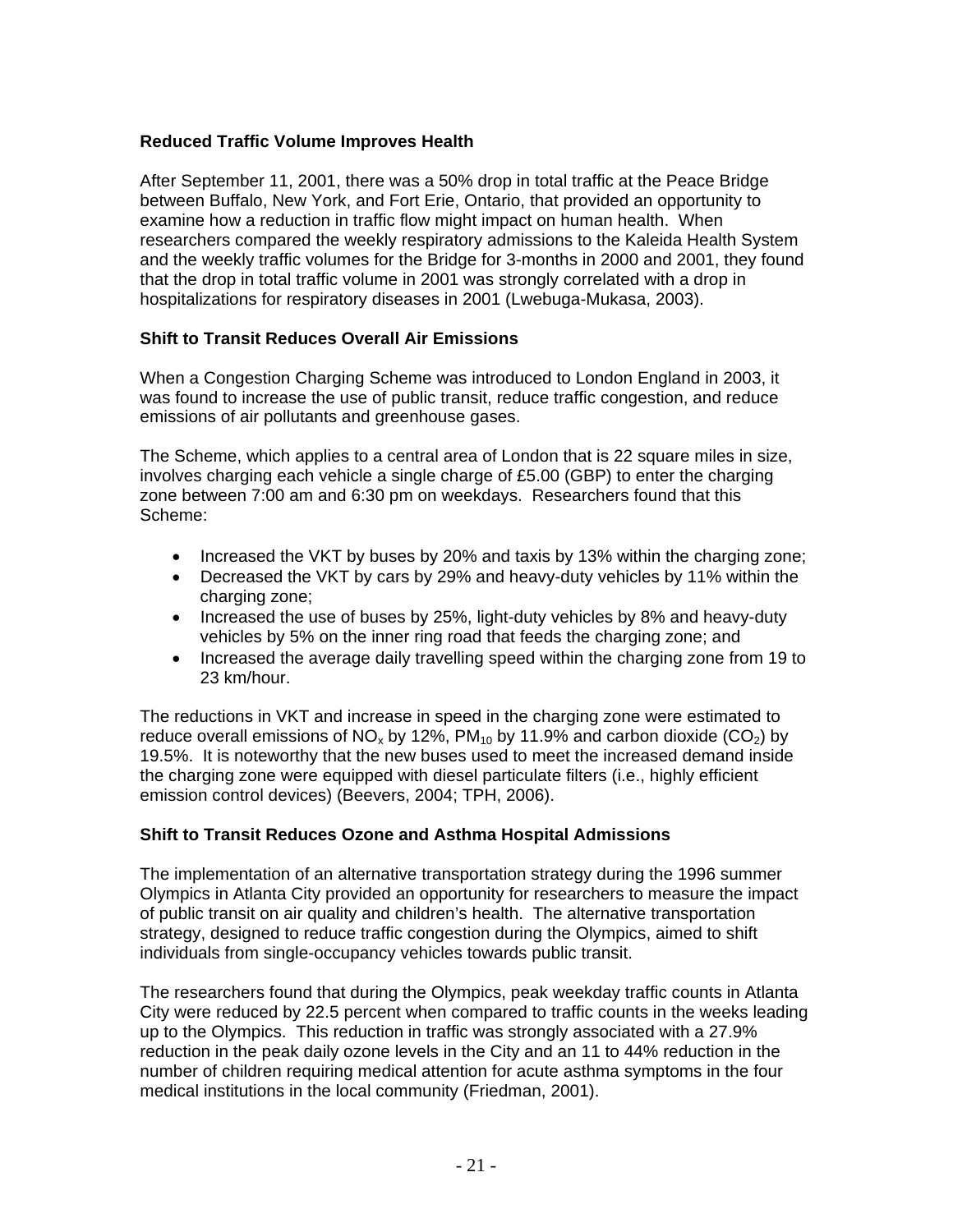#### **Factors Affecting Transit Use**

The form and configuration of the urban environment is important to both the provision and use of transit. When urban development is compact and located near major transit stations, ridership levels increase (CARB, 1997). A study conducted in Seattle found that nearly all travel was done by car until residential densities reached 13 people per acre. The same study found that employment density levels of 75 employees per acre were necessary before there was a substantial increase in transit and pedestrian travel for work trips (Frank, 2006). Several studies have demonstrated that it is easier to service jobs with transit when they are clustered together along with other services



(CARB, 1997). *(Photo from Oakville Transit website.)*

#### **F4 Urban Form affects Travel Patterns and Air Quality**

Research has demonstrated that the design of urban centres can have a significant impact on outdoor air quality because of the way in which it influences travelling patterns.

#### **Urban Form, Travel Patterns and Air Quality**

In 2002, a landmark study prepared by researchers from Rutgers University and Cornell University in collaboration with Smart Growth America, documented the strong correlation between development patterns urban form and air quality.

Using the following four factors as indicators of urban sprawl – residential density, neighbourhood mix of homes, jobs and services, strength of "activity centres" and "downtowns", and accessibility of street network – the researchers were able to demonstrate that communities that ranked high for urban sprawl were characterized by higher rates of vehicle ownership, greater number of miles travelled, decreased number of commuters who walk, bike or take public transit, and greater air levels of ozone. They also experienced increased rates of traffic-related fatalities (Ewing, 2002; TPH, 2006).

When the eight to ten most sprawled cities in the study were compared to the eight to ten most compact cities, the researchers found that:

- 2% of commuters took public transit in sprawled cities compared to 7% in compact communities;
- Maximum air levels of ozone averaged 97.6 ppb in the sprawled cities compared to 68.9 ppb (8-hour average) in the compact cities; and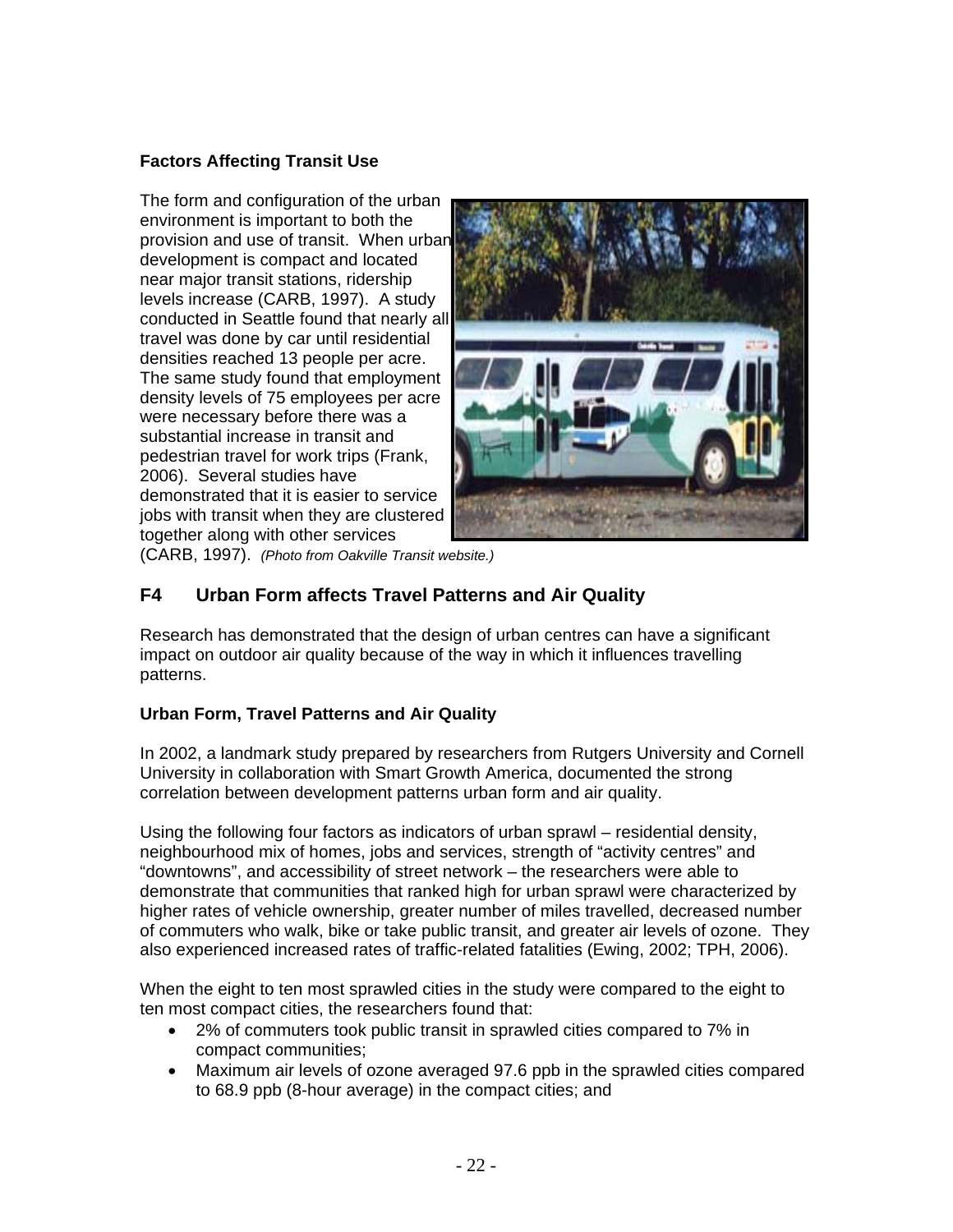• On average, there were 15 vehicle-related deaths per 100,000 people in sprawled communities, compared to 9 vehicle-related deaths per 100,000 in the compact cities (Ewing, 2002; TPH, 2006).

#### **Increased "Walkability" Reduces Air Emissions**

In a study conducted in King County near Seattle, Washington, which examined "walkability", vehicle emissions per person, and vehicle miles of travel (VMT) per person, it was found that a 5% increase in the walkability of a residential neighbourhood was associated with:

- <sup>32</sup> more minutes of physically active travel per day;
- a 0.23% reduction in Body Mass Index (BMI);
- 6.5% fewer vehicle miles travelled per person:
- 5.6% fewer grams of  $NO<sub>x</sub>$  emitted per person; and
- 5.5% fewer grams of VOCs emitted per person (Frank, 2006a).

The associations demonstrated in this study continued to be statistically significant after controlling for factors such as gender, education, income, and vehicles per household.

The researchers concluded that, while community walkability has a modest impact on the behaviour of individuals, the total public health impacts could be significant because of the combined health impacts and the number of people affected on a lasting basis. The walkability of the neighbourhoods was assessed using the Walkability Index which measures net residential density, street connectivity (i.e. intersections per square kilometre), land use mix, and retail floor area ratio (Frank, 2006a).

#### **"Complete Communities" Reduce Vehicle Trips**

The neo-traditional neighbourhood design or "complete community" is one characterized by interconnected streets, narrow streets, on-street parking, shallow set-backs, shopping on Main Street, and a mixture of land uses, whereas the standard suburban development is characterized by hierarchical streets, wide streets, off-street parking lots, deeper set-backs, strip malls and shopping plazas, and single-use land uses.

A study comparing the two development patterns in the New England states found that residents in complete communities make 50% fewer vehicle trips per day than households in suburban areas. It found that residents in the complete communities were three times as likely to walk to a nearby store, restaurant or park as their suburban counterparts (CARB, 1997).

#### **Complete Communities Reduce Vehicle-Related Air Pollution**

The California Air Resources Board (CARB) has estimated the vehicle-related air pollution associated with several "complete communities" when compared to their suburban counterparts.

In "Uptown District", San Diego, a new neighbourhood of 310 housing units was developed with a residential density of 43 dwelling units per acre, compared to the 12 units per acre average in surrounding neighbourhoods. It was developed with a community centre, interior courtyards, pedestrian and bike paths, within a 2 to 3 minute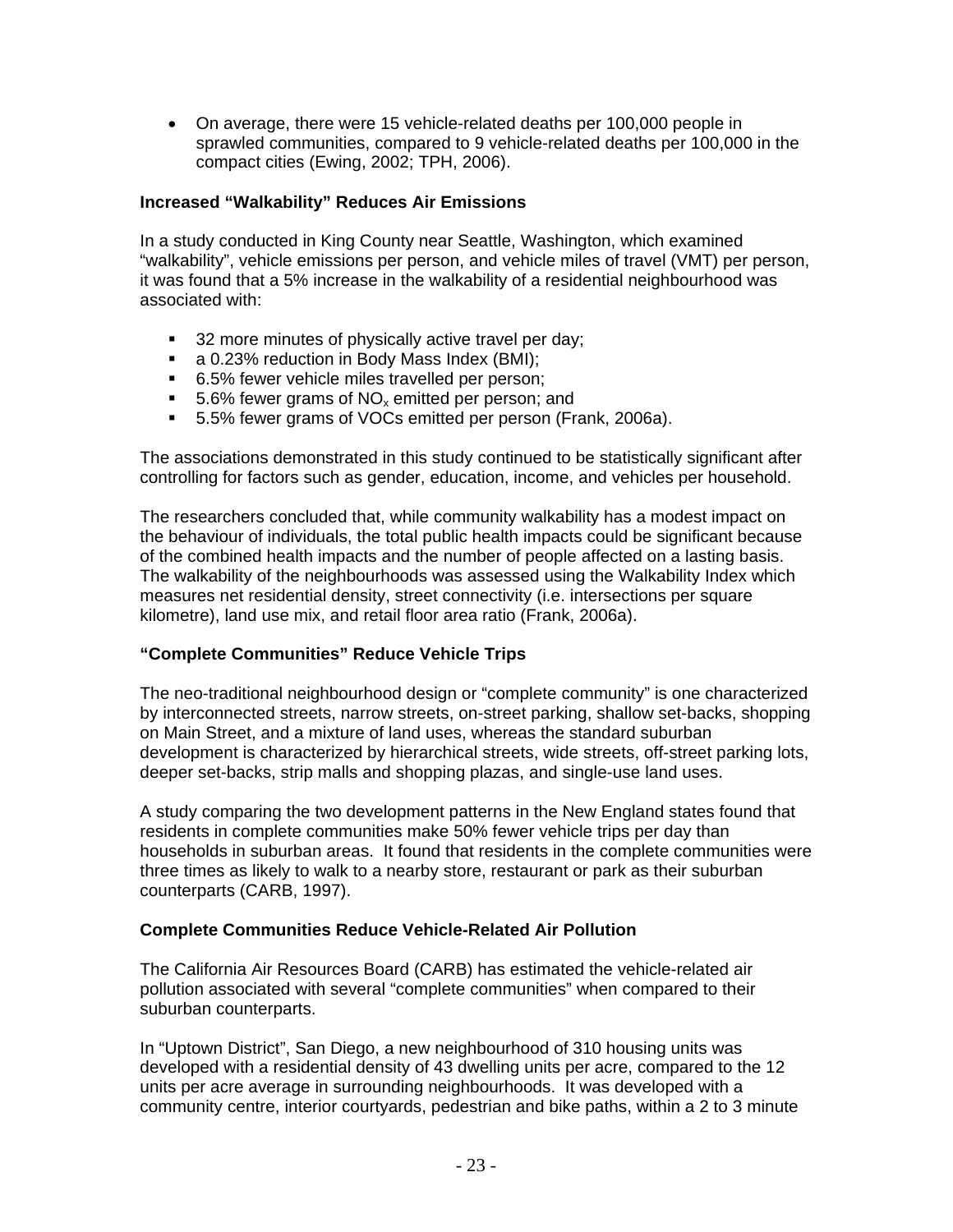walk to the supermarket. It was well serviced by transit. CARB estimates that vehicle emissions from this community would be 20% less than those associated with the average suburban community with the same number of residents. On an annual basis, this 20% reduction translates into 2.75 tons of smog-forming air pollutants (CARB, 1997).

"The Crossings", Mountain View, is a compact, mixed-use neighbourhood south of San Francisco which includes 540 single and multi-family housing units, a supermarket, several retail shops, and a daycare centre clustered near a commuter rail station. With residential density of 30 units per acre, the neighbourhood was developed in a "neo" traditional form with narrow interconnected streets, front porches, and rear garages. It takes residents only a few minutes to walk to the stores, park or train station. CARB estimates that the design of this neighhourhood will reduce vehicle emissions by at least 10% relative to an average suburban neighbourhood with the same number of residents. The 10% reduction represents about 3 tons of smog-forming air pollutants on an annual basis (CARB, 1997).

#### **Factors influencing Walking and Cycling Patterns**

One researcher has suggested that at a neighbourhood level, five elements of the built environment impact upon the travel behaviour of its residents:

- Density of development which can be measured by number of people or jobs per acre;
- Land use mix which can be measured by distance from house to nearest store or a dissimilarity index;
- Street connectivity which can be measured by intersections per square mile or average block length;
- Street scale which can be measured by the ratio of building heights to street width or average distance from street to buildings;



• Aesthetic qualities which capture the design of buildings, landscaping, presence of trees and shade, and "sense of place" (Handy, 2002). *(Photo from Smart Growth America website.)*

Studies directed at walking patterns indicate that accessibility, safety and attractiveness are factors which influence the walking patterns of people in a community. One U.S. study found that 70% of residents will routinely walk 500 feet, 40% are willing to walk 1,000 feet and only 10% are willing to walk 2,000 feet or more during their normal daily routines. This study found that people will walk further if the walking environment is pleasant and interesting (CARB, 1997).

A study conducted in King County found that the land uses most strongly linked to the percentage of walking trips in the Seattle area were educational facilities, commercial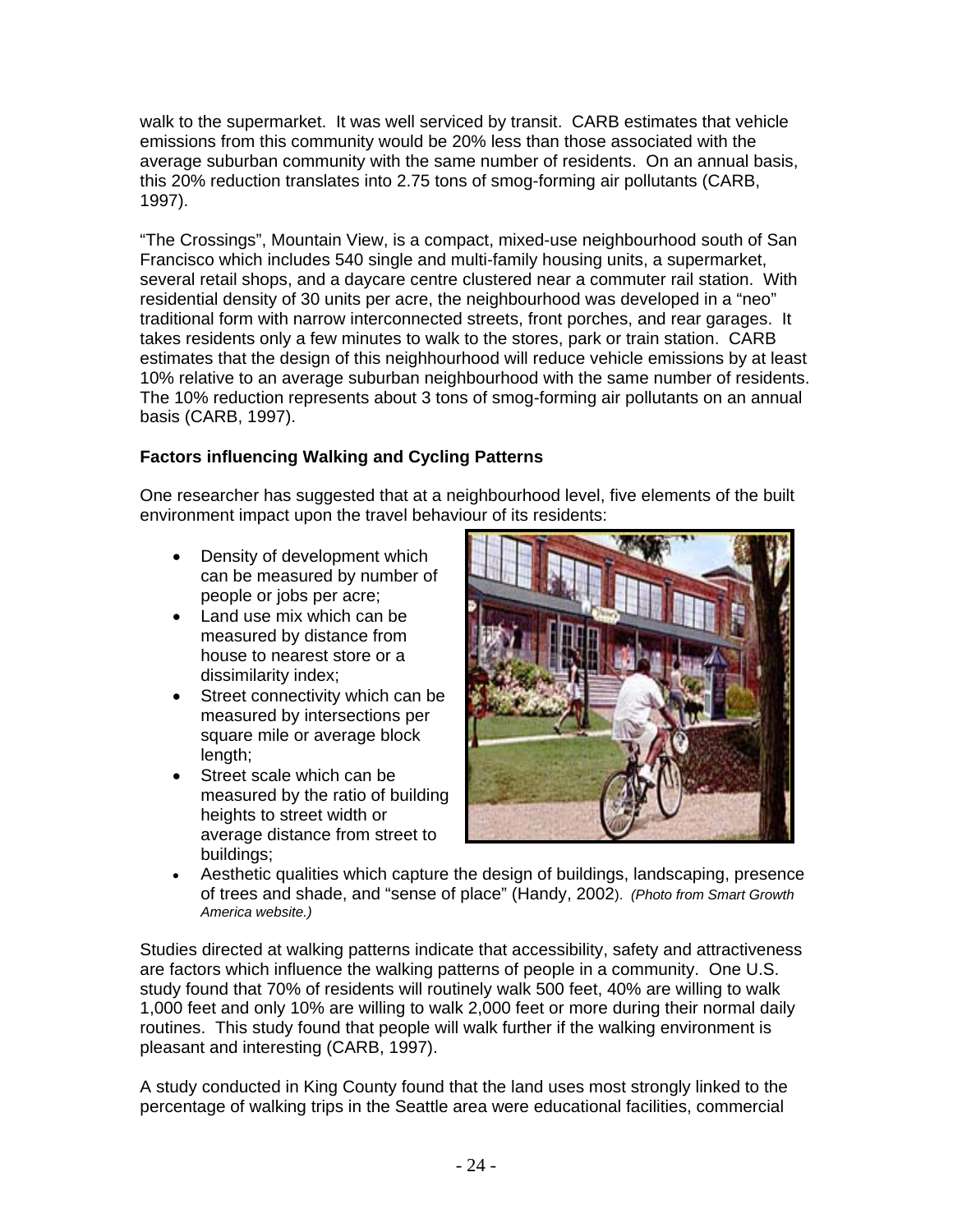office buildings, restaurants, taverns, and neighourhood retail stores, with grocery stores and civic centres coming next**.** The number of retail outlets, rather than the total square footage of retail space, was found to be important in the decision about whether to walk for non-work purposes (King Country, 2005; Frank, 2006).

The King County study also found that the odds of walking increased by 20% for each additional park and 21% for each additional educational facility within a one kilometre distance from residential locations. Another study found that proximity to open space, particularly larger parks with more amenities, was strongly associated with the physical activity of the residents (King Country, 2005; Frank, 2006; Giles-Corti, 2005).

In communities that provide safe and direct bicycle routes, bicycling can become an attractive mode of transportation. In the City of Davis, where a high-quality, interconnected network of bicycle and pedestrian paths have been provided, it was found that 22% of employed residents and 43% of students surveyed ride their bicycles to school or work respectively. This compares to the 2% bicycling rate for the nearby region of Sacramento (CARB, 1997).

#### **F6 Halton Region – Indicators of Urban Form and Travel Patterns**

#### **Urban Density in Halton**

When the Ontario Government assessed the residential and job density of the "urban growth centres" in Halton Region in 2001, it found that:

- Burlington had, on average, 27.1 residents and 17.1 jobs per hectare;
- Milton had, on average, 26.2 residents and 8.1 jobs per hectare with a population of 21,900 (By 2004, the population was expected to approach 50,000); and
- Midtown Oakville had, on average, 22.2 residents and 11.9 jobs per hectare.

#### **Commuting Distances in Halton**

Halton Region has more people travelling longer distances to work each day than other large municipalities in Canada. When the FCM compared Canada's 20 largest municipalities and urban regions for travelling patterns, it found that, on average, residents in Halton commute longer distances than residents in the other 19 Canadian communities. Halton residents commute, on average, 16.6 kilometres per day (km/day) while residents in 17 of the other municipal areas commute less than 9 km/day. Commuting patterns in Peel and York Regions were found to be very similar to patterns in Halton Region (FCM, 2004).

The FCM also found that more residents in Halton Region commute longer distances than residents in the other 19 communities. In Halton Region, more than 20% of residents commute greater than 30 km/day to work while between 2 and 15% of residents in the other communities travel greater than 30 km/day to work (FCM, 2004).

#### **Place of Work for Halton Residents**

The commuting distances for Halton Region reflect the fact that so many people within Halton work outside of the Region. The Census Data for 2001 indicate that about 36%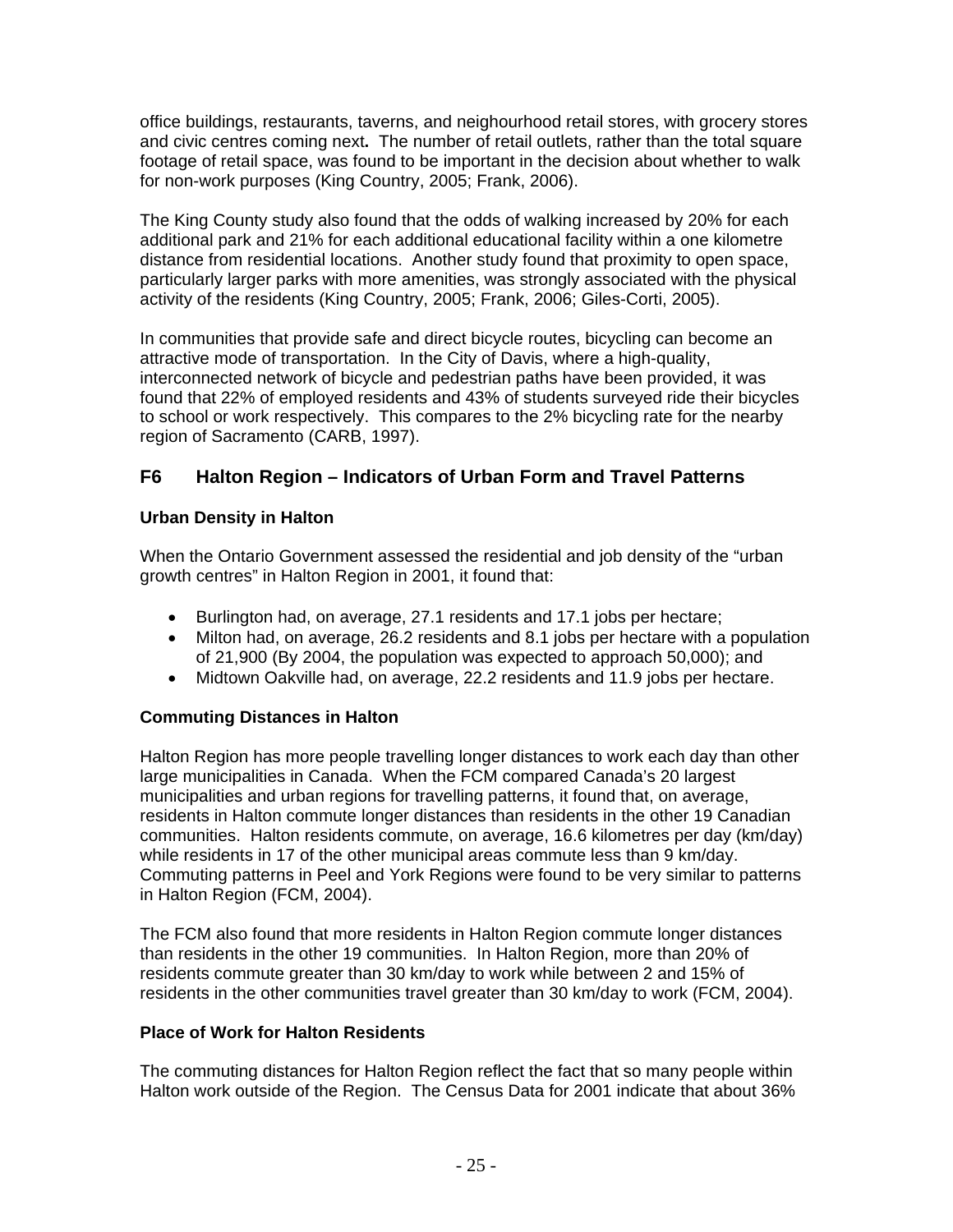of the labour force in Halton Region work within their own communities, while 55% of the people in the labour force in Ontario as a whole work within their own communities. It appears that about 59% of the people in Halton's labour force work outside of their communities; about 9% within Halton Region and about 50% outside of the Region (Census, 2001).

#### **Modes of Transportation - Commuting**

The FCM study found that private vehicles were the dominant form of transportation for commuters across the country with close to 80% of all commuting trips being made in private vehicles in all of the communities except Vancouver, Ottawa and Toronto where public transit was the mode used for between 20 and 35% of commuting trips. In Halton, the FCM reported that public transit is used for about 8% of commuting trips (FCM, 2004).

Within Halton Region, reliance on public transit for work day commutes varies significantly with 13% of commuters in Oakville travelling by public transit and only 3% of commuters in Milton and Halton Hills travelling by public transit (Census, 2001)(see Table 2 below).

The FCM study also found that, among the 20 Canadian communities, Halton, York and Peel Regions had the lowest proportion of residents walking or cycling to work. On average, 8% of commuters in the 20 communities walk or cycle to work each day, while only 4% in Halton Region do so. The communities across Canada with the highest proportion of walking or cycling commuters were Vancouver, where about 17% of people walk or cycle, and Kingston, where about 15% walk or cycle (FCM, 2004).

| Table 2: Place of Work & Commuting Patterns, Halton Region (Census Data, 2001) |                 |                   |               |                     |  |
|--------------------------------------------------------------------------------|-----------------|-------------------|---------------|---------------------|--|
| <b>Place of Work &amp; Commuting Patterns</b>                                  | <b>Oakville</b> | <b>Burlington</b> | <b>Milton</b> | <b>Halton Hills</b> |  |
| % Working in community in which they<br>live                                   | 34%             | 39%               | 41%           | 30%                 |  |
| % Working in different community within<br>Halton                              | 5%              | 15%               | 12%           | 9%                  |  |
| % Working in different community<br>outside Halton                             | 51%             | 36%               | 37%           | 50%                 |  |
| % Commuting by Public Transit                                                  | 13%             | 8%                | 3%            | 3%                  |  |
| % Commuting by Car/Truck/Van                                                   | 82%             | 87%               | 91%           | 91%                 |  |
| % Commuting on Foot                                                            | 3%              | 4%                | 5%            | 5%                  |  |
| % Commuting on Bicycle                                                         | $< 1\%$         | $< 1\%$           | $< 1\%$       | $< 1\%$             |  |

Note: Numbers have been rounded to nearest whole number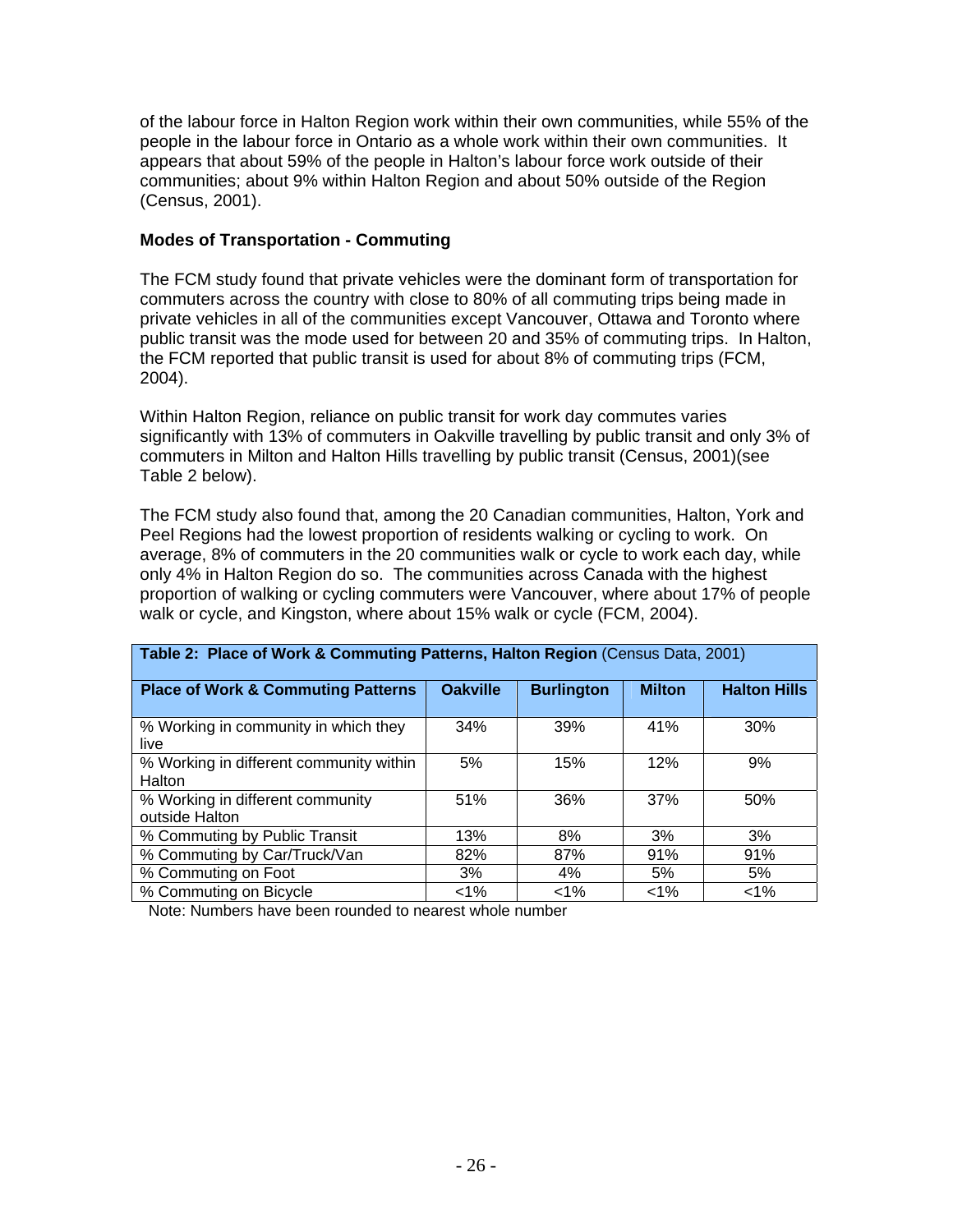#### **F7 Potential Impact of Development Patterns on Vehicle-Related Emissions in Halton**

#### **Two-Vehicle Households Scenario**

The impact of planning decisions on vehicle-related air pollutants and greenhouse gases can be illustrated in rough terms by making rough estimates using some common assumptions $^3$ .

If the Region accommodates an additional 400,000 people in communities that require two vehicles per household, the  $NO_x$  emissions associated with new growth could be about 4,729 tonnes  $NO<sub>x</sub>$  per year. These emissions are equivalent to those associated with four 680-megawatt (MW) natural gas-fired power plants operating full-out for a year (see Appendix 2 for calculations). While these emissions would not all be emitted within Halton Region, they would all be released at ground-level where they could have a substantial impact on those who travel along and/or live or work beside the routes upon which they would be released.

This two-vehicle scenario would also be associated with between 360,800 and 1,082,000 tonnes of greenhouse gases per year, with the low estimate representing a scenario in which all of those vehicles are

| Table 3: Annual CO <sub>2</sub> Emissions, Individual<br>Vehicles, 20,000 km/year (Canada, 2002) |  |  |  |  |  |
|--------------------------------------------------------------------------------------------------|--|--|--|--|--|
| Gasoline Hybrid<br>2 tonnes                                                                      |  |  |  |  |  |
| Mid-Sized Sedan<br>4 tonnes                                                                      |  |  |  |  |  |
| Sports Utility Vehicle (SUV)<br>6 tonnes                                                         |  |  |  |  |  |

gasoline hybrids and the high estimate representing a scenario in which all of those vehicles are sports utility vehicles (SUVs) (see Appendix 2).

#### **One-Vehicle Households Scenario**

If, however, the Region can accommodate these 400,000 people in communities that only require one vehicle per household by shifting one commuter to public transit or a local job, and reducing errand-related vehicle trips by 50% by making neighbourhoods "walkable" and bicycle-friendly, vehicle-related  $NO<sub>x</sub>$  emissions could be reduced to about 2,309 tonnes per year -- equivalent to two natural gas-fired power plants (see Appendix 2). This scenario would be also cut greenhouse gas emissions by almost half as well (see Appendix 2).

## **F8 Halton Working to Reduce Vehicle Use**

Halton Region has recognized the need to reduce the number of single passenger vehicles on the roads in Halton Region and is actively working on programs within the Region and in partnership with other agencies across the GTA to rectify the situation.

#### **Halton Transportation Master Plan**

Over a two year period, Halton Region developed a comprehensive Transportation Master Plan which includes components directed at transportation demand

 $^3$  Assuming that: the additional 400,000 people proposed for Halton Region between 2001 and 2031 are all  $^3$ accommodated in dwellings that house, on average, three people each; all of those who commute outside their communities commute 50 km/day; those who do errands by vehicle travel 5 km/day; and applying current day emission rates. See Appendix 2 for calculations.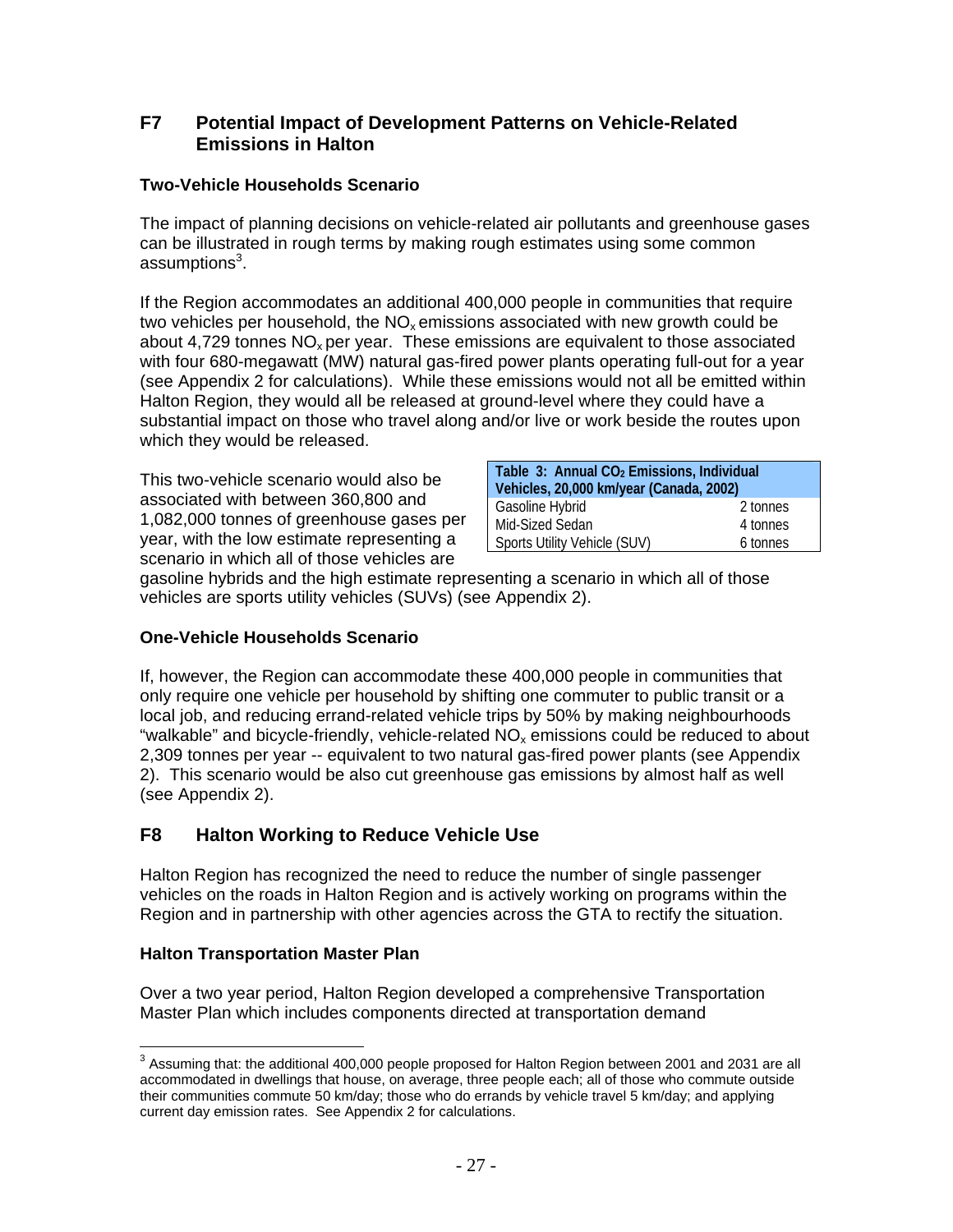management, cycling and pedestrian infrastructure, transit and high occupancy vehicle networks, intelligent transportation systems, and transportation network improvement (Halton, 2004).

Adopted in June 2004, the Plan also includes an Air Quality Management Strategy that includes recommendations directed at promoting public transit, transportation demand management, and on-street and off-street bike paths to reduce vehicle kilometres travelled across the Region. It also identifies the need to implement street sweeping and flushing in industrial and commercial areas to minimize road dust that contribute to air levels of  $PM<sub>2.5</sub>$  along traffic corridors (Halton, 2004).

#### **Smart Commute Halton**

Halton Region is actively working to reduce the vehicle kilometres travelled on the road in Halton Region through the Smart Commute Initiative. The Smart Commute Initiative, undertaken in partnership with the Regions of Peel, York and Durham, and the Cities of Toronto, Hamilton and Mississauga, is working to establish local Transportation Management Associations (TMA). The TMAs are composed of employers that work together to provide employees with sustainable transportation options such as carpooling. The Smart Commute Halton TMA has begun by establishing a Transportation Demand Management program at the Halton Regional Centre for its employees. This program, which was launched in June 2006, is being used as an example for other regional facilities, local municipalities, and employers within Halton Region (Halton, 2006).

# **G Building-Related Air Pollution**

With the growth expected in the Region, it can be expected that building-related air pollution will increase as well. Building-related air pollution includes emissions associated with the generation of electricity and emissions associated with the heating and cooling of air and water used in buildings.

#### **Electricity Generation & Air Quality**

A significant portion of the electricity in Ontario is currently generated in coal-fired generating stations. As discussed earlier in this report, these coal plants are responsible for a significant share of the  $SO<sub>x</sub>$  and  $NO<sub>x</sub>$  emissions in Ontario. It has been estimated that the air pollution from these five plants contribute to approximately 668 premature deaths and 928 hospital admissions in Ontario each year (DSS, 2005a). They are also one of the most significant sources of greenhouse gases in Ontario (OPHA, 2002). The Ontario Government has made a commitment to phase out the use of these coal plants



but it can not do so until the electricity generated in them is replaced by other sources or displaced by reductions in electricity demand. (*Photo by Peter Lusetyk.)*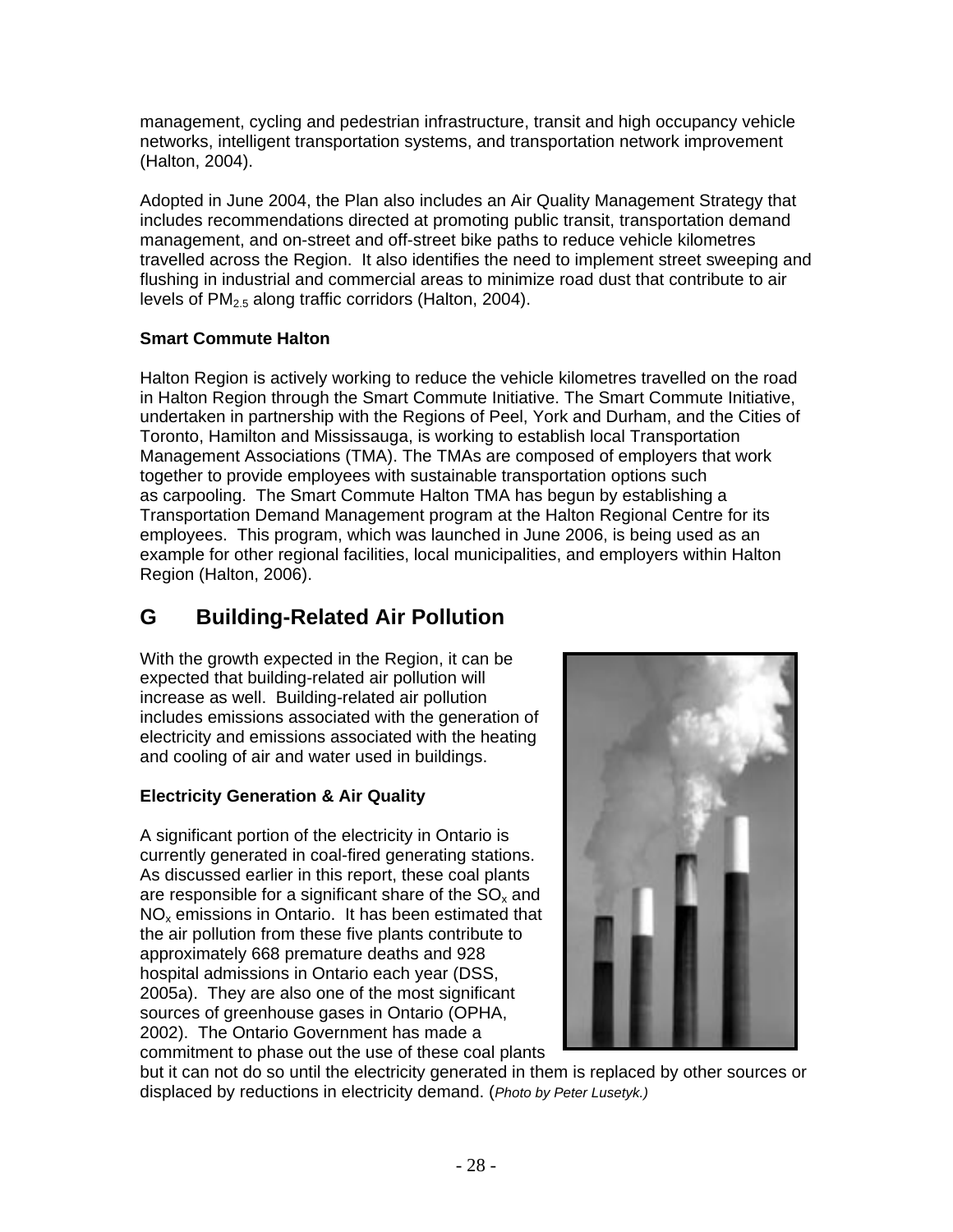The Pembina Institute has estimated that electricity consumption in Ontario could be reduced by 40% by 2020 with policies that encourage the use of energy efficient technologies, co-generation, and a shift from electricity to gas for home heating. It has also estimated that electricity generated from renewable sources such as wind, new hydro, and biomass (e.g. use of methane from municipal landfill sites) could provide about 31% of electricity demand in 2020 under an energy efficient scenario (Pembina, 2004).

#### **Direct Fuel Consumption in Buildings & Air Quality**

As mentioned earlier in this report, fuel consumed in furnaces, fireplaces, barbeques, and lawn care equipment can have a greater impact on local air quality than may be expected. Some of these devices can emit greater volumes of air pollutants per hour of operation than cars because they have not been built to high emission standards and are not equipped with emission control devices. In addition, because these sources emit air pollutants at ground level, they may not be dispersed as widely as air pollutants emitted from tall stacks. Fuel consumption in buildings is also an important source of greenhouse gases.

## **G1 Energy Efficiency, Electricity Use & Fuel Consumption**

Electricity use and fuel consumption are both influenced by the number of buildings in a

community, the size of those buildings, the materials, design and construction of the buildings, and the activities being conducted inside of them. For example, space heating requirements for apartments and row houses are significantly lower than for detached homes, because of their smaller size and because heat loss is reduced through shared walls (ICF, 2006)(see Figure 6).

#### It is possible that local and regional



governments can have a substantial impact on electricity use and fuel consumption within their communities by encouraging energy conservation and energy efficiency with building standards that are applied to residential and commercial buildings through the land use planning process. By reducing the demand for electricity and fuel consumption associated with new buildings, local and regional governments can minimize the air quality and climate change impacts associated with these new buildings, while producing long-term energy savings for future residents.

#### **LEED Building Standard for Commercial Buildings**

There are a number of new technologies and practices that can be applied to buildings to reduce energy use which can produce benefits for outdoor air quality. A few rating systems have been developed to evaluate and encourage the new technologies and practices.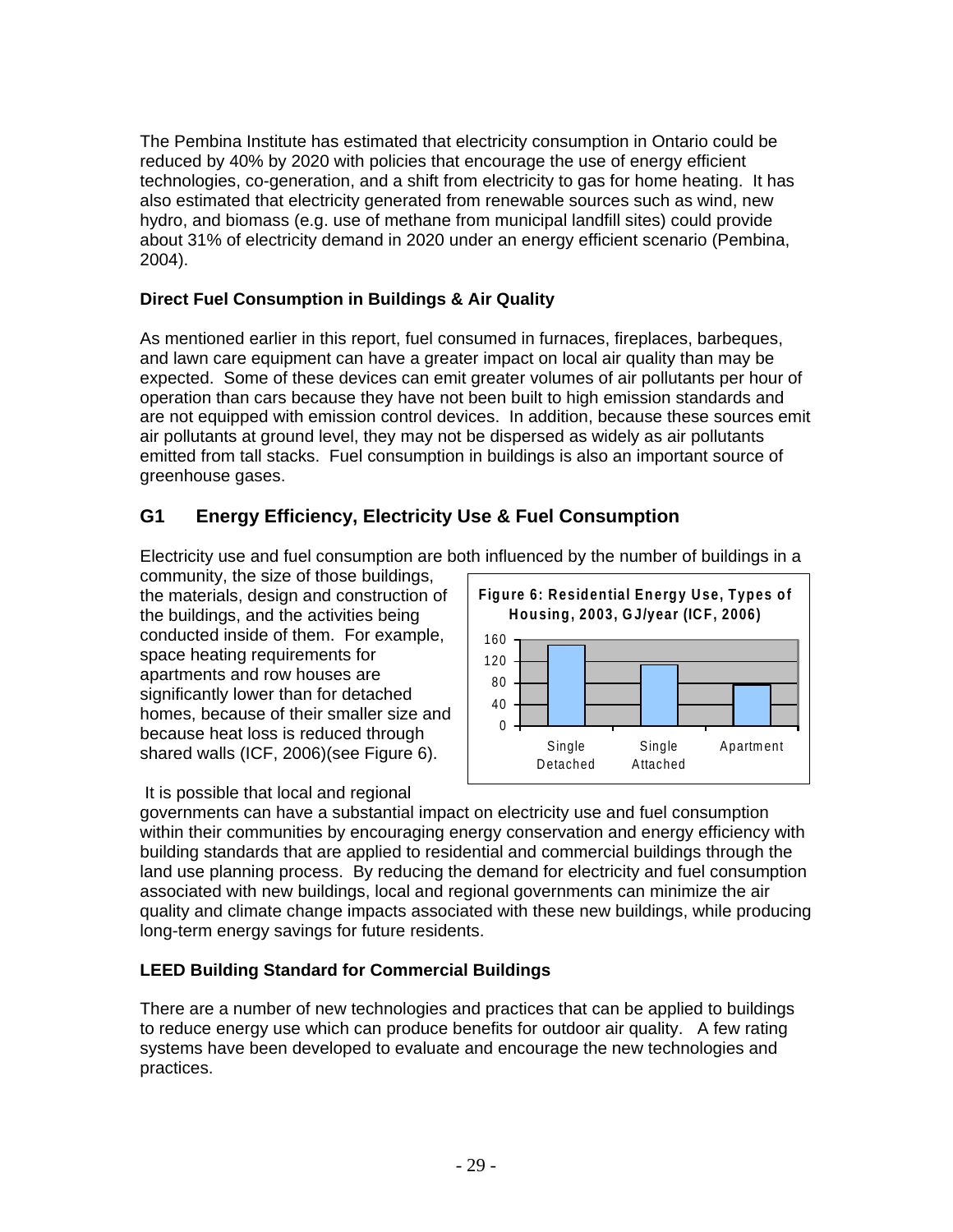The Leadership in Energy and Environmental Design (LEED $^{TM}$ ) Standard, developed by the U.S. Green Building Council has been licensed to the Canada Green Building Council, a non-profit corporation, for implementation in Canada. The Canadian version of LEED<sup>TM</sup> provides a comprehensive list of quidelines to improve the energy and environmental performance of commercial buildings using proven principles, technology, and materials that are aligned with Canadian standards and appropriate to Canadian weather conditions (Waterloo, 2005).

The LEED<sup>TM</sup> program can be used to evaluate and rate the energy and environmental performance of a building from a whole building perspective. Points are awarded for meeting specific performance criteria that are beyond the minimum requirements contained in the Building Code. Points are awarded for the sustainability of the site in terms of selection and use, the water efficiency of the building, the energy efficiency of the building, the sustainability of the materials used in the building, the quality of the indoor environment created, and the innovation of the design of the building. The energy efficiency characteristics, which can include the use of renewable energy sources such as passive solar and geothermal systems, are the ones that have the most impact on outdoor air quality. Under this category, buildings can receive up to 10 points for using 25% to 64% less energy than a similar building built to minimum codes and energy standards (Waterloo, 2005).

Under LEED<sup>TM</sup>, buildings can be rated as Certified (26 to 35 points), Silver (33 to 38 points), Gold (39 to 51 points) and Platinum (52 to 70 points). The LEED<sup>TM</sup> program guarantees that energy efficiency in rated buildings will be at least 25% greater than in similar buildings built to Code, although in many cases it will be 35 to 45% greater (Waterloo, 2005).

The Region of Waterloo and the Cities of Calgary, Kingston and Victoria have adopted a  $LEED^{TM}$  Silver as a minimum sustainable design and construction standard for their new corporate facilities, while the City of Vancouver and Public Works and Government Services Canada have set the goal of LEED<sup>TM</sup> Gold for all new facilities starting in 2005 (Waterloo, 2005).

#### **Building Standards for Residential Buildings and Sites**

There are a few rating systems that can be applied to small residential buildings and sites; R-2000, Energy Star and LEED for Homes.

The R-2000 energy rating system is a voluntary national Canadian standard developed by Natural Resources Canada (NRCan) that applies to new, single-family homes. It applies primarily to energy efficiency but also touches on indoor air quality and the use of recycled materials. An R-2000 home typically uses 40% less energy than other new homes built to the minimum requirements of the Building Code. Builders must be trained in R-2000 to meet the standard and houses must be evaluated by a licensed R-2000 evaluator before, during and after construction (Toronto, 2006).

The Energy Star for New Homes is also a program of NRCan. It applies to all low-rise, residential buildings regulated by the Ontario Building Code. This program's focus is almost exclusively on energy rating. New homes that meet the Energy Star standard will be 40% more efficient than homes built to minimum building code standards. This program is a new program that has been piloted over the last two years. To be Energy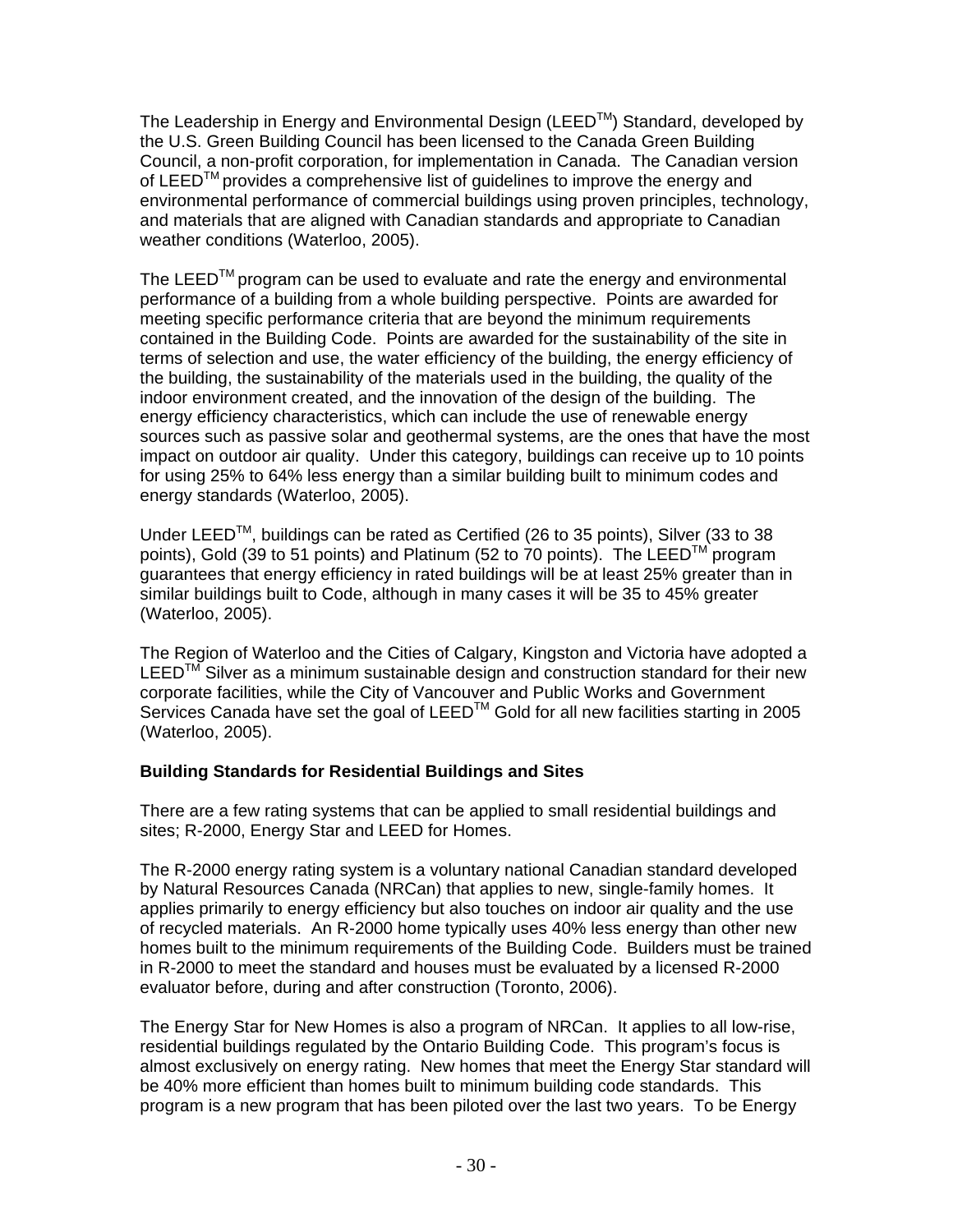Star quality, a new home must score 78 on the EnerGuide for new houses scale (Toronto, 2006). In May 2006, the Town of East Gwillimbury in Ontario announced that it would be requesting developers of residential developments of ten or more units to construct them to Energy Star qualifications. This policy was adopted by Town Council on March 20, 2006 (Gwillimbury, 2006).

The LEED for Homes is a comprehensive standard that is still being developed by the U.S. Green Building Council that will apply to a broad range of environmental factors as well as energy consumption (Toronto, 2006).

#### **Energy Efficiency & Ontario's Building Code**

The new Ontario Building Code, filed on June 28, 2006, significantly improves the energy efficiency for "non-residential and larger residential buildings" and small residential buildings.

According to officials at the Ontario Ministry of Municipal Affairs and Housing (MMAH), the new Ontario Building Code, which came into effect on December 31<sup>st</sup>, 2006, will reduce energy used in "non-residential and large residential buildings" by 25% relative to existing requirements when it comes into full effect in 2012. It should also reduce energy use in new small residential buildings by 35% over the existing requirements when it comes into full effect in 2012 (MMAH, 2006). The new requirements for residential buildings, which will be phased in between December 31<sup>st</sup>, 2006 and December 31<sup>st</sup>, 2011, will achieve the EnerGuide 80 level by 2012; a rating that would be given to a residential building built to the R-2000 or Energy Star for New Homes rating (MMAH, 2006).

One of the criticisms of the new Ontario Building Code is the long implementation period provided for the full introduction of the new standards. With the fast pace of development in Halton Region, the long implementation period for the next building standards represents a lost opportunity that will have impacts on air quality in the Region for many years to come. It may be worthwhile to see if there are ways that the Region could accelerate the implementation of the new Ontario Building Code to all types of buildings and encourage the application of the LEED™ standards to large, nonresidential buildings.

#### **Using the Planning Process to Encourage Energy Efficiency**

While many emission sources are beyond the regulatory control of local or regional governments, the emissions associated with buildings within a community can be influenced by local and regional governments through the land use planning process. A few cities around the world, including Chicago, Santa Monica, and New York, have developed their own building codes to reduce the energy-related and environmental impacts associated with buildings in their communities. In Ontario, municipalities do not, as a rule, have the authority to establish building codes that require higher standards than those which exist in the Ontario Building Code for privately owned buildings in their communities. However, they may be able to influence building standards under certain circumstances (Toronto, 2006).

In Vancouver, for example, proponents are pressed to achieve higher standards (e.g. a  $LEED^{TM}$  Gold rating) for commercial buildings when they apply for rezoning and/or an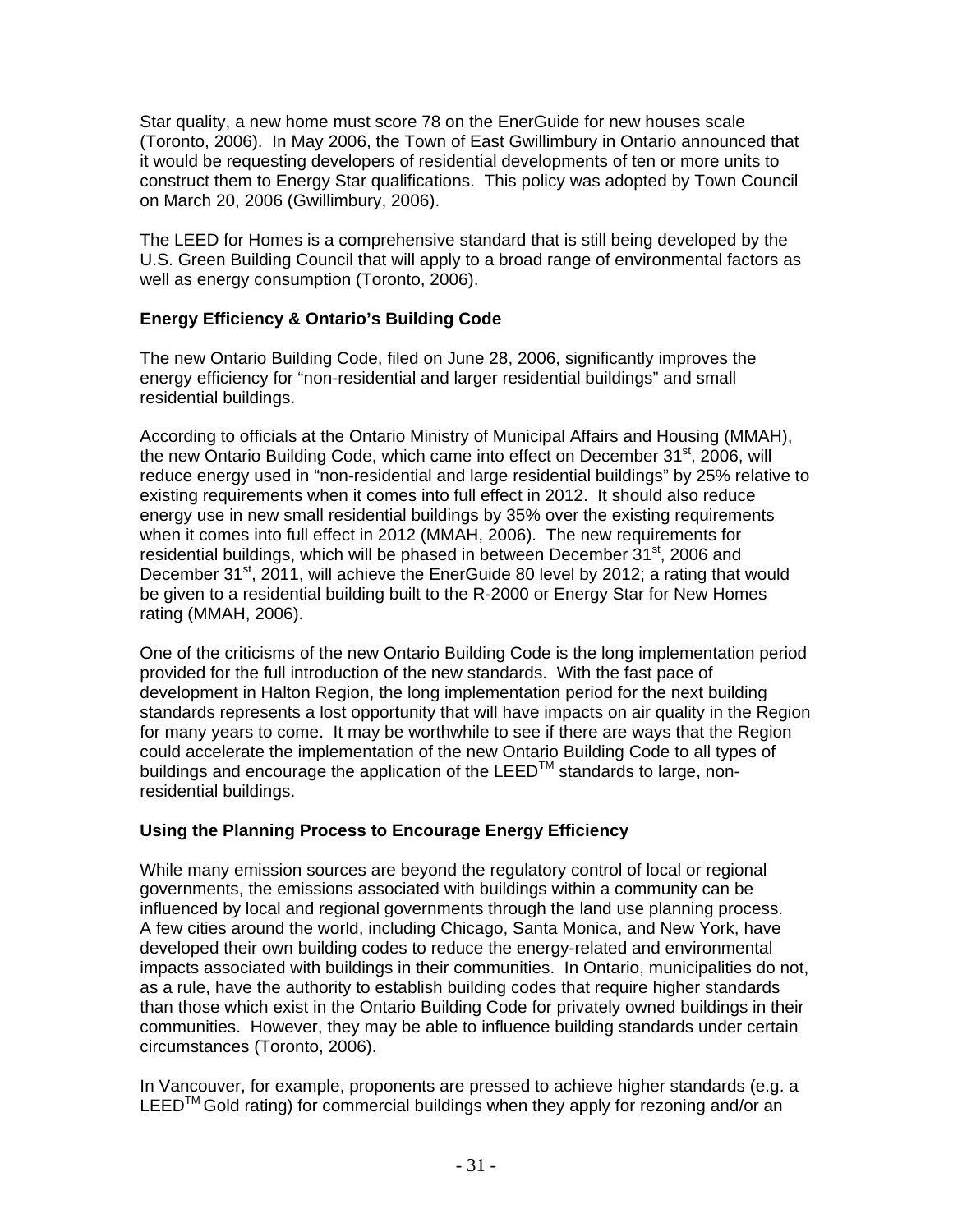Official Plan Amendment. In addition, Vancouver and Chicago have introduced a type of discretionary zoning where developments are entitled to greater densities over a certain threshold provided that a number of public benefits are met. Using this approach, these cities have secured environmental improvements such as "green roofs" as a form of public benefit in some circumstances (Toronto, 2006). It is possible that practices such as these could be used to encourage higher energy efficiency standards for buildings constructed in Halton Region.

## **G2 Co-generation, District Energy and Renewable Energies**

With the deregulation of the electricity sector in Ontario, there are opportunities for local and regional governments to encourage district energy systems, combined heat and power, and renewable energies through the land use planning process as well.

#### **Co-generation or Combined Heat and Power Systems**

Co-generation or a combined heat and power (CHP) system is one in which one energy

source is used to produce two forms of useable energy. For example, the waste heat from an industrial process can be captured to generate electricity. Or in another case, the waste heat from an electricity generator can be used for heating or cooling air or water in an adjacent building. These CHP systems can be used to address the needs of one building or complex or attached to a district energy system. (*Diagram from EPA CHP Partnership, Kim Crossman, Aug 2005)*



CHP systems can produce significant reductions in emissions of air pollutants and greenhouse gases while simultaneously cutting fuel costs because they provide two useable forms of energy with the same fuel typically used to provide only one useable form of energy. For example, where a coal-fired power plant in Ontario converts about 35% of the energy in its fuel to useable energy (i.e. electricity), a CHP system built around a high efficiency generator, can convert about 85% of the energy in its fuel into useable energy (i.e. electricity and heat for heating or cooling air or water (Torrie, 1999; Klein, 2001).

Staff at Environment Canada have estimated that CHP systems could provide over 20% of the Canada electricity and heating needs while producing major reductions in air pollution and greenhouse gases (Klein, 2001).

#### **District Energy Systems**

A district energy system is a system in which boilers, furnaces and air conditioners in individual buildings have been replaced with a central heating or cooling plant that heats or cools a number of buildings with hot water/steam and/or cooled water that is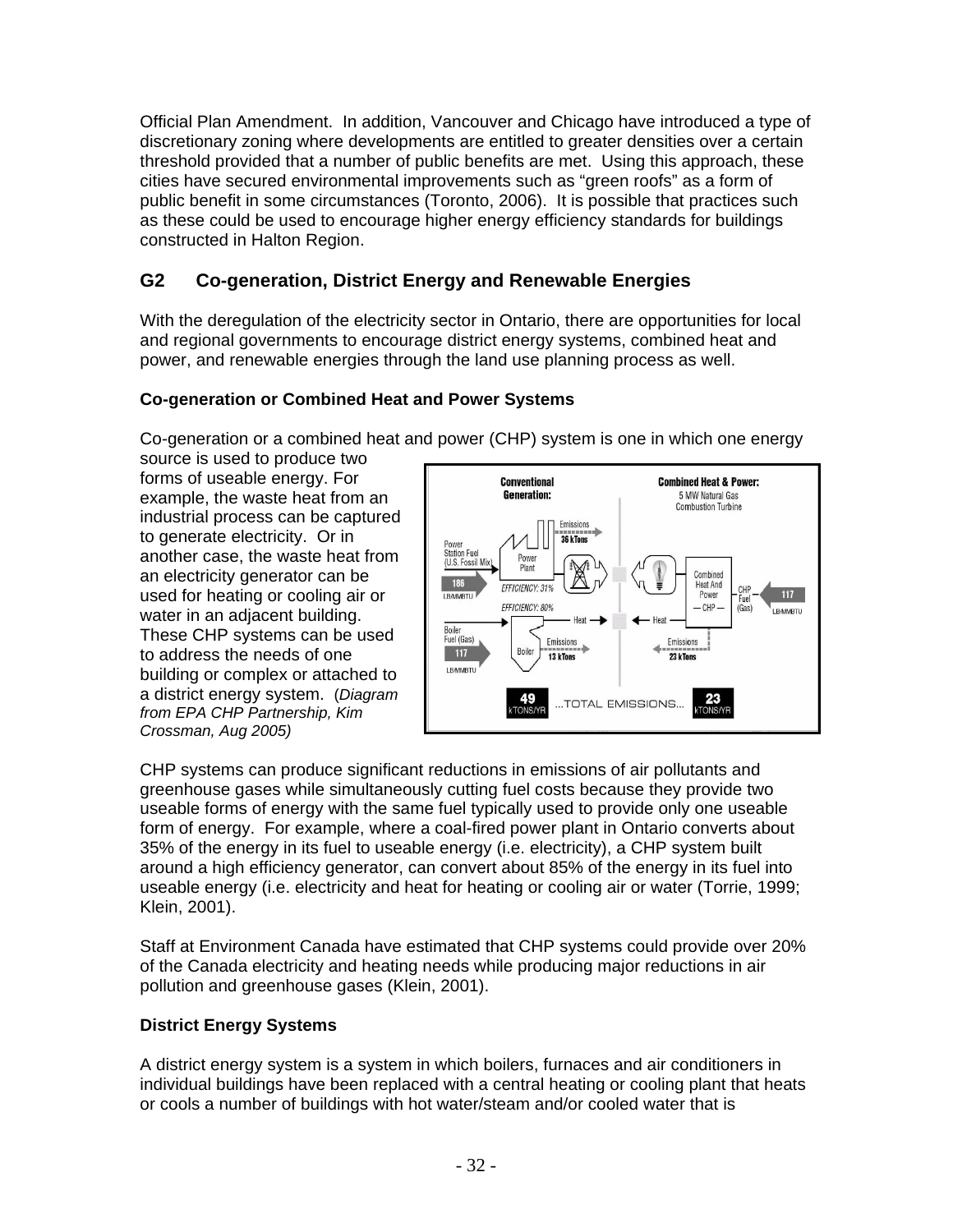distributed through buried pipes. They can operate on a variety of fuels and energy sources. They can be based on methane from landfill sites, waste heat from an industrial site, geothermal energy, or deep lake cooling technologies. These systems can be very flexible, allowing new suppliers of hot or cold water to be added over time and allowing expansion of the network over time. While they are most economical in high density areas, low density areas can be serviced economically if high and low density areas are planned together as part of a single project (Torrie, 1999).

There are over 160 district energy systems operating in Canada with projects in Toronto, Sudbury, Hamilton and Windsor. A CANMET study, which examined 75 Canadian municipalities, estimates that district energy systems could provide 23% of all of the space and water heating demand in all 75 of those communities (Torrie, 1999). If district energy systems and/or CHP are to be developed, local and regional governments must identify the opportunities for their development and remove the impediments to their development.

#### **Renewable Energies**

The Pembina Institute estimates that wind generated electricity could provide about 18% of the electricity needed in 2020 under a high energy efficiency future (or 18,400 GWh). It also estimates that new hydro generated electricity could provide about 8% of Ontario's electricity (8,800 GWh) in 2020 while biomass generated electricity could provide about 5% of the province's needs in 2020 (5,600 GWh)(Pembina, 2004).

With land use planning policies, local and regional governments can encourage the development of renewable energies by identifying and preserving locations that are suitable for renewable energy projects, reducing impediments to their development,



and incenting their development where possible. *(Photo by Quentin Chiotti.)* 

## **H Air Pollution – Industrial, Commercial & Open Sources, and Greenspace**

## **H1 Industrial, Commercial and Open Sources**

While there is a desire to encourage mixed land uses within communities for a variety of reasons, there is also a need to ensure that incompatible land uses are adequately separated to protect public health and ensure harmonious relationships within the community.

While local and regional governments do not have the legislative authority to establish air quality criteria or emissions standards for emission sources such as oil refineries, automobile plants, aggregate quarries, truck depots or dry-cleaners, they have some ability to prevent or reduce the negative air pollution health impacts that may be associated with these facilities through the land use planning process.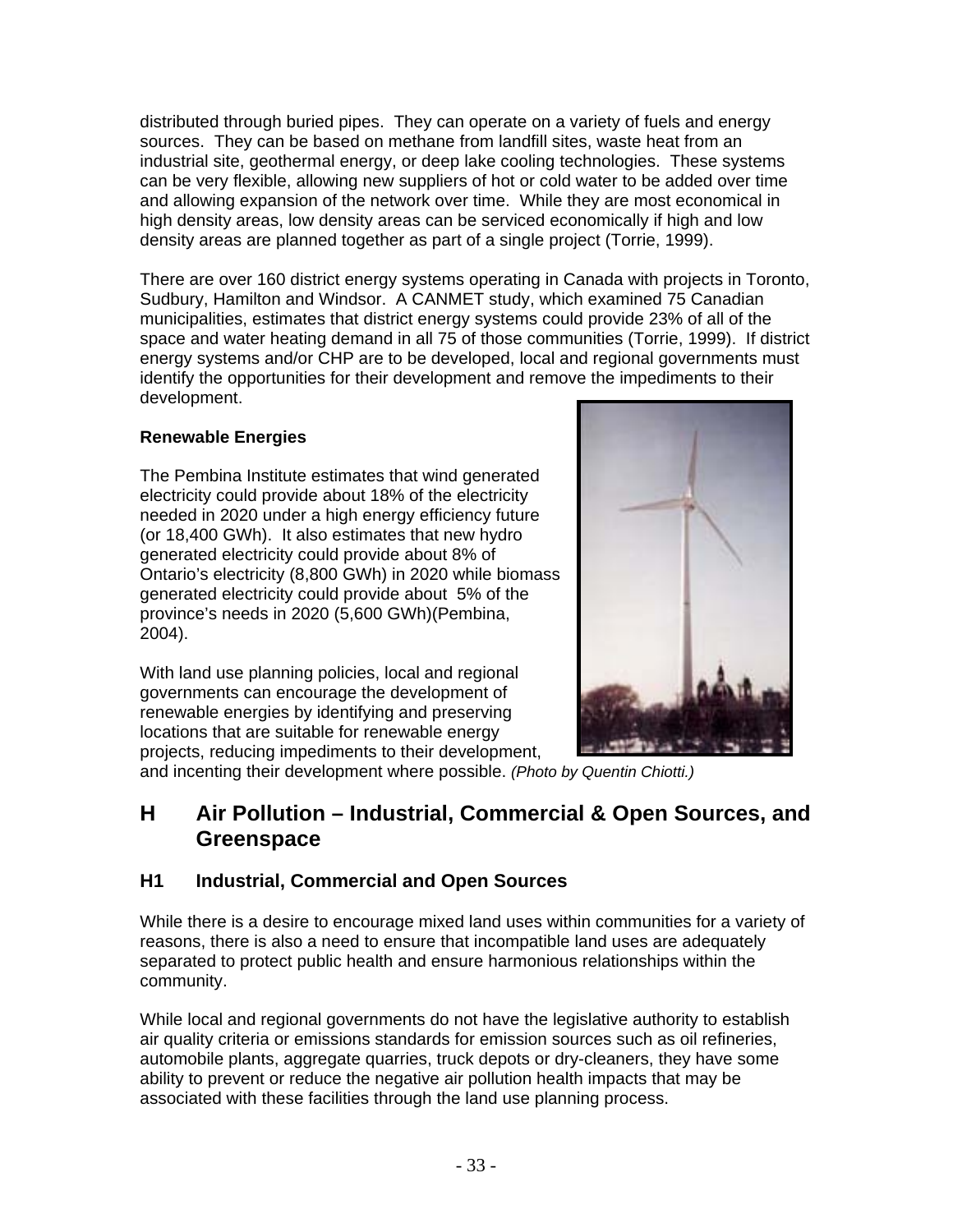In some cases, localized air quality impacts associated with either the common air pollutants or hazardous air pollutants can be avoided by providing adequate distance or setbacks between emission sources and nearby sensitive land uses such as schools or residential neighbourhoods, or hospitals. Other times, negative impacts can be avoided or reduced with project design changes or mitigation measures that are required before permitting a new facility.

The California Air Resources Board (CARB) has examined the health risks associated with a number of common land uses and recommended guidelines to be applied to those land uses to avoid or mitigate negative health impacts. A few of these land uses are examined below to identify the health concerns that can be associated with some land uses and the set back that can be employed to avoid or mitigate health concerns.

#### **Schools, Air Quality & Busy Roadways**

As discussed above, many traffic corridor studies have indicated that busy roadways can present an increased health risk for those who live or work in close proximity to them. When an air monitoring study was conducted for the Los Angeles Unified School District, researchers found that concentrations of PM<sub>10</sub> were 5.78 to 14.58  $\mu$ g/m<sup>3</sup> (24-hour average) higher than ambient air levels for the community at four schools that were located close to busy roads (i.e. up to 225,000 vehicles per day). While recognizing that air levels can vary depending upon meteorology and topography, they recommended that schools be sited at least 200 meters from high volume highways and roadways. They also identified the application of high efficiency filters to the ventilation systems of schools that are currently situated in high traffic locations (Korenstein & Piazza, 2002).

#### **Sensitive Receptors, Air Quality & Busy Roadways**

When CARB reviewed two air monitoring studies that were conducted along roadways for air pollutants, it found that while concentrations of air pollutants remained elevated 1,000 feet from highways, the concentrations dropped significantly within the first 500 feet (CARB, 2005). CARB noted that the health risks associated with roadways vary with the volume of traffic, the number of heavy-duty diesel trucks, the distance to neighbouring properties, and the dominant direction of the wind. It found, for example, that a highway travelled by 10,000 trucks per day, presents an elevated cancer risk for people located within 300 feet of the highway on the downwind side of the highway (CARB, 2005). On the basis of this analysis CARB recommended that agencies avoid siting new sensitive land uses such as schools, day cares, homes, playgrounds, and medical facilities within 500 feet of a highway or urban road travelled by 100,000 vehicles per day, or within 1,000 feet of a rural road travelled by 50,000 vehicles per day (CARB, 2005).

#### **Distribution Centres, Trucks and Air Quality**

Distribution centres or warehouses are facilities that serve as a distribution point for the transfer of goods. These centres can involve trucks, transport refrigeration units, trailers, warehouses and shipping containers and other equipment with diesel-fuelled engines. While regulations established by the federal government will significantly reduce emissions from heavy-duty diesel trucks in the coming years, in the meantime, these vehicles can emit significant quantities of  $PM_{2.5}$ , ultra-fine particles,  $NO_{x}$ , and other air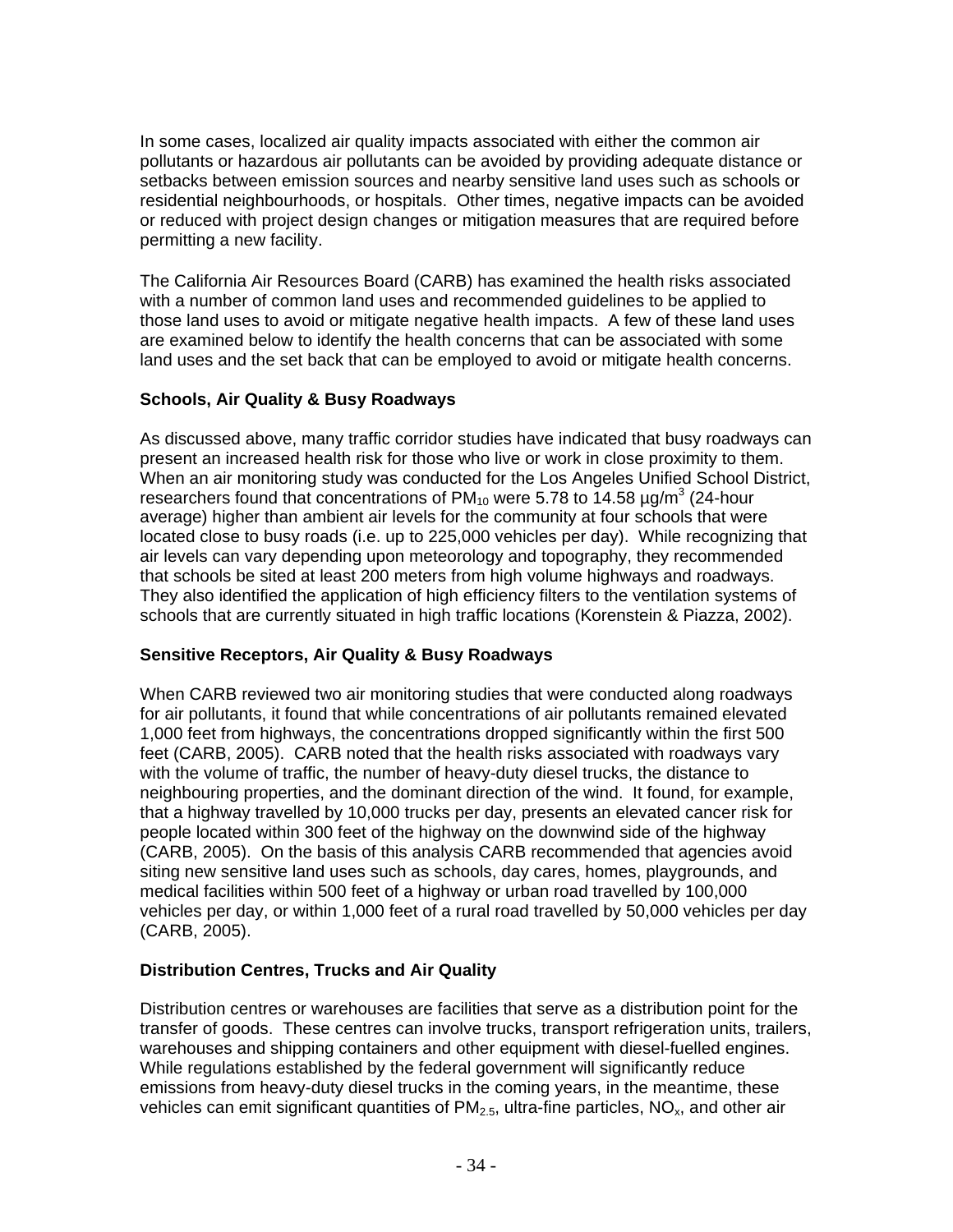toxics at ground level. While the air quality impacts associated with distribution centres will vary with the number of trucks and engines operated, the age of those vehicles and engines, the distance to neighbouring properties, and the meteorology (e.g. wind direction), CARB estimated that cancer health risks could be elevated up to 800 to 3,300 feet away from the distribution centre if 40 transport refrigeration units were being loaded or unloaded for an hour each, 12-hours per day, seven days a week. CARB estimates that the risks would be comparable if 100 non-refrigerated trucks per day were processed at a distribution facility (CARB, 2005).

Air modelling analysis conducted on distribution centres by the South Coast Air Quality Management District found that diesel PM emissions drops off by about 80% at approximately 1,000 feet from the distribution centre. On the basis of both studies, CARB recommends that new sensitive land uses be sited at least 1,000 feet away from distribution centres that handle 100 trucks per day or 40 TRUs per day (CARB, 2005).

#### **Railway Yards, Trains and Air Quality**

When CARB assessed the health risks associated with Roseville Rail Yard in Northern California, it found that the rail yard, which handles over 30,000 locomotives per year, is the source of about 25 tons of diesel particulate matter (DPM) per year. It found that about 50% of those emissions were associated with moving trains while idling trains were responsible for about 45% of them. CARB concluded that the DPM emissions in this situation presented a substantially elevated risk of premature death, respiratory illness and cancer for individuals living or working within 10 to 40 acres of the rail yard (CARB, 2005).

While the health risks associated with other rail yards will vary depending upon the number of trains handled, the size of those trains, the meteorological conditions, the topography, and the distance to neighbouring properties, CARB recommends that governments avoid siting new sensitive land uses within 1,000 feet of a major service and maintenance rail yard and consider applying siting limitations and mitigation approaches within one mile of a rail yard (CARB, 2005).

## **H2 Cumulative Impacts**

#### **Working with the Provincial Government**

When the Ontario Ministry of the Environment (OMOE) reviews the impacts of air pollutants from new or existing point sources such as industrial facilities, it assesses the impact of the facility against the point of impingement standards and/or ambient air quality criteria at the fence line of the property. It does not consider the cumulative impacts associated with a variety of contaminants from a multitude of emission sources within the community. There are reasons for this. It can be extremely complicated to assess the cumulative health impacts associated with a wide variety of pollutants that may be present in the environment from a variety of sources. It can also be difficult to address cumulative impacts with existing regulatory mechanisms. However, cumulative impacts continue to be a concern for public health units in those situations where localized neighbourhoods are subjected to a variety of different air contaminants from a number of different sources.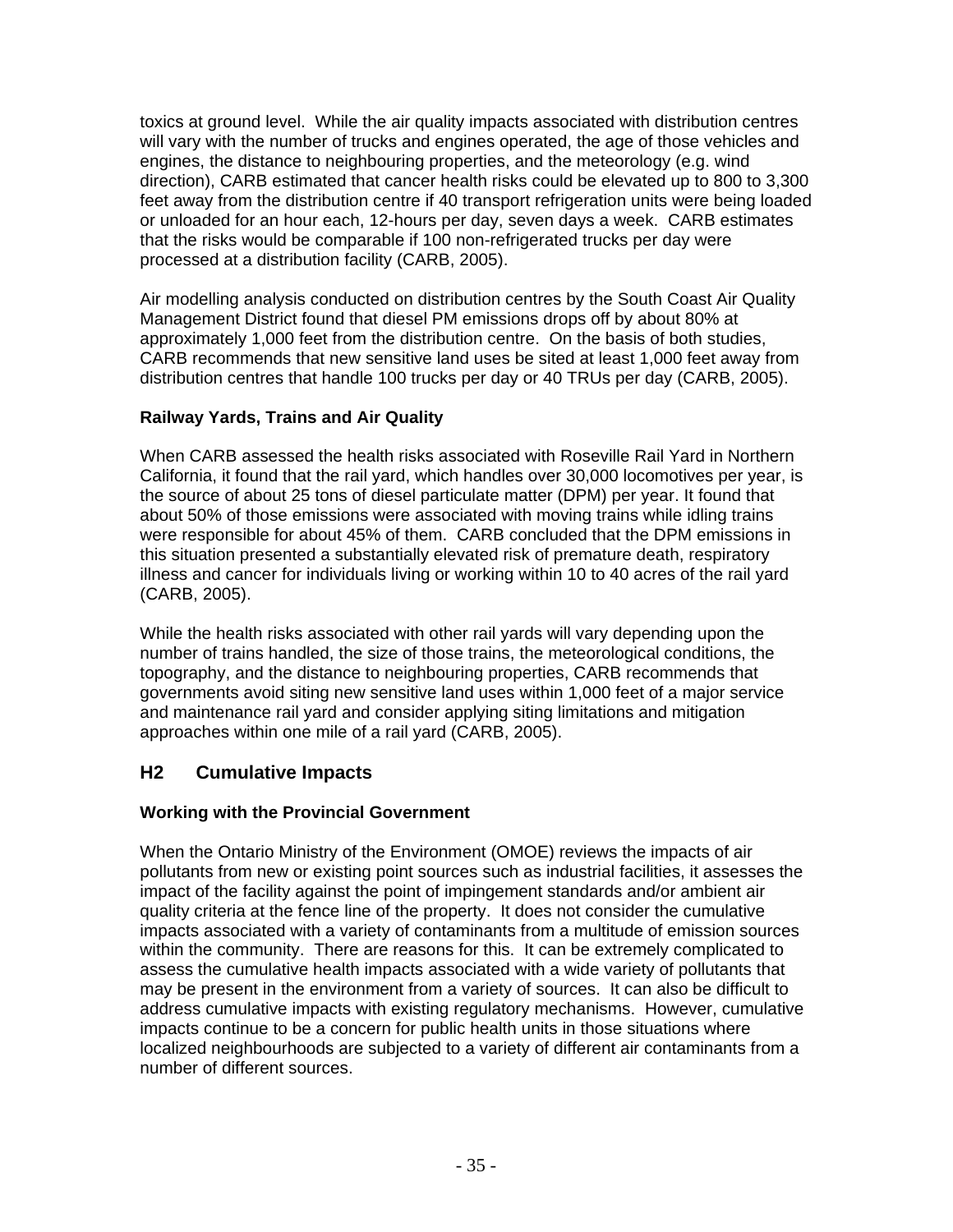In Ontario, air pollutants from points sources are regulated with a new regulation, Regulation 419 "Air Pollution – Local Air Quality", under the *Environmental Protection Act.* Passed in 2005, this Regulation which replaced Regulation 346, applies to hundreds of air pollutants, including a few of the common air contaminants, when they are released from point sources such as industrial facilities. It requires the preparation of emission summaries, the modelling of emissions with updated air quality models, and the application of new and revised ambient air quality criteria (AAQC) and/or point of impingement guidelines to new and existing facilities on a timetable that stretches over the next two decades.

While the Regulation does not require proponents to consider cumulative impacts or background concentrations when assessing their emissions, it does provide the Ministry with the authority to consider background concentrations when assessing applications from proponents (OMOE, 2006a). The Ministry of the Environment has indicated that it will consider whether "background exposures" should be considered when assessing applications from proponents when public health units identify the need to do so (OMOE, 2006a). Public health units cannot however, identify "stressed airsheds" without air quality modelling that assesses air quality across the community.

#### **H3 Greenspace**

Greenspace serves many different purposes and provides a number of public health benefits. From an air quality perspective, greenspace provides relief from emissions associated with human activities. It can be used to reduce the overall loading of an airshed with air pollutants from human activities. Greenspace can also be used to separate emission sources such as quarries or roadways from sensitive land uses such as schools and residential buildings.

Trees and vegetation do release VOCs during the growing season and do absorb some air pollutants from the air. It is also likely that trees and vegetation trap  $PM_{10}$  and  $PM_{2.5}$ , thereby preventing these particles from becoming re-entrained in the air. They also capture  $CO<sub>2</sub>$  and serve as "sinks" for greenhouse gases, thus helping to retard climate change. By providing shade, trees and vegetation also help to mitigate the negative impacts associated with climate change by reducing the "heat island effect" that occurs when pavement, concrete, and buildings in urban areas absorb heat thereby heating the surrounding air both day and night.

# **I** Provincial Policy Statement & Region's Official Plan

## **I1 Provincial Policy Statement and Air Quality**

#### **Policy Statement, Public Health and Air Quality**

The new Provincial Policy Statement, released under Section 3 of the Planning Act in March 2005, clearly requires the protection of human health and the improvement of air quality. Section 1.1.1 c) maintains that Healthy Communities are sustained by:

"Avoiding development and land use patterns which may cause environmental or public health and safety concerns",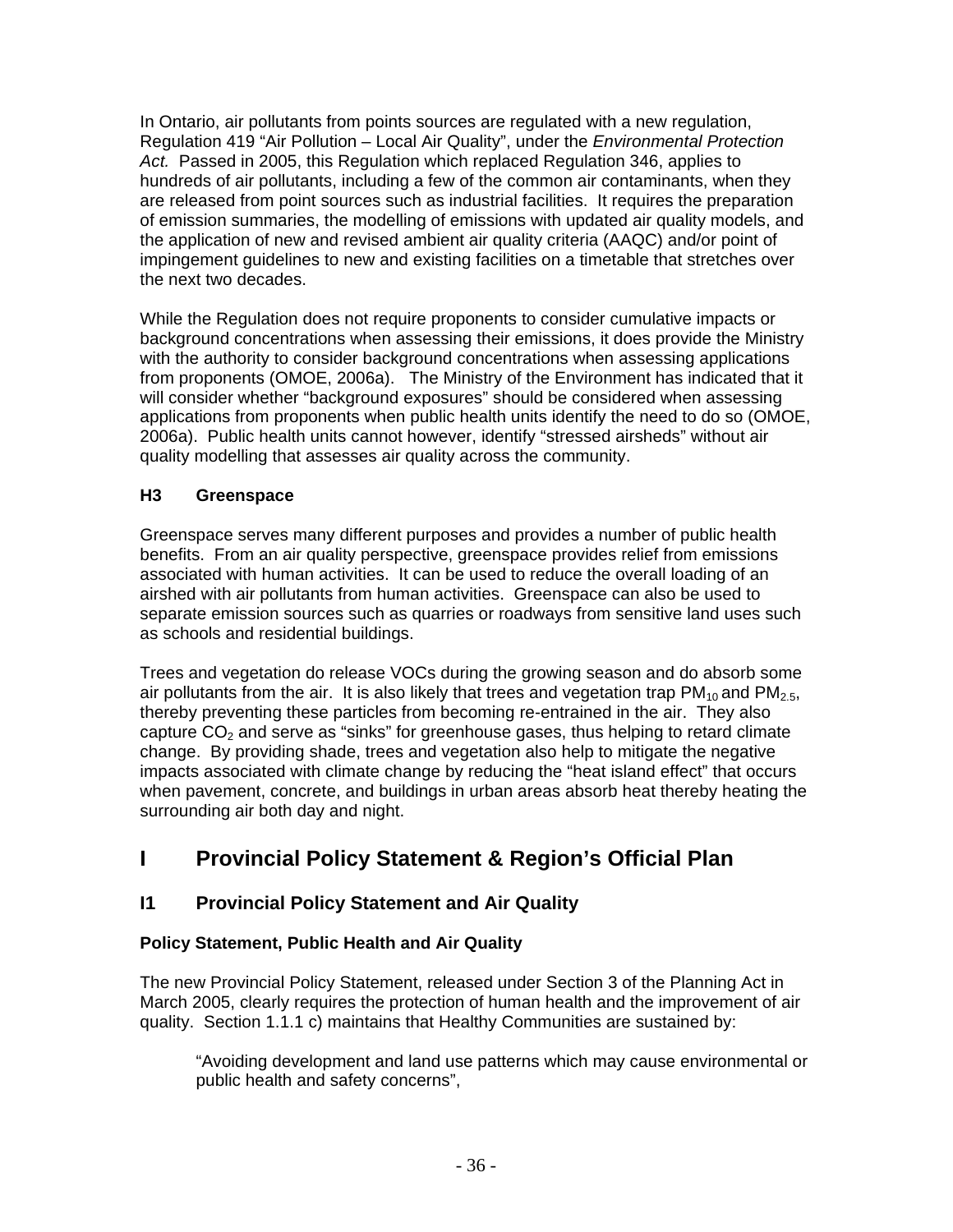while Section 1.1.3.2 a) 3 states that:

"land use patterns within settlement areas shall be based on densities and a mix of land use which minimize negative impacts to air quality and climate change, and promote energy efficiency…".

#### **Policy Statement, Air Quality – Transportation and Energy**

Section 1.8 of the Policy Statement, dedicated entirely to air quality and energy issues, identifies compact urban form, alternative modes of transportation, "walkability" of neighbourhoods, energy efficiency and alternative energy systems as land use planning issues that directly impact on air quality and climate change. Section 1.8.1 states that:

"Planning authorities shall support energy efficiency and improved air quality through land use and development patterns which:

- a) Promote compact form and structure of nodes and corridors;
- b) Promote the use of public transit and other alternative transportation modes in and between residential, employment and other areas where these exist or are to be developed;
- c) Focus major employment, commercial and other travel-intensive land uses in sites which are well served by public transit….;
- d) Improve the mix of employment and housing uses to shorten commute journeys and decrease transportation congestion; and
- e) Promote design and orientation which maximizes the use of alternative or renewable energy, such as solar and wind energy, and the mitigating effects of vegetation."

Section 1.8.2 emphasizes the need to develop renewable and alternative energy systems where feasible:

"Increased energy supply should be promoted by providing opportunities for energy generation facilities to accommodate current and projected needs, and the use of renewable energy systems and alternative energy systems where feasible."

#### **Policy Statement, Energy Efficiency and Alternative Energy Systems**

The Policy Statement links prosperity to the proper management of energy supplies and also encourages energy conservation and the development of renewable and alternative energy systems. Sections 1.7.1 h) state that long-term economic prosperity should be supported by:

"Providing opportunities for increased energy generation, supply and conservation, including alternative energy systems and renewable energy systems".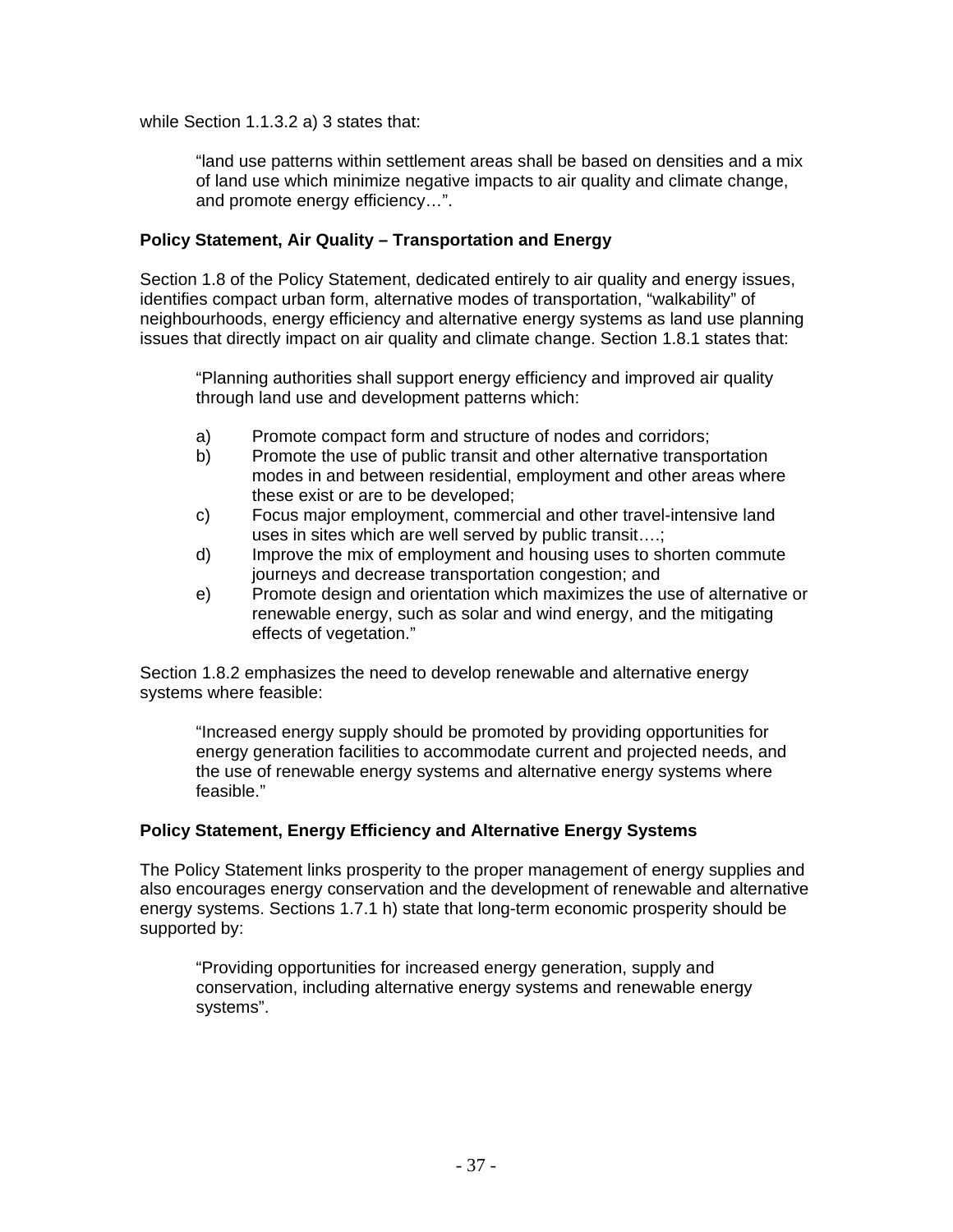#### **Policy Statement and Alternative Modes of Transportation**

The Policy Statement emphasizes the need for planning authorities to promote "walkable" communities that are well served by public transit and alternate modes of transportation. Section 1.5a) states that active communities should be promoted by:

"….planning public streets, spaces and facilities to be safe, meet the needs of pedestrians, and facilitate pedestrian and non-motorized movement, included but not limited to, walking and cycling",

while Sections 1.6.5.3 and 1.6.5.4 call for:

"…connectivity within and among transportation systems and modes" and

"…a land use pattern, density and mix of uses …{that}…minimize the length and number of trips and support the development of viable choices and plans for public transit and other alternative transportation modes, including commuter rail and bus".

#### **Policy Statement and Incompatible Land Uses**

The Policy Statement also links prosperity to the separation of incompatible land uses for the protection of pubic health and safety. Section 1.7.1e) states that long-term economic prosperity should be supported by:

"Planning so that major facilities and sensitive land uses are appropriately designed, buffered and/or separated from each other to prevent adverse effects from odour, noise and other contaminants, and minimize risk to public health and safety".

#### **I2 Regional Official Plan**

#### **Official Plan Air Quality Objectives**

The Halton Region Official Plan, updated in August 2006, clearly commits the Region to the promotion of public health and the improvement of air quality. Section 25 identifies protection of the natural environment, enhancing economic competitiveness, and fostering a healthy, equitable society as the three pillars upon which its vision of the Region is built.

Section 142 identifies a number of objectives that are directed towards the improvement of air quality. Sections 142(3), (4), (5), (6), and (7) commit the Region:

"To reduce incrementally the overall greenhouse gas emissions and other air pollutants generated by the Region's own corporate activities and functions;"

"To contribute to the overall improvement of air quality in Halton's airshed through facility management, land use planning, transportation management, roadway design, operation and maintenance, and other complementary programs;"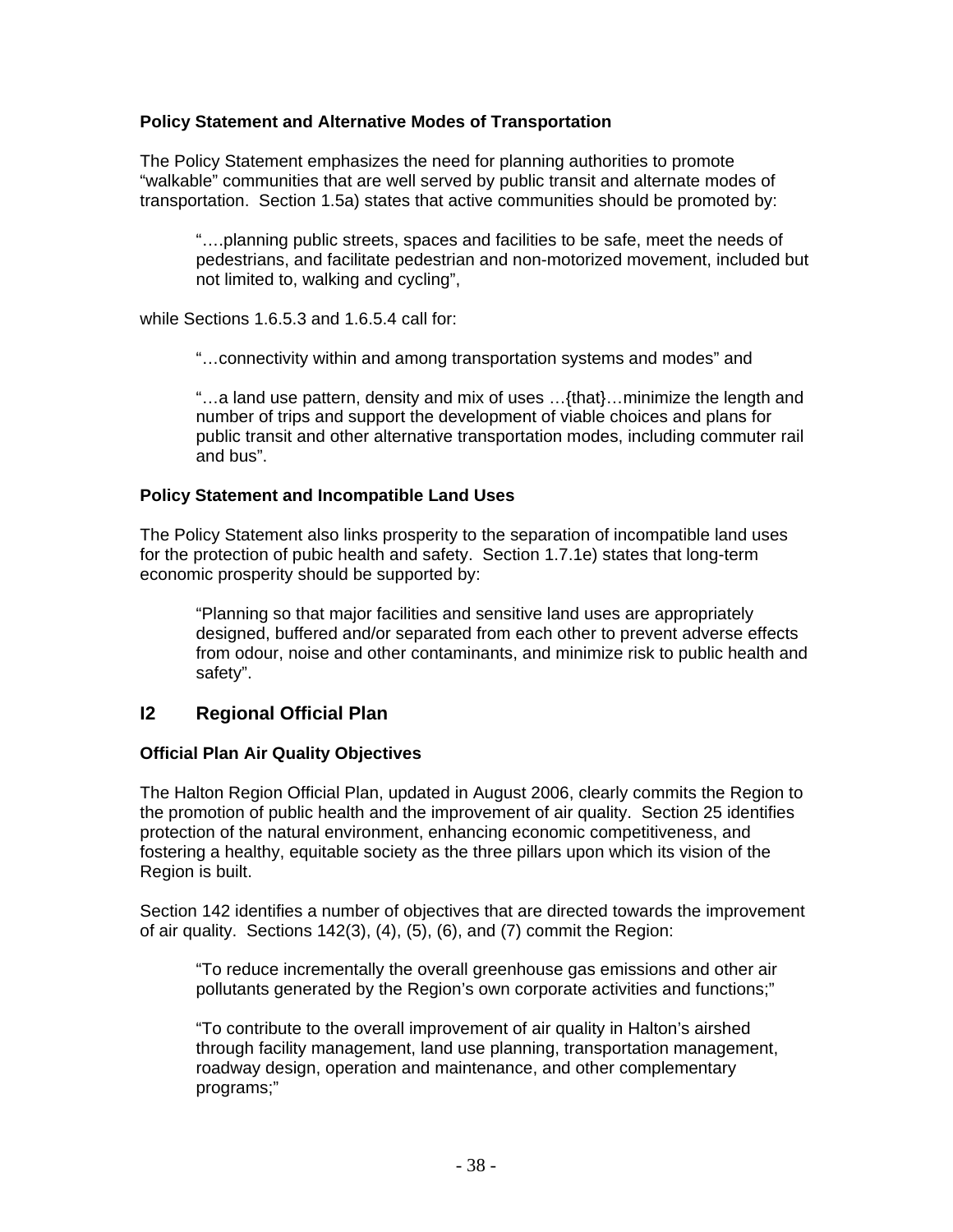"To support urban forms that will reduce long distance trip-making and the use of the private automobile;"

"To promote trips made by walking, cycling and public transit" and

"To promote tree planting in both rural and urban areas for the purposes of improving air quality and reducing energy use through shading and sheltering."

#### **Official Plan Air Quality Policies**

The Region's Official Plan also articulates a number of policies designed to move the Region towards the realization of its air quality objectives. Section 143(3) (4) (5) (6) and (7) states that the Region will:

"Establish five-year targets for, and monitor regularly the performance of, the reduction in greenhouse gas emissions and other air pollutants generated by the Region's own corporate activities and functions;"

"Promote walking, cycling and public transit over other modes of transportation;"

"Require all new urban development to consider in its design the provision of pedestrian walkways, cycling paths and access to public transit services, or transit stops where they are likely to be located, within a walking distance of 400 meters;"

"Require, in the re-construction or improvement of Arterial Roads, consideration be given to tree planting and landscaping initiatives to improve air quality and reduce visual impact to adjacent land uses;" and

"Establish a Regional transportation management association and assist in promoting similar organizations in Halton to provide alternatives to commuting by single-occupancy vehicle".

#### **Official Plan and Transportation Systems**

Sections 171 and 172 of the Official Plan, directed towards the transportation systems within the Region, highlights the need to develop transportation systems that reduce environmental impacts and conserve energy. Section 171 indicates that the Region's goal for transportation is:

"The provision of a safe, convenient, affordable, efficient and energy-conserving transportation system in Halton, while minimizing the impact on the environment."

These sections emphasize, among other things, the Region's commitment to:

- Develop a balanced transportation system that integrates all travel modes;<br>Realize a public transit system in Halton that includes an inter-municipal rai
- Realize a public transit system in Halton that includes an inter-municipal rapid transit system; and
- **Promote land use patterns and densities that foster strong live-work** relationships that can be easily and effectively served by public transit, walking and cycling.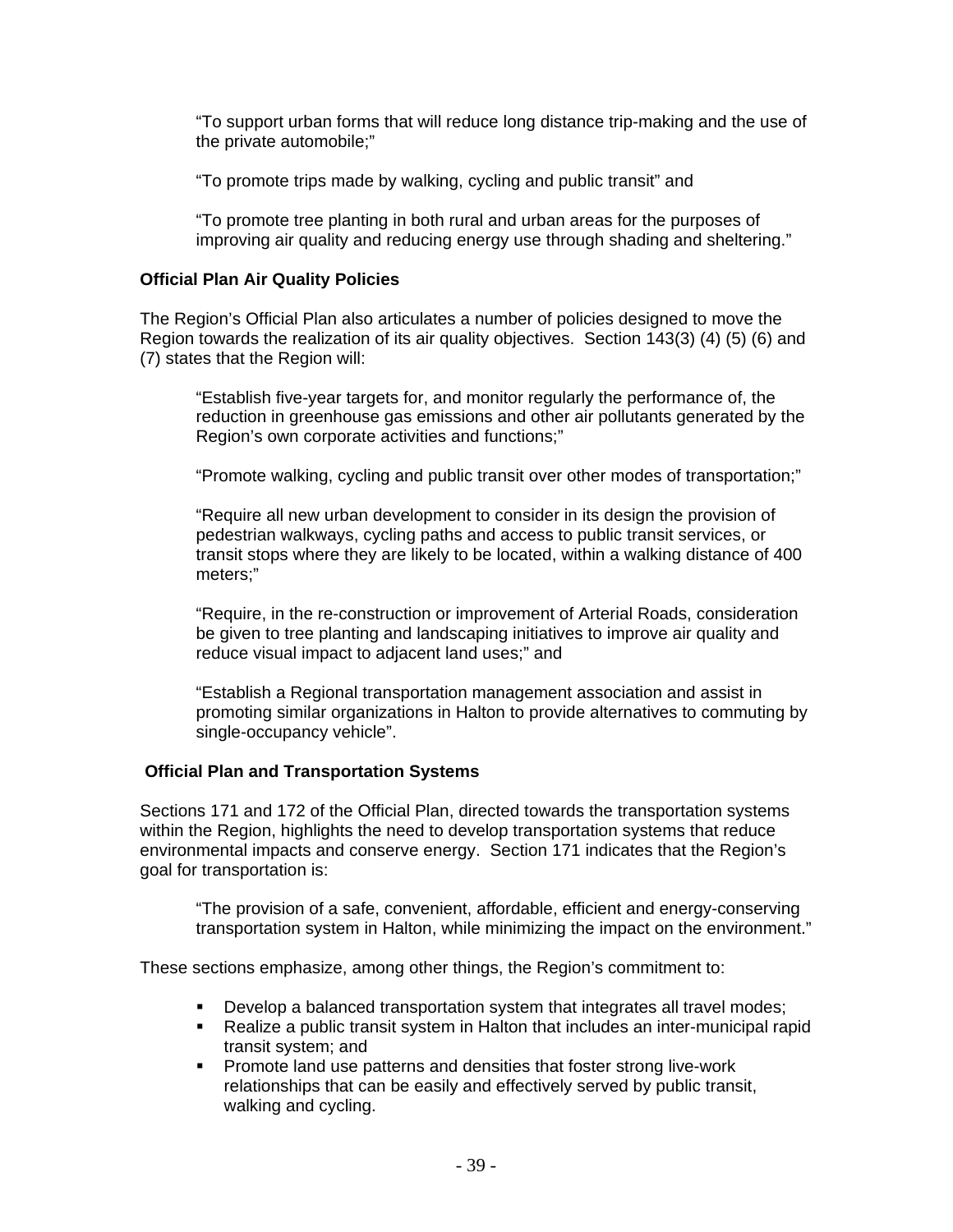#### **Official Plan and Energy Systems**

Sections 174, 175 and 176 of the Official Plan, directed toward energy and utilities in the Region, highlights the need to develop energy systems that conserve energy and reduce adverse impacts. Section 174 indicates that the Region's goal for energy and utilities is to:

"Encourage and ensure the conservation and wise economic use of energy and to minimize adverse impacts caused by its provision."

These sections emphasize, among other things, the Region's commitment to:

- **Promote the use of those forms of energy that pose the least environmental risk;**
- Encouraging public agencies, private industries and individuals to participate in energy conservation programs;
- Applying energy conservation techniques in Regional facilities and projects;
- Support the use of full cost accounting principles in evaluating proposals for alternative energy sources; and
- **Investigate energy conservation measures and alternate generation methods that** would minimize the impact to the environment.

## **J Assessing Air Quality and Human Health Impacts**

As the air quality health impacts associated with land use planning become clearer, municipal and public health staff in various jurisdictions have been wrestling with the means to assess and evaluate the cumulative impacts of various decisions, policies and developments on air quality and human health. In the air quality field, there are a few different tools that can be used to assess air quality and inform policy development; emission inventories, air monitoring, air quality modelling, and air pollution health impact modelling.

#### **Emissions Inventories**

Emissions inventories produced by the provincial and federal governments provide estimates of the volume of air pollutants that are emitted from different sources on an annual basis. While these inventories do indicate something about the overall contribution of emission sources to regional air quality, they do not indicate how those emission sources impact on local and regional air quality because they do not indicate how air pollutants are dispersed once they are released into the air. The dispersion of air pollutants is affected by a number of factors including the location of their release, the height at which they are released, the meteorology that exists when they are released (e.g. wind direction and wind speed), and the topography of the location in which they are released (e.g. flat land or a valley).

#### **Air Monitoring**

Stationary and portable air monitoring devices measure the actual concentration of various air pollutants in the air. Stationary air monitors, such as those operated by the Ontario Ministry of the Environment, can provide continuous readings of air pollutants in a particular location. They can be used to identify peaks in air pollution and to follow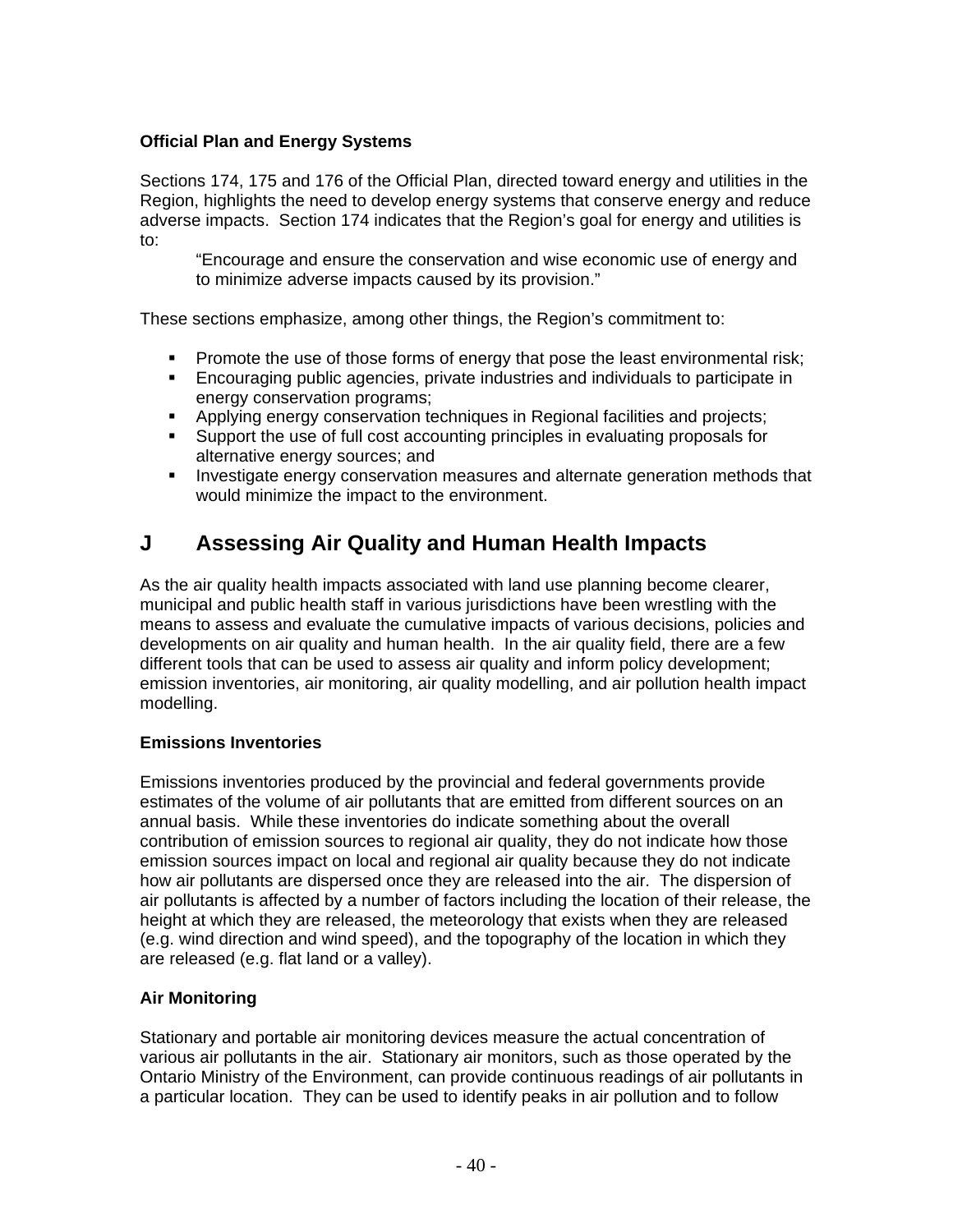trends in air quality over time. Portable air monitors can be used to measure air pollution at different points across the community. They can provide valuable information about how air quality varies from one area to another. They can also be used to monitor air quality in micro-environments such as along traffic corridors. These devices cannot however identify the sources that contribute to the concentrations measured. Nor can they predict how concentrations might be affected by new facilities, new developments, or new policies (e.g. new regulations for vehicles).

#### **Air Quality Modelling**

Air quality modelling conducted with sophisticated computer models can fill the gap left by monitoring devices and emission inventories. Using meteorological information, location, topography, and emissions data which includes the height, speed and frequency of emission releases, air quality modelling tools can estimate the concentration of different air pollutants across the community. Because these tools can examine emission sources separately, they can also assess the contribution of different emission sources to concentrations of air pollutants in different parts of the community. In addition, air quality modelling tools can be used to forecast how concentrations of air pollutants might be impacted by new emission sources or by changes in policy. In this way, they can be used to inform land use planning decisions and policy development.

#### **Air Pollution Health Impact Modelling**

Air quality experts at Health Canada and Environment Canada have developed the Air Quality Benefits Assessment Tool (AQBAT) to estimate the human health impacts associated with different concentrations of air pollutants. Using monitored or modelled concentrations of air pollutants, AQBAT can be used to estimate the health impacts associated with air quality in a community using population statistics for the community, health statistics for the community, and risk coefficients that describe the relationship between specific air pollutants and specific health outcomes. AQBAT can only be used at a community-wide basis; it has not been designed to estimate health impacts for neighbourhoods or subdivisions. It can be used to provide an estimate of the health impacts that would be associated with major changes in a fairly large community.

## **K Conclusion and Recommendations**

## **K1 Conclusions**

Poor outdoor air quality poses a significant risk to public health in Halton Region and in many other communities in southern Ontario. Transportation systems, fuel consumption for space and water heating and electricity generation, and industrial and open sources all represent major sources of air pollution in Ontario and Halton Region. With the growth expected in Halton Region over the next 25 years (i.e. about 375,000 residents from 2001 to about 780,000 in 2031), there will be increasing stresses on the local airshed as new vehicles, homes and workplaces are introduced to the community.

The Ontario Government's new Provincial Policy Statement and the newly revised Regional Official Plan (August 2006) clearly identify the protection of public health and the improvement of air quality as priorities to be addressed through the land use planning process. These two documents identify objectives and policies for "complete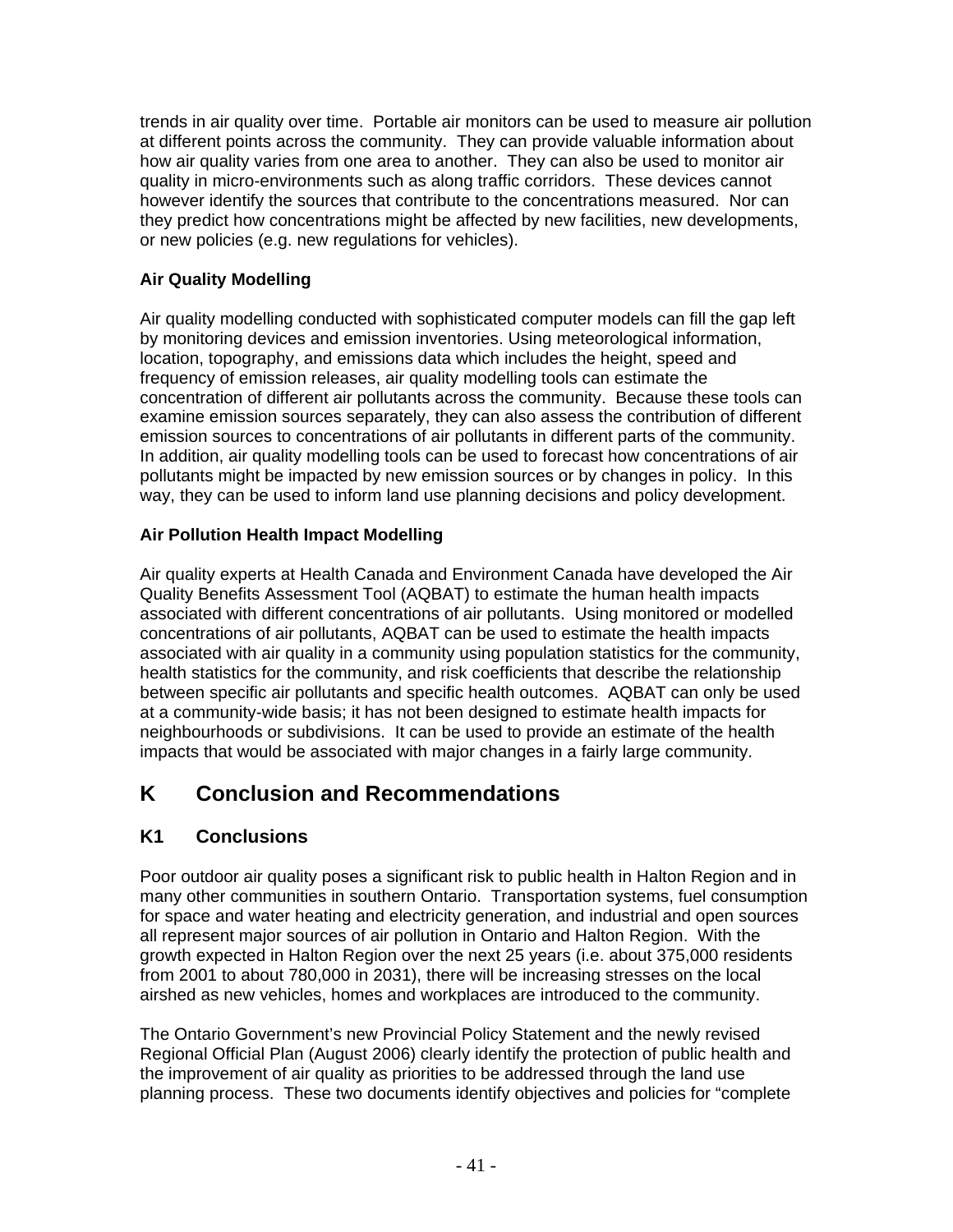communities", the transportation sector, energy systems, and incompatible land uses, that would, if implemented, mitigate the negative air quality and human health impacts that could be associated with growth in Halton Region. The next step is to develop the air quality assessment tools and policy instruments that support the implementation of these objectives.

The Region should develop a community-wide air quality modelling program that can be used to assess air quality and support land use planning decisions, policy development, and health promotion. It should examine the portable air monitoring equipment and/or resources that could be used to assess air quality in micro-environments and/or validate air quality modelling results.

In addition, the Region, working in collaboration with the local municipalities, should explore the policy instruments that could be used to support the development of "complete communities", alternative modes of transportation, energy efficiency, and alternative energies in the Region. The Region should also develop a health promotion campaign to increase public awareness about the link between air quality, human health, climate change, and the built environment, and the actions needed to improve air quality and/or slow climate change.

#### **K2 Recommendations**

It is recommended:

- 1. THAT the 2007 Health Department Operating budget be increased by \$50,000, funded by a transfer from the Tax Stabilization Reserve, to develop a communitywide air quality modelling program that can be used to assess air quality across the Region, evaluate the contribution of new emission sources on air quality, and inform land use planning decisions, policy development, and health promotion campaigns.
- 2. THAT the Region examine the portable air monitoring equipment and/or resources that could be used to assess air quality in micro-environments such as traffic corridors and validate air quality modelling results, to support land use planning decisions and policy development.
- 3. THAT the Region, in collaboration with the local municipalities, examine the policy instruments that might be used to support the development of "complete communities" that reduce reliance on automobiles in order to reduce vehiclerelated emissions of air pollutants and greenhouse gases across the Region.
- 4. THAT the Region, in collaboration with the local municipalities, explore the policy instruments that might be used to encourage the early application of the EnerGuide 80 standard to small residential buildings, the application of LEED<sup>™</sup> standards to large buildings, and the use of alternative or renewable energy systems in new buildings.
- 5. THAT the Region develop and implement a health promotion program that educates the public about the link between air quality, human health, climate change, and the built environment, and about the actions that can be taken by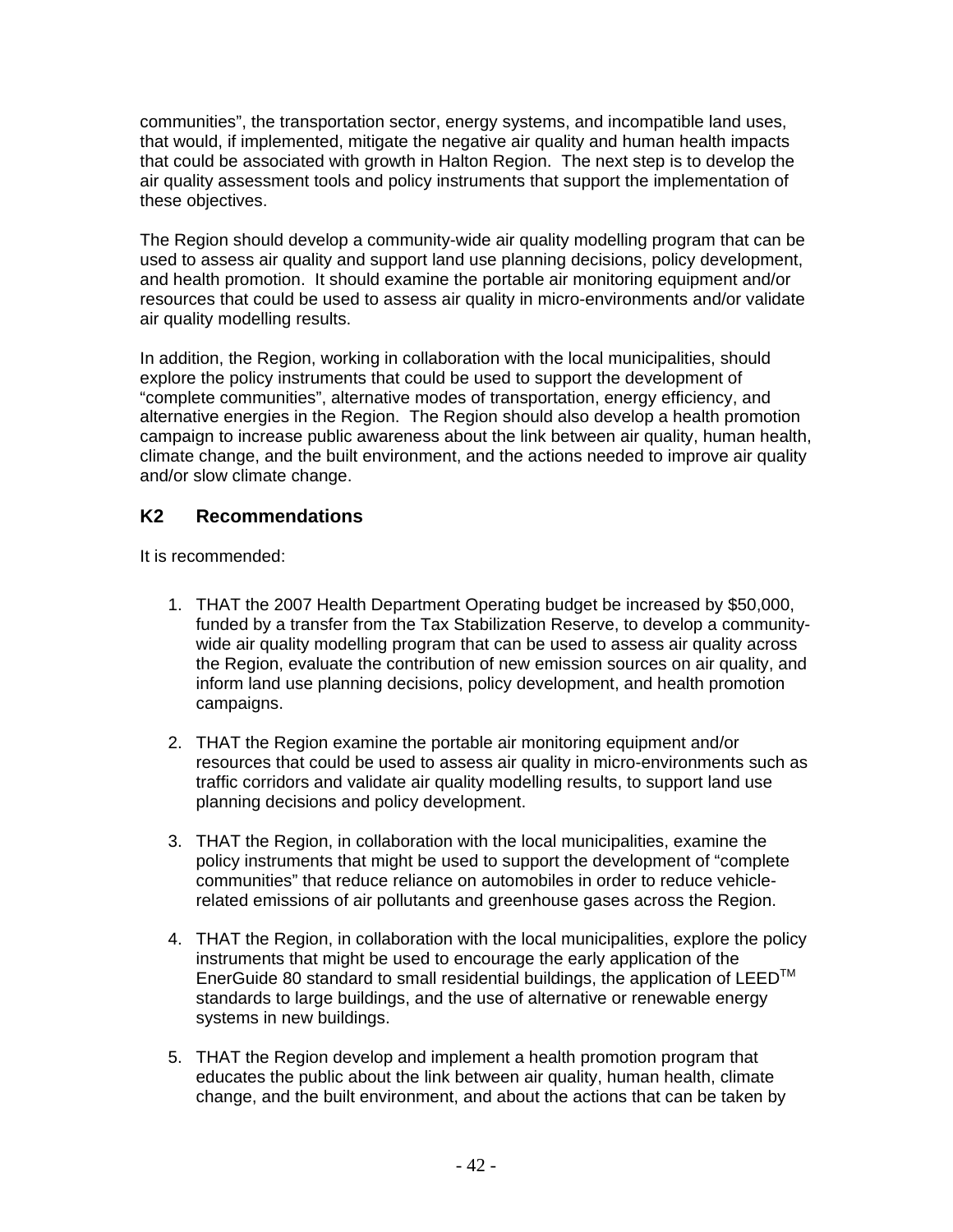individuals, organizations and governmental agencies to improve air quality and/or slow climate change.

6. THAT the Regional Chair send a copy of the staff report and this policy paper entitled, *Air Quality, Human Health and the Built Environment: Protecting Air Quality through the Land Use Planning Process,* to the Ontario Ministers of the Environment, Municipal Affairs, and Health and Long-term Care, the Chief Medical Officer of Health, all Medical Officers of Health in Ontario, the Association of Local Public Health Agencies, the Ontario Public Health Association, the Canadian Institute of Public Health Inspectors, and the Association of Supervisors for Public Health Inspectors – Ontario.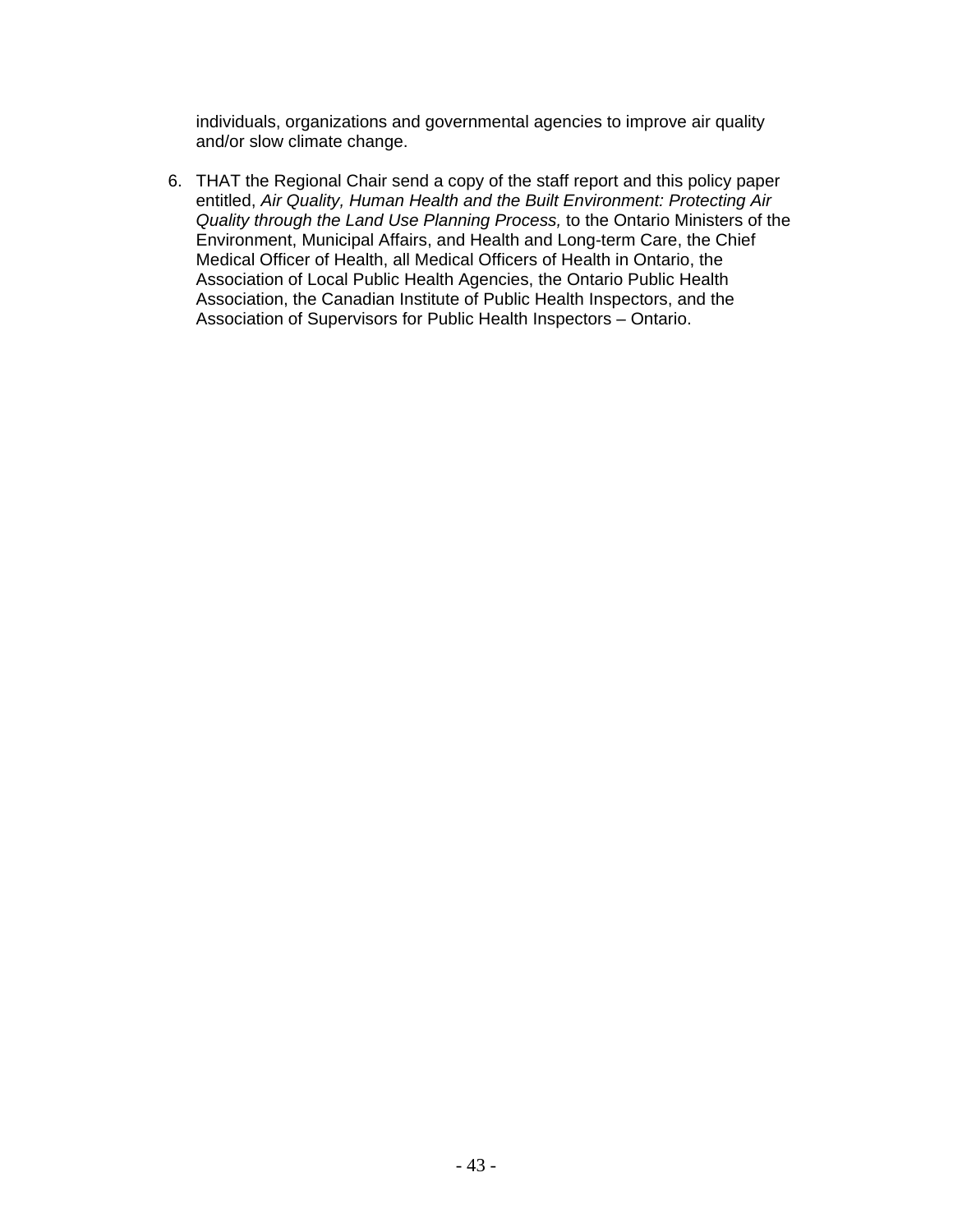# **Appendix 1:**

| <b>Source Category</b> | PM <sub>2.5</sub> | SO <sub>x</sub> | NO <sub>x</sub> | <b>VOC</b> | CO    |
|------------------------|-------------------|-----------------|-----------------|------------|-------|
|                        |                   |                 |                 |            |       |
| <b>Industrial</b>      | 759               | 6491            | 1891            | 5415       | 3923  |
| <b>Fuel Combustion</b> | 810               | 257             | 1052            | 1103       | 5015  |
| <b>Transportation</b>  | 438               | 464             | 6142            | 3179       | 29291 |
| <b>Incineration</b>    | 0                 | 9               | 10              | 12         | 29    |
| <b>Miscellaneous</b>   | 26                | 0               | 0               | 3644       | 52    |
| <b>Open Sources</b>    | 1450              | ი               | 0               | 244        |       |
| <b>Total</b>           | 3483              | 7221            | 9095            | 13597      | 38310 |

#### **Table 1: Halton Region, All Four Communities, Emission Sources by Volume, Criteria Air Contaminants, 2004 (Metric Tonnes)(Corr, 2006)**

#### **Table 2: Halton Region, All Four Communities, Emission Sources by Percentage, Criteria Air Contaminants, 2004 (Corr, 2006)**

| <b>Source Category</b> | PM <sub>2.5</sub> | SO <sub>x</sub> | NO <sub>x</sub> | <b>VOC</b> | CO   |
|------------------------|-------------------|-----------------|-----------------|------------|------|
| <b>Industrial</b>      | 22%               | 89%             | 21%             | 40%        | 10%  |
| <b>Fuel Combustion</b> | 23%               | 3.6%            | 12%             | 8%         | 13%  |
| <b>Transportation</b>  | 13%               | 6.5%            | 68%             | 23%        | 77%  |
| <b>Incineration</b>    | 0                 | 0.1%            | 0.1%            | 0.1%       | 0.1% |
| <b>Miscellaneous</b>   | 0.1%              | 0               | 0               | 27%        | 0.1% |
| <b>Open Sources</b>    | 42%               | 0               | $\Omega$        | 1.8%       | 0    |
| <b>Total</b>           | 100               | 100             | 100             | 100        | 100  |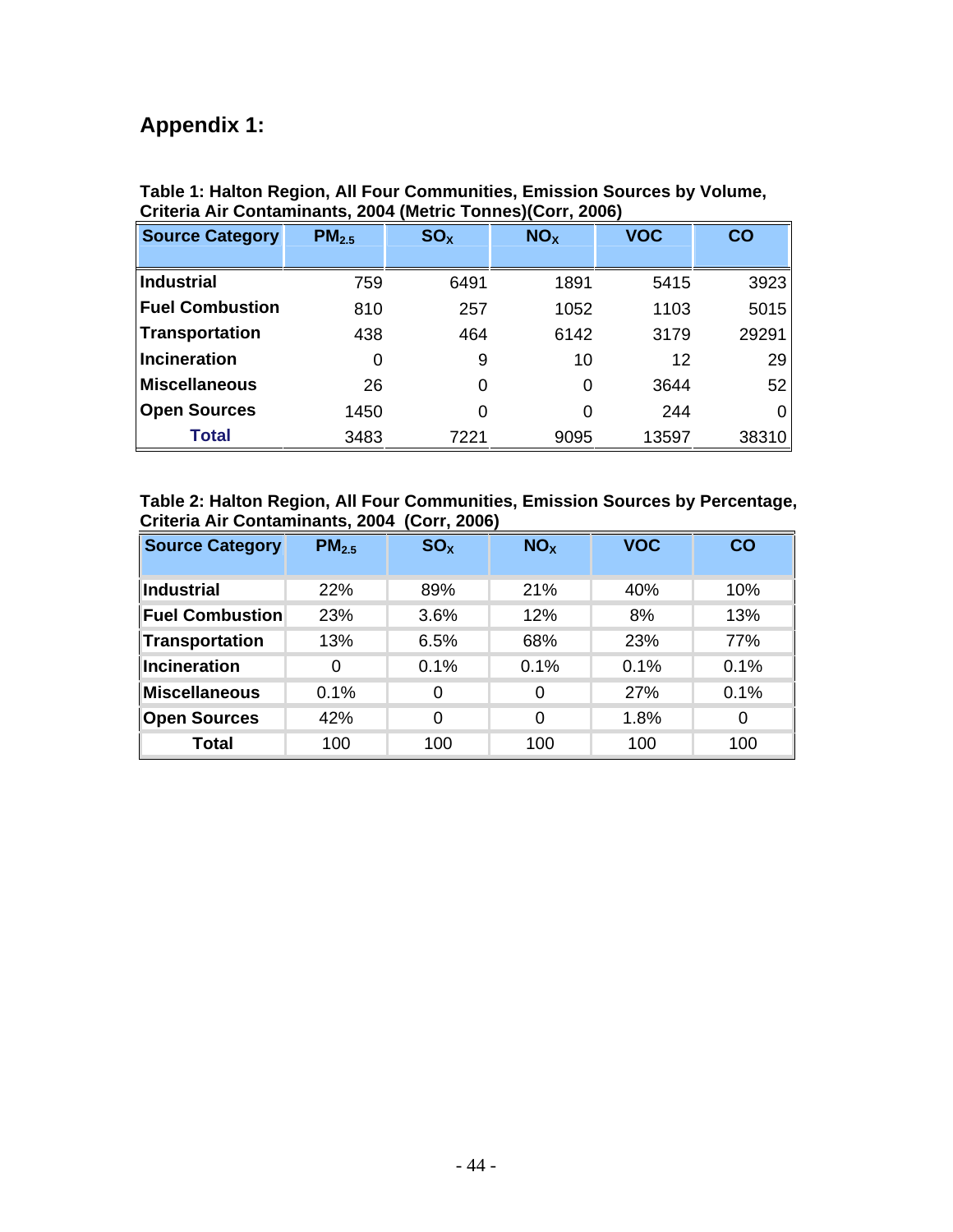## **Appendix 2:**

#### **Estimating Emissions Associated with Vehicles, 400,000 Additional People, Two Scenarios, Current Day Emission Rates**

#### **Two- Vehicle Households Scenario:**

400,000/3 x 2 cars x 50 km/day x 1.3 g/VKT =17,333,333 g/day or 17.333 tonnes/day 17.333 x 5 days/wk x 52 weeks =  $4,507$  tonnes/year plus 400,000/3 x 2 cars x 5 km/day x 1.6 g/VKT = 2,133,333 g/day or 2.133 tonnes/day  $2.133 \times 2$  days/wk x 52 weeks = 222 tonnes/year Total = 4.729 tonnes of NO<sub>x</sub>/year

(Emission rates from Air Quality Management Strategy, Halton, 2004a)

400,000/3 x 2 cars x 50 km/day x 100 to 300 g/VKT = 1,333 to 4,000 tonnes of  $CO_2$ /day 1,333 to 4,000 x 5 days/wk x 52 weeks = 347,000 to 1,040,000 tonnes of  $CO_2$ /vear 400,000/3 x 2 cars x 5 km/day x 100 to 300 g/VKT = 133 to 400 tonnes of  $CO<sub>2</sub>/day$ 133 to 400 tonnes/day x 2 days/wk x 52 weeks = 13,832 to 41,600 tonnes of  $CO<sub>2</sub>/year$ **Total = 360,800 to 1,082,000 tonnes of**  $CO<sub>2</sub>/year$  **(for all hybrids to all SUVs)** (Emission rates from Climate Change Action Plant, Canada, 2002).

#### **One-Vehicle Households Scenario:**

400,000/3 x 1 cars x 50 km/day x 1.3 g/VKT = 8,667,000 g/day or 8.67 tonnes/day  $8.67$  x 5 days/wk x 52 weeks = 2,254 tonnes/year plus 400,000/3 x 1 cars x 2.5 km/day x 1.6 g/VKT = 533,000 kg/day or 0.53 tonnes/day  $0.53$  x 2 days/wk x 52 weeks = 55.5 tonnes/year

#### **Total = 2,309.5 tonnes of NOx/year**

(Emission rates from Air Quality Management Strategy, Halton, 2004a).

400,000/3 x 1 car x 50 km/day x 100 to 300 g/VKT = 667 to 2,000 tonnes  $CO<sub>2</sub>$ /day 667 to 2,000 tonnes/day x 5 days/wk x 52 weeks = 173,000 to 520,000 tonnes  $CO<sub>2</sub>/year$ 400,000/3 x 1 car x 2.5 km/day x 100 to 300 g/VKT = 33 to 100 tonnes of  $CO_2$ /day 33 to 100 tonnes/day x 2 days/wk x 52 weeks = 3,400 to 10,400 tonnes of  $CO<sub>2</sub>/year$ **Total = 176,400 to 520,400 tonnes of**  $CO<sub>2</sub>$ **/year** (for all hybrids to all SUVs) (Emission rates from Climate Change Action Plant, Canada, 2002).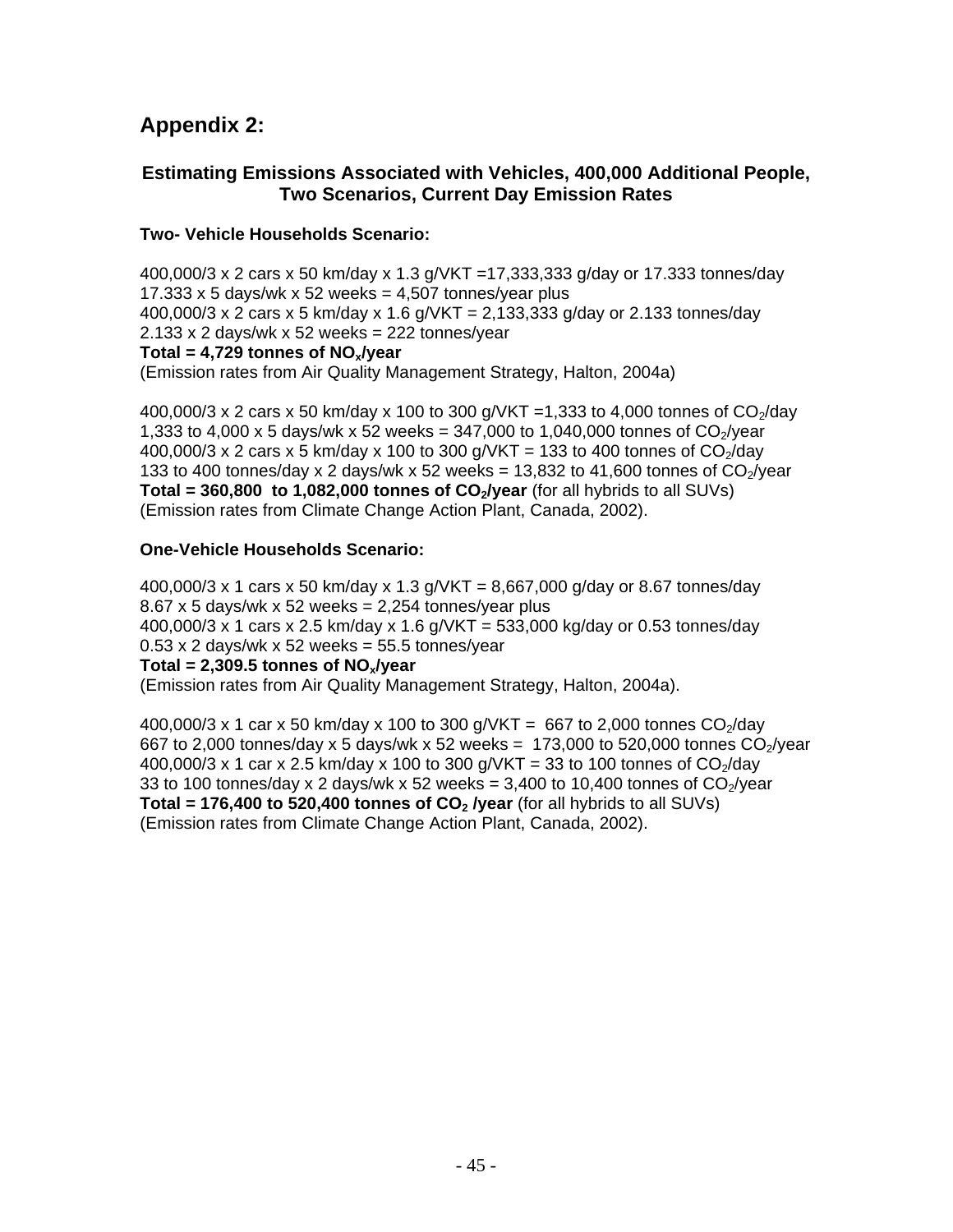## **References:**

Appleyard, Donald. (1981). *Livable Streets.* University of California Press.

Beevers, Sean and David Carslaw. (2005). "The impact of congestion charging on vehicle emissions in London", Atmospheric Environment. Vol 39: 1-5.

Besser, Lilah M. and Andrew Dannenberg. (2005). "Walking to Public Transit: Steps to Meet Physical Activity". American Journal of Preventive Medicine. Vol.29. No.4.

Brunekreef, B. et al. (1997). Air pollution from truck traffic and lung function in children living near motorways. Epidemiology. Vol. 8:298-303.

Burnett, R. et al. (1998). *The Effect of the Urban Ambient Air Pollution Mix on Daily Mortality Rates in 11 Canadian Cities.* Canadian Journal of Public Health. May-June 1998.

California Air Resources Board (CARB) & California Environmental Protection Agency (CalEPA). (1997). *Air Quality and Land Use Handbook: A Community Health Perspective.* April 2005.

California Air Resources Board (CARB) & California Environmental Protection Agency (CalEPA). (1997). *The Land Use – Air Quality Linkage: How land Use and Transportation Affect Air Quality.* 1997 Edition.

Canada. (2002). *Climate Change Plan for Canada.* Government of Canada.

Canadian Fitness Lifestyle Institute. (2001). 2001 Physical Activity Monitor.

Canadian Institute of Health Information (CIHI). (2006). *Improving the Health of Canadians: Promoting Healthy Weights.*  Canadian Population Health Initiative.

Census of Canada. (2001). Compiled by Shelley Lothian, Senior Research Associate, Social and Community Services, May 2006.

Corr Associates. (2006). *Halton Air Monitoring Program.* Preliminary Report*.* Prepared for the Halton Region Health Department. 2006.

Crosignani, P. et al. (2004). Childhood leukemia and road traffic: A population-based case-control study. International Journal of Cancer. Vol. 108:596-599.

DSS Management Consultants (DSS). (2005). *Ontario ICAP Model Version 2.0: Software Refinements and Revised Provincial Damage Estimates*. Prepared for the Ontario Medical Association. July 2005.

DSS Management Consultant & RWDI. (2005). *Cost Benefit Analysis: Replacing Ontario's Coal-Fired Electricity Generation.* April 2005.

Earth Tech Canada. (2003). *CALPUFF Modelling System.* Prepared by Anthony Ciccone and Alison Barrett for the City of Toronto, Technical Services, Air Quality and Improvement Branch, September 2003.

Environment Canada (EC). (2006). Criteria Air Contaminants Inventory, Provincial Summary, Ontario, 2000.

Ewing, Reid, Rolf Pendall & Don Chen. (2002). *Measuring Sprawl and its Impact.* Prepared for Smart Growth America.

Federation of Canadian Municipalities (FCM). 2004. Quality of Life in Canadian Communities: Growth, the Economy and the Urban Environment. Theme Report #3.

FoodShare. (2005). *The Role of Local Food Systems in Reducing Greenhouse Gas Emissions.* Prepared by Stephen Bentley and Ravenna Barker. April 2005.

Frank, Lawrence, Sarah Kavage, Todd Litman. (2006). *Promoting public health through Smart Growth: Building Healthier Communities through transportation and land use policies and practices.* Prepared for Smart Growth BC.

Frank, Lawrence, James Sallis, Terry Conway et al. (2006a). *Many Pathways from Land Use to Health: Associations*  between Neighbourhood Walkability and Active Transportation, Body Mass Index, and Air Quality. Journal of the American Planning Association. Vol.72. No1. Winter 2006.

Frank, Lawrence, Andersen, M. & Schmid, T. et al. (2004). *Obesity relationships with community design, physical acitivity, and time spent in cars.* American Journal of Preventive Medicine. Vol.18, .No.1.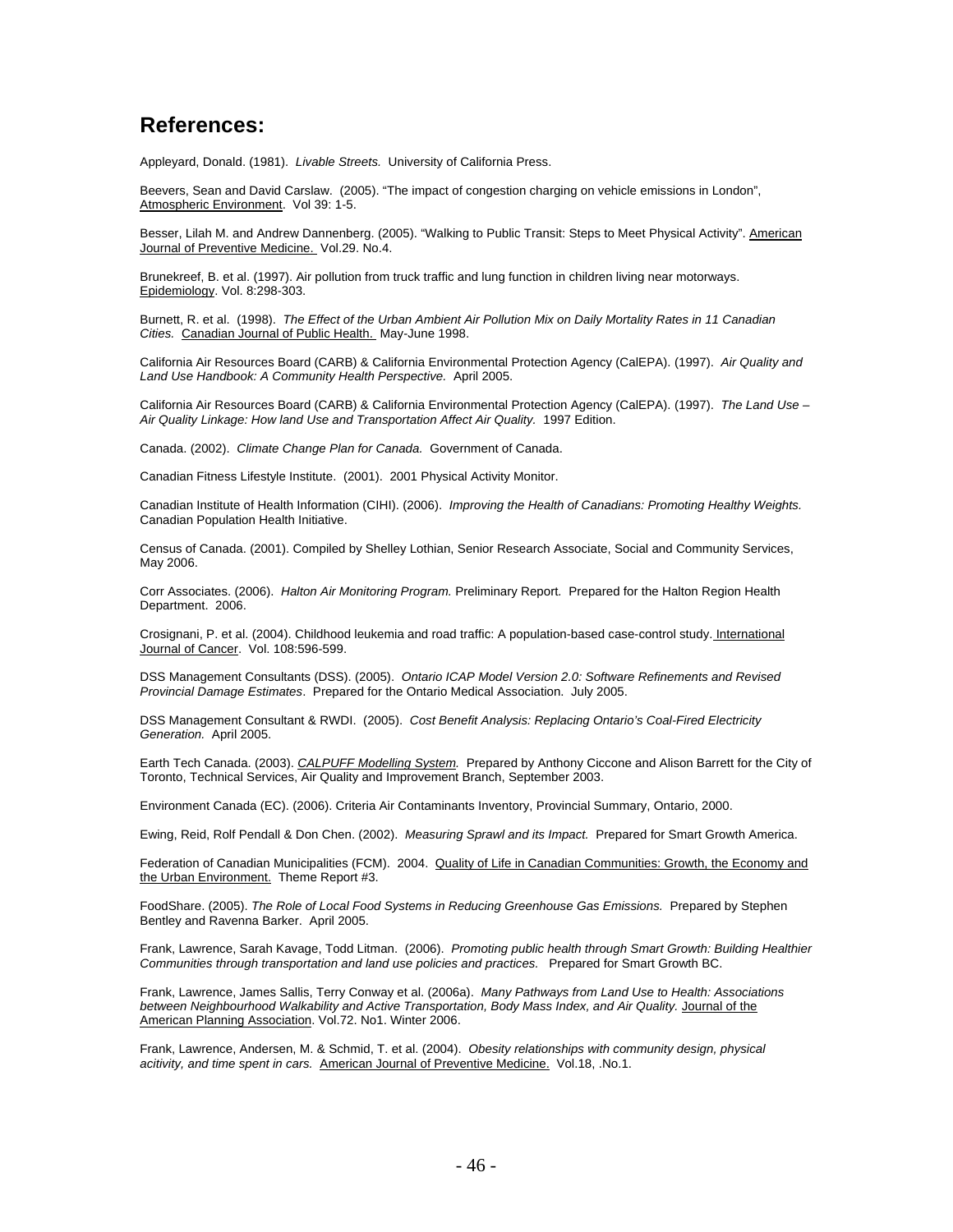Friedman, M. S. et al. (2001). "Impact of changes in transportation and commuting behaviours during the 1996 Summer Olympic Games in Atlanta on air quality and childhood asthma", Journal of the American Medical Association. Vol. 285: 897-905.

Gauderman WJ, et al. (2004). *The effect of air pollution on lung development from 10 to 18 years of age.* The New England Journal of Medicine. Vol 351(11): 1057-1067.

Gwillimbury, Town of. (2006). *East Gwillimbury – First in Canada to adopt Energy Star Standards for New Housing.*  Media Release, May 15, 2006.

Hancock, Trevor. (2000). *Healthy Communities must be Sustainable Communities.* Public Health Reports. Vol. 115. March/April & May/Jun 2000.

Handy, Susan et al. (2002). *How the Built Environment Affects Physical Activity: Views from Urban Planning.* American Journal of Preventive Medicine. *Vol 23.* 

Hansen, J. et al. (1998). "Increased risk of lung cancer among different types of professional drivers in Denmark", Occupational and Environmental Medicine*.* Vol. 55: 115-118.

Health Canada. (2005). AQBAT Workshop in Toronto. Barry Jessiman. December 2005.

Hoek, G. et al. (2002). "Association between mortality and indicators of traffic-related air pollution in the Netherlands: a cohort study". Lancet. Vol. 360: 1203-1209.

ICF Consulting In. (2006). *Halton Region Energy Planning Background Paper.* Prepared for Halton Region. December 2006.

International Panel on Climate Change (IPCC). (2001). *Climate Change 2001: Impacts, Adaptation, and Vulnerability – Technical Summary.* A report of the Working Group II of the IPCC.

Jackson, Laura. (2003). The Relationship of urban design to human health and condition. Landscape and Urban Planning. Vol. 64.

Jackson, R. and C. Kochtitzky. (Date unclear). *Creating a Healthy Environment: The Impact of the Built Environment on Public Health.* Prepared by Richard Jackson, MD, MPH and Chris Kochtitizky, MSP, of the Centres for Disease Control and Prevention, for the Sprawl Watch Clearinghouse, Washington, D.C.

Judek, Stan and Barry Jessiman. (2005). Educational Workshop on AQBAT provided by Health Canada and Toronto Public Health. City of Toronto. December 5, 2005.

Judek, Stan, Barry Jessiman, David Stieb. (2004). *Estimated Number of Excess Deaths in Canada Due to Air Pollution*. Air Health Effects Division, Health Canada, and Robert Vet, Meteorological Service of Canada, Environment Canada. August 2004.

Katzmarzyk, P.T., N. Gledhill, & R.J. Shephard. (2000). *The economic burden of physical activity in Canada.* Canadian Medical Association Journal. Vol.163.

King County Office of Regional Transportation Planning. (2005). *A Study of Land Use, Transportation, Air Quality and Health in King County, WA.* Prepared by Lawrence Frank, and Company Inc., Dr. James Salis, Dr. Brian Saelens, McCann Consulting, GeoStats LLc, and Kevin Washbrook.

Korenstein, S. & B. Piazza. (2002). "An Exposure Assessment of PM<sub>10</sub> from a Major Highway Interchange: Are Children in Nearby Schools at Risk?", Journal of Environmental Health. Sept, Vol.54. No.2:9-20.

Krewski, D. et al. (2000). *Reanalysis of the Harvard Six Cities Study and the American Cancer Society Study of Particulate Air Pollution and Mortality*. Health Effects Institute. July 2000.

Lin, S. et al. (2002). "Childhood asthma hospitalization and residential exposure to state route traffic", Environmental Research. Vol. 88: 73-81.

Litman, Todd. (2005). "Terrorism, Transit and Public Safety – Evaluating the Risks". Victoria Transport Policy Institute.

Lwebuga-Mukasa, J. S., Ayirookuzhi, S. J., and A. Hyland. (2003). "Traffic volumes and respiratory health care utilization among residents in close proximity to the Peace Bridge before and after September 11, 2001", Journal of Asthma. Vol. 40: 855-864.

Klein, Manfred. (2001). *Cogeneration and District Energy in Canada.* March-April 2001.

Maheswaran, R., and P. Elliott. (2003). "Stroke mortality associated with living near main roads in England and Wales: A geographical study". Stroke. Vol. 34: 2776-2780.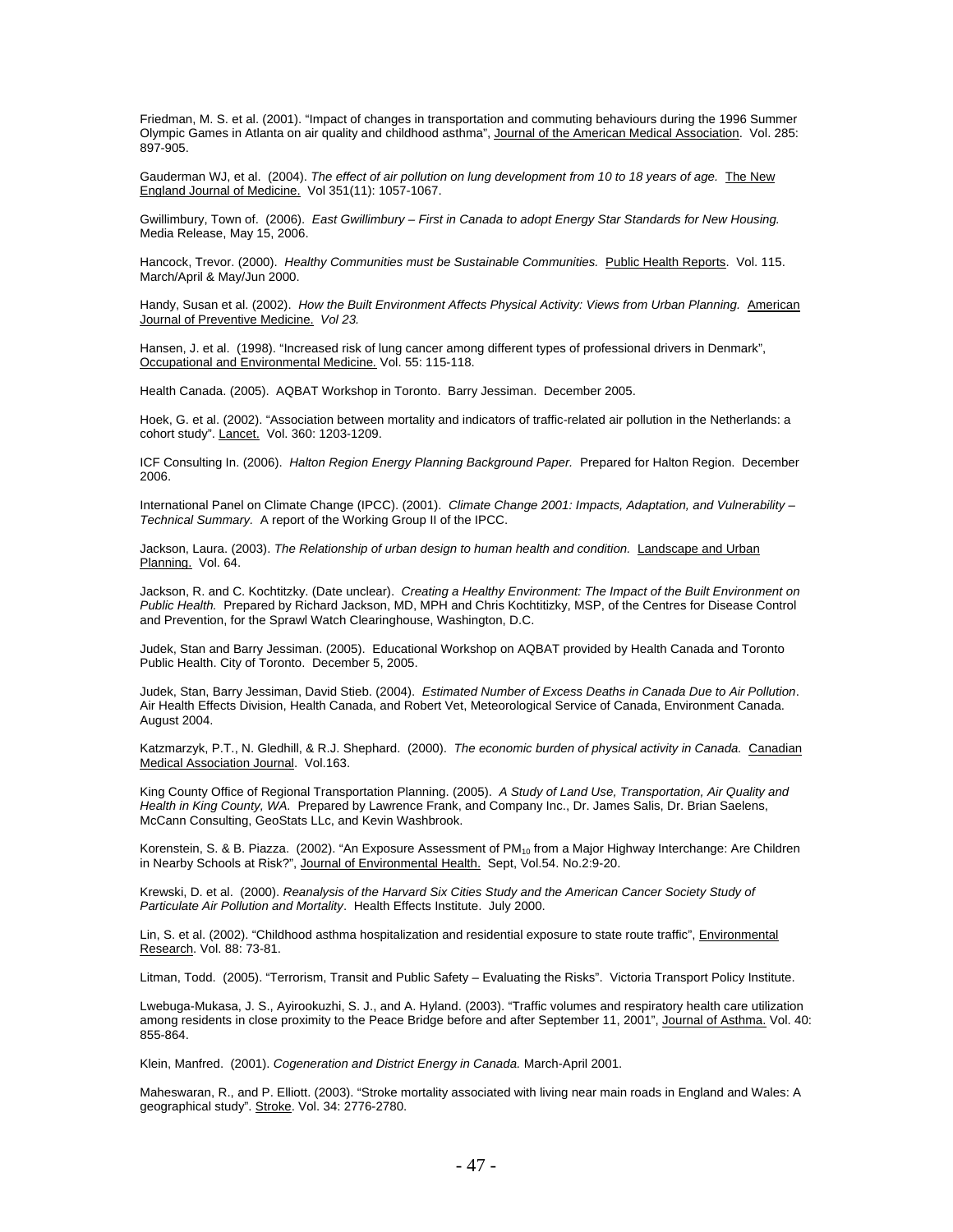McConnell, R. et al. (2002). *Asthma in exercising children exposed to ozone: a cohort study,* The Lancet. February, Vol 359: 386-391.

McMillan, U.W. and D.M. Chavis. (1986). *Sense of Community: A definition and theory*, American Journal of Community Pyschology. Vol. 14: 6-23

McConnell, R. et al. (2003). *Prospective Study of Air Pollution and Bronchitis Symptoms in Children with Asthma*, American Journal of Respiratory and Critical Care Medicine. Vol. 168, 2003.

Morgan, Christopher. (2005). Meeting re: Toronto-specific CALPUFF Model with Chris Morgan, Air Quality Improvement Branch, Technical Services, City of Toronto. July 6, 2005.

Mortsch L. and B. Mills. (1996). *Great Lakes-St.Lawrence Basin Project on Adapting to the Impacts of Climate Change and Variability.* Progress Report #1. Prepared by the Environmental Adaptation Research Group (EARG), Environment Canada.

Ministry of Health Promotion (MHP). 2005. *Ontario's Actin Plan: For Healthy Eating and Living.* June 2006.

Ministry of Municipal Affairs and Housing (MMAH). (2006). *Ontario household and businesses to save energy and money.* Press Release and Media Backgrounder. July 7, 2006.

Ministry of Transportation (MTO). (2002). Ontario Road Safety Annual Report 2002.

NAAQO (1999a). National Ambient Air Quality Objectives for Ground Level Ozone*. Science Assessment Document*. Report by the Federal Provincial Working Group on Air Quality Objectives and Guidelines. Environment Canada, July 1999.

NAAQO (1999b). National Ambient Air Quality Objectives for Particulate Matter*. Addendum to the Science Assessment Document*. Report by the Federal Provincial Working Group on Air Quality Objectives and Guidelines. Environment Canada, October 1997; Revised April 1999.

National Highway Traffic Safety Association (NHTSA). (2002). Traffic Safety Facts 2002: Rural/Urban Comparison. U.S. DOT-HS-809-739.

National Research Council (NRC US). (2001). *Climate Change: An Analysis of Some Key Questions.* Prepared by the Committee of Climate Change, Division of Earth and Life Sciences, National Research Council. Washington, D.C.: 2001.

National Research Council (NRC) and Transportation Research Board. (2002). Community and Social Benefits of Transportation Investment. NCHRP Project 8-36 Task 22, January 2002.

Novaco. R., D. Stokols, and L. Milanesi. (1990). *Objective and subjective dimension of travel impendance as determinants of commuting stress,* American Journal of Community Pyschology*.* Vol.18.

Ontario College of Family Physicians (OCFP). (2005). Report on Public Health and Urban Sprawl in Ontario. Prepared by Riina Bray, Catherine Vakil, David Elliot. January 2005.

Ontario Medical Association (OMA). (2005). *The Illness Costs of Air Pollution in Ontario*. June 2005.

Ontario Ministry of the Environment (OMOE). (2006). Air Quality in Ontario 2004 Report. Queen's Park, Toronto, Ontario: 2006

Ontario Ministry of the Environment (OMOE). (2006a). Personal Communication with Cathy Grant, Senior Policy Analyst, OMOE. July 19, 2006.

Ontario Ministry of the Environment (OMOE), (2005). *Transboundary Air Pollution in Ontario*, Prepared by David Yap, Neville Reid, Gary De Brou, Robert Bloxam, June 2005.

Ontario Ministry of Public Infrastructure Renewal. (2005). Places to Grow: Better Choises. Brighter Future. Proposed Growth Plan for the Greater Golden Horseshoe. November 2005.

Ontario Public Health Association (OPHA). (2005). *School Buses, Air Pollution & Children's Health.* Prepared by Kim Perrotta. November 2005.

Ontario Public Health Association (OPHA). (2005). *Fuelling Clean Air: Municipal Fuel Purchasing Policies that Reduce Emissions Contributing to Poor Air Quality & Climate Change.* Prepared by Kim Perrotta. March 2003.

Ontario Public Health Association (OPHA). (2002). *Beyond Coal: Power, Public Health, and the Environment.* Prepared by Kim Perrotta. November 2002.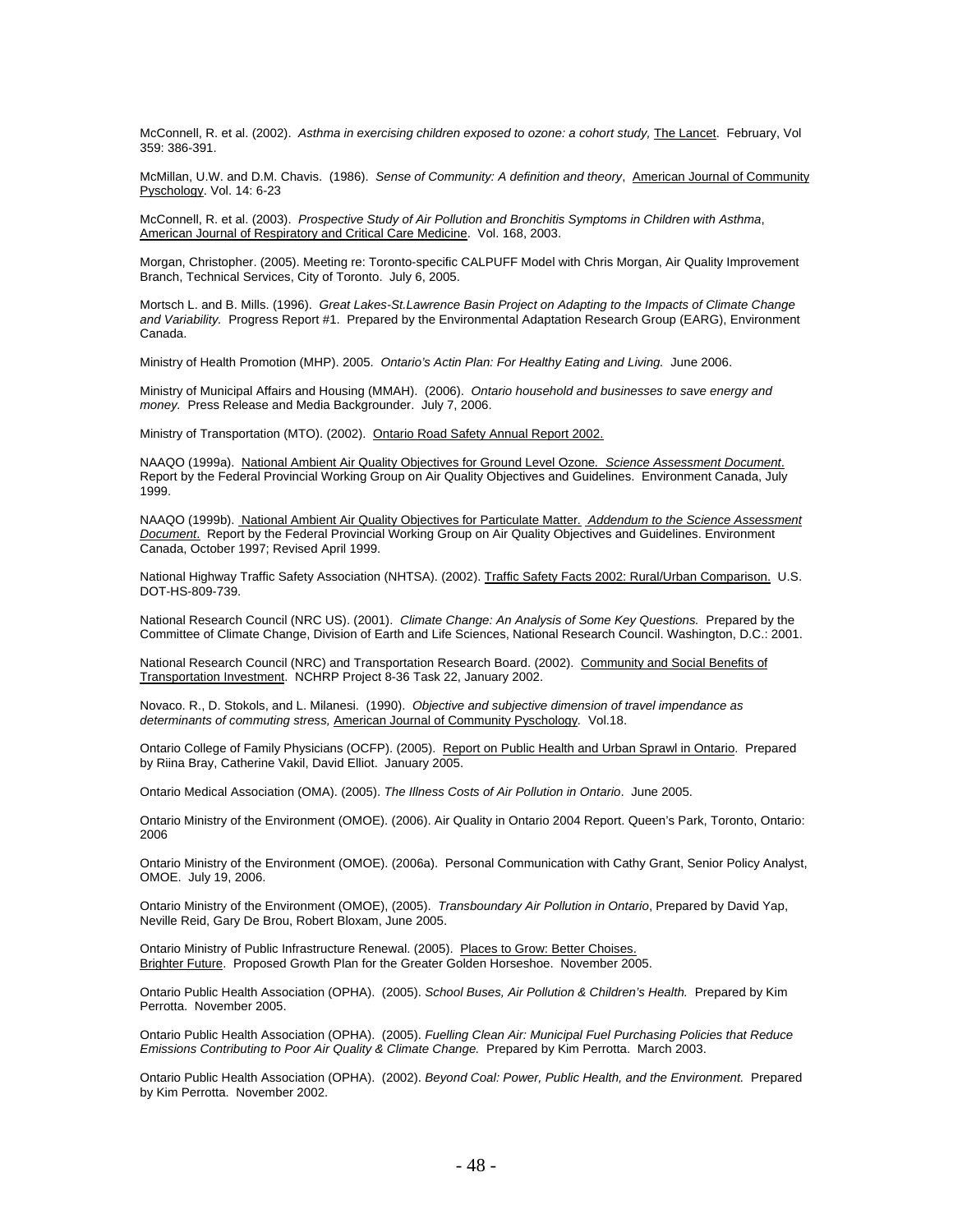Pan American Health Organization (PAHO). (2004*). Deaths from Motor Vehicle Traffic Accidents in Selected Countries of the Americas, 1998-2000*. Epidemiological Bulletin. Vol. 25. No.1, March 2004.

Pembina Institute & Canadian Environmental Law Association (CELA). (2004). *Power for the Future: Towards a Sustainable Electricity System for Ontario*.

Pengelly, David. (2004). Press Event at Toronto City Hall. June 2004.

Peters, John M. et al. (2004). *Epidemiological Investigation to Identify Chronic Health Effects of Ambient Air Pollutants in Southern California*. Prepared at University of Southern California for the California Air Resources Board (CARB) and the California Environmental Protection Agency (CEPA), Contract 93-331. May 2004.

Pilkington, Paul. (2000). "Reducing the Speed Limit to 20 mph in urban areas", British Medical Journal. Vol. 320.

Pollution Probe and York Centre of Applied Sustainability (Probe). (2004). *Moving Together: Towards a Healthier and More Sustainable Future.* (Conference Proceedings). Prepared by Michael Keating and Quentin Chiotti. October, 2004.

Pope, C.A. III, Burnet, R.T., et al. (2004). *Cardiovascular Mortality and Long-Term Exposure to Particulate Air Pollution: Epidemiological Evidence of General Pathophysiological Pathways of Disease*, Circulation. Vol.109, 2004.

Pope, A. et al., (2002). *Lung Cancer, Cardiopulmonary Mortality and Long-term Exposure to Fine Particulate Air Pollution*. Journal of American Medical Association. Vol.287, No.9, 2002.

Putnam, Robert. (2000). *Bowling Alone: The collapse and revival of American community.* New York: Simon & Schuster, 2000.

Roberts, I. et al. (1995). *Effect of environmental factors on risk of injury of child pedestrians by motor vehicles: a casecontrol study*, BMJ. January, Vol. 310: 81-94.

Smargiassi, A. et al. (2005). *Traffic Intensity, dwelling value and hospital admissions for respiratory disease among the elderly in Montreal (Canada): a case-control study*. (Pre-published copy).

SMARTRAQ (2002). *Metro Atlanta Survey,* Georgia Insitute of Technology.

Smith Nightingale, D. (1997). *Transportation Issues in Welfare Reform.* Prepared by the Urban Institute for the U.S. Dept. of Labor.

Smoyer, Karen. (1999). *Integrated Analysis of Weather-Related Mortality in Southern Ontario.* Conference Proceedings: Atmospheric Change in the Toronto-Niagara Region.

Samet, J.M., Dominici, F. et al. (2000). *Fine Particulate Air Pollution and Mortality in 20 U.S. Cities, 1987-1994*, New England Journal of Medicine. Vol 343, No.24, December 2000.

Sram, R.J., et al. (2005). *Ambient air pollution and pregnancy outcomes: a review of the literature.* Environ Health Perspectives. 2005 April,113 (4).

Spence, J. (2001). Compilation of Evidence of Effective Active Living Interventions: A Case Study Approach. A report submitted to Health Canada on behalf of the Canadian Consortium of Health Promotion Research.

Srinivasan. S., L. O-Fallon and A. Dearry. (2003). *Creating Healthy Communities, Healthy Homes, Healthy People:*  Initiating a Research Agenda on the Built Enviornment and Public Health. American Journal of Public Health. Vol.93, No.9. Sept. 2003.

Statistics Canada (Stats Can). (2002). *2001 Census of Agriculture – Canadian farm operations in the 21st century."* The Daily. May 15, 2002.

Stieb, David, Marc Smith Doiron, Philip Blagden and Richard Burnett. (2005). *Estimating the Public Health Burden Attributable to Air Pollution: An Illustration Using the Development of an Alternative Air Quality Index*, Journal of Toxicology and Environmental Health. Part A. 68: 1275-1288. Authors with Healthy Environments and Consumer Safety Branch, Health Canada, and Meteorological Service of Canada.

Stieb, Dave. (2005a). Interview re: AQBAT with Dave Stieb. Epidemiologist, Health Canada. July 27, 2005. Toronto. (2006). *Making a Sustainable City Happen: The Toronto Green Development Standard.* June 2006.

Toronto Public Health (TPH). (2006), *The Impacts of Traffic on Health*. Report prepared for the Toronto Board of Health by Kim Perrotta and Ronald Macfarlane. March, 2006. .

Toronto Public Health (TPH). (2005), *Estimating Air Quality Health Impacts Associated with Various Policies & Planning Decisions: Informal Discussion Paper. Prepared for the Environmental Protection Officer by Kim Perrotta.* November 2005.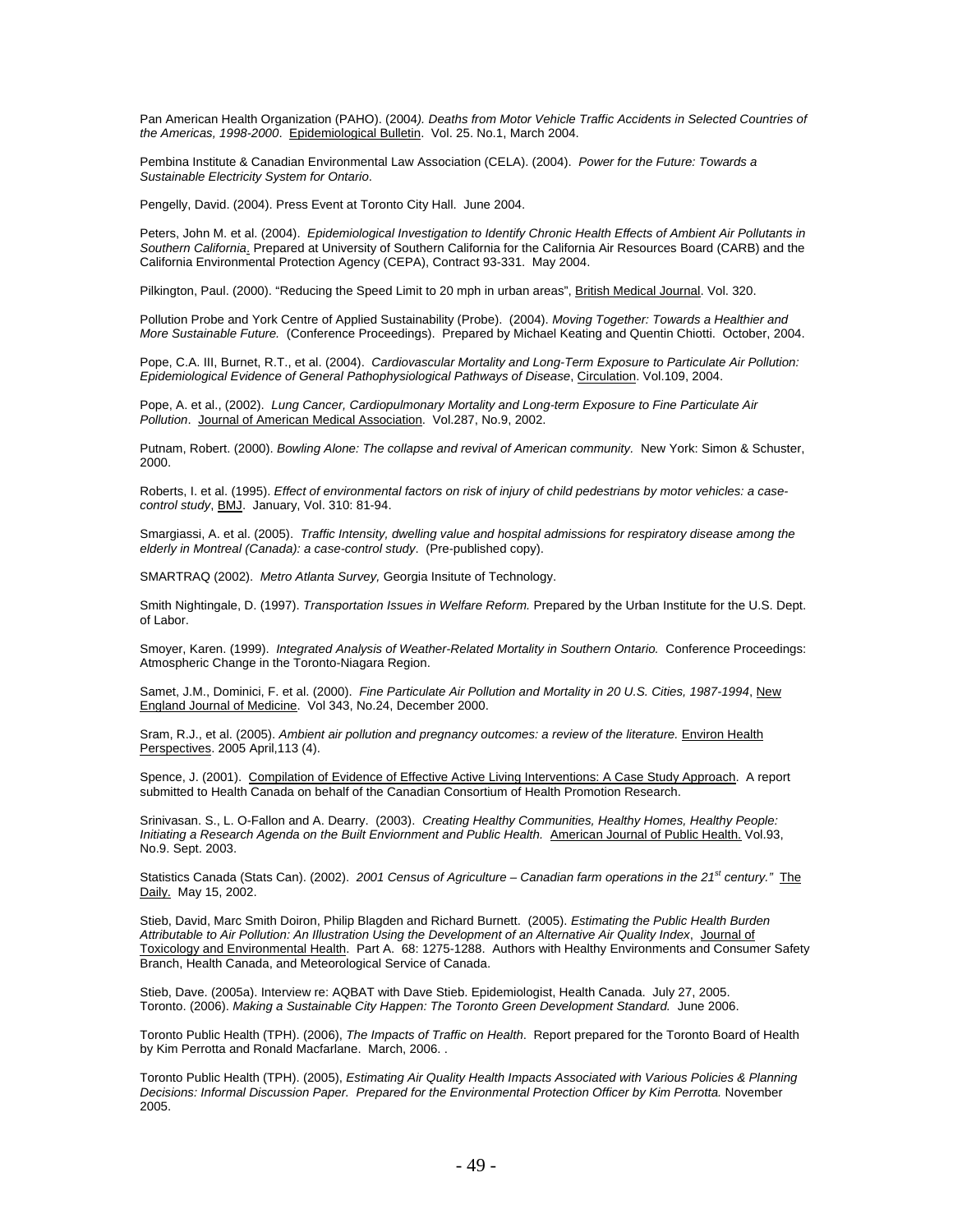Toronto Public Health (TPH). (2004). *Air Pollution Burden of Illness in Toronto: 2004 Summary*. Prepared for the Environmental Protection Office by Monica Campbell, David Pengelly and Monica Bienefeld. Toronto: July 2004.

Toronto Public Health (TPH). (2004a). *Agenda for Action on Air and Health.* Prepared by Kim Perrotta, Monica Campbell, Angela Li-Muller, Ronald MacFarlane, Sarah Gingrich. Toronto, Ontario: July 2004;

Toronto Public Health (TPH). (2003). *Physical Activity and Public Health: A Call to Action*, Report to the Toronto Board of Health prepared by Barbara Hansen. June 2003.

Torrie Smith Associates. (Torrie). (1999). *Community Energy Managerment – Foundation Paper.* Prepared for the Community Energy Planning Subcommittee, Municipalities Table, National Climate Change Process. February 1999.

Transport Canada. (2003). *Road Safety in Canada.* Prepared for the Canadian Council of Motor Transportation Administrators.

United Nations Food and Agriculture Organization. (UNFAO). *Food Balance Sheet 2001.* www.fao.org.

U.S. Environmental Protection Agency (US EPA). (2004). *Air Quality Criteria for Particulate Matter.* October 2004.

Van Vliet et al. (1997). *Motor Vehicles Exhaust and Chronic Respiratory Symptoms in Children Living Near Freeways.*  Environmental Research. Vol.74(2), p.122-132

Waterloo Region, Corporate Resources. (2005). *Minimum Sustainable Construction Standard for Regional Facilities.*  Report prepared for the Administration and Finance Committee. April 20, 2005.

Wilhelm, M., & B.Ritz. (2003). *Residential proximity to traffic and adverse birth outcomes in Los Angeles County, California, 1994-1996.* Environmental Health Perspectives. Vol. 111: 207-216.

World Health Organization (WHO) Europe. (2004). *Health Aspects of Air Pollution (2004).* Results from the WHO project 'Systematic Review of Health Aspects of Air Pollution in Europe'.

World Health Organization. (2000). Transport, Environment and Health. Ed. C. Dora and M. Phillips. WHO Regional Publications.